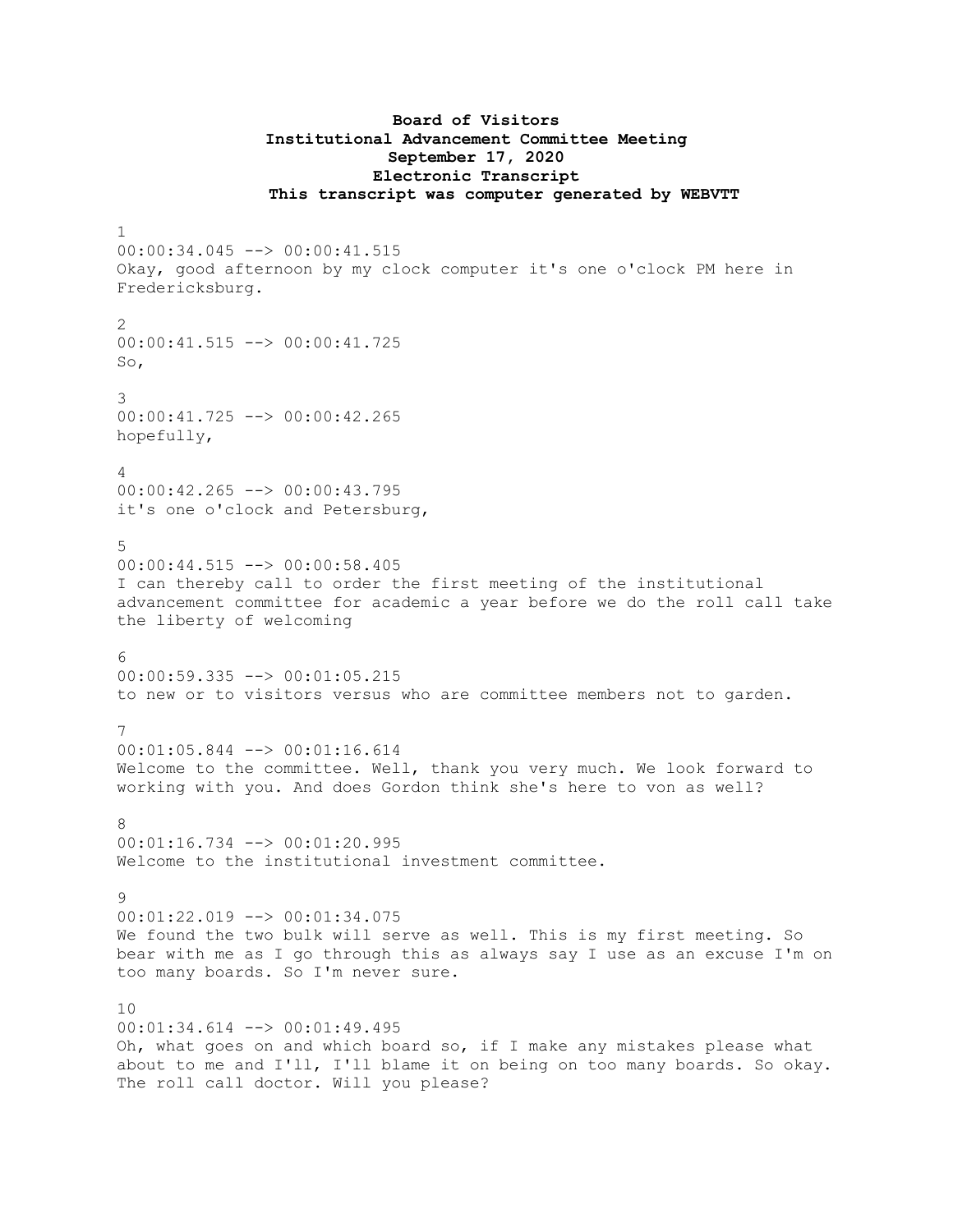11 00:01:50.939 --> 00:01:55.105 Fall and do the roll call for us. Good afternoon. Everyone. 12 00:01:56.340 --> 00:02:09.300 Afternoon good afternoon. Mr. save you present Valerie brown. Wow. Ms. 13 00:02:20.004 --> 00:02:21.294 MS. pampered. 14 00:02:22.469 --> 00:02:25.705 Hello, Christine garden. 15 00:02:26.400 --> 00:02:29.275 But isn't his ongoing. 16 00:02:35.639 --> 00:02:39.025 Excuse me? Mr President. 17 00:02:40.375 --> 00:02:44.604 This Beverly Jones representing the, the foundation. 18 00:02:49.284 --> 00:02:52.284 Wednesday rector good afternoon. 19  $00:02:56.155$   $\leftarrow$   $>$  00:03:03.564 Thank you, thank you at this time we will have invocation capsules. 20 00:03:05.125 --> 00:03:07.555 Good afternoon. Everyone please.  $21$ 00:03:10.020 --> 00:03:13.705 To the holy, and for every person. 22 00:03:16.824 --> 00:03:19.224 In heart that feels the presence of this bird.  $2<sup>2</sup>$ 00:03:20.724 --> 00:03:25.585 We thank you for your continued health and safety, as we prepare for work over.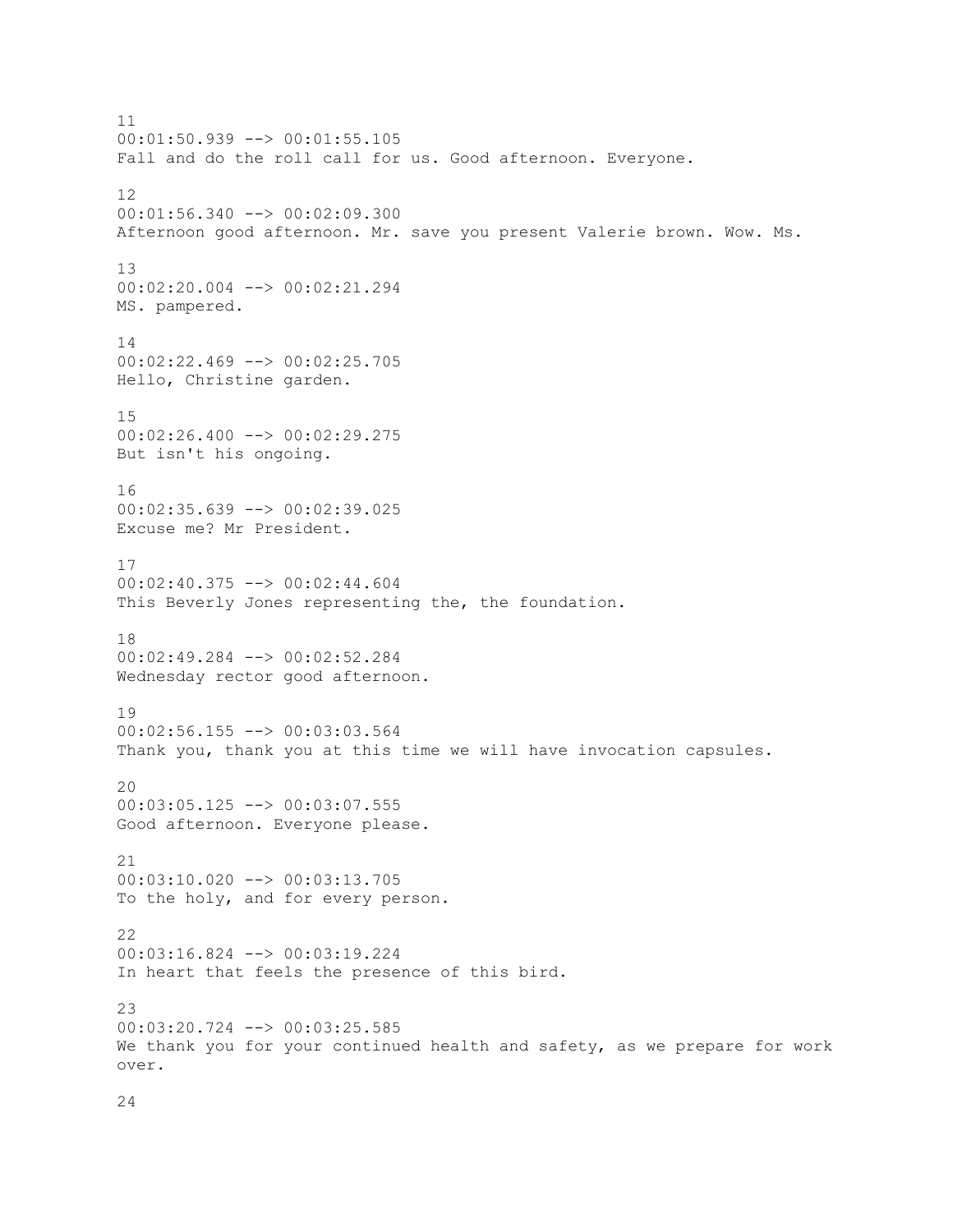$00:03:27.210$  -->  $00:03:32.275$ We ask that you take what we will accomplish today and multiply efforts as only you can. 25 00:03:33.145 --> 00:03:40.344 Only, you truly know what we are setting out to accomplish today. We have an idea and a vision talents. 26 00:03:41.400 --> 00:03:56.245 And time to work, however, only, you can see in perfect the end of every beginning every project every season, every like this meeting as well as the students, faculty, staff and community to whom we are. 27 00:03:56.664 --> 00:04:00.564 Russ rule little bottom among us. It is these things that we asking. 28 00:04:01.615 --> 00:04:11.245 And we all say, Amen. Amen, thank you for that. For. Okay. Yeah, before you the agenda, which we need to approve. 29  $00:04:38.670$  -->  $00:04:46.225$ Okay, thank you. Okay. You also have the previous meeting minutes. 30 00:04:46.860 --> 00:04:53.605 From the meeting of Thursday, February, six, hopefully you've had a chance to review those. 31 00:04:53.634 --> 00:05:05.274 You're looking for approval or are there any corrections that move approval is Pam? This is there's the second. Thank you. 32 00:05:06.149 --> 00:05:09.144 All those embarrassing Mr chairman. 33 00:05:10.379 --> 00:05:24.475 This is debug because it's an electronic meeting. Your votes need to be roll call votes. They're properly recorded. That's what's law requires in case. I'm already in trouble with the law. Thank you. That's okay. 34  $00:05:25.435$   $\leftarrow$   $>$  00:05:37.615 We're all. Fix it. Oh, okay. All righty. Dr Ray. Would you please? Do we need to do that for the approvals? The agenda adjust for the minutes?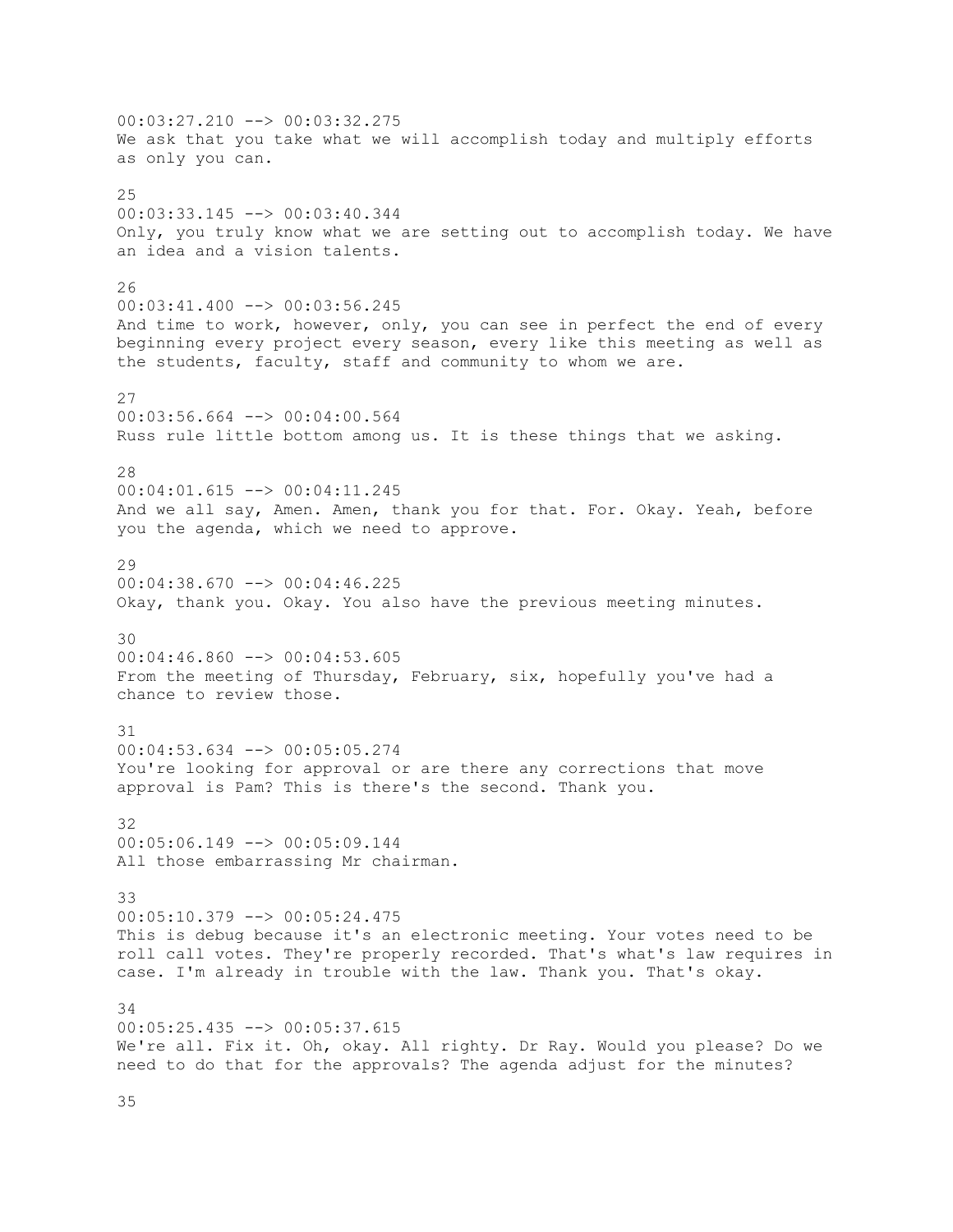00:05:38.339 --> 00:05:41.665 I I think it's best to do it right? Every time. 36 00:05:42.810 --> 00:05:47.064 Okay, that's what I say. Okay. It's always do it right? The first time. Okay. 37 00:05:48.925 --> 00:05:54.235 Can we have a, have you conducted vote for the approval of the agenda? 38 00:05:58.165 --> 00:05:59.875 Yes, sir, thank you. 39 00:06:07.855 --> 00:06:15.475 And me, I will go by alphabetical order just to make sure. Dr Valerie. Yes. 40 00:06:16.439 --> 00:06:28.435 His first a crittendon is Pamela current? Yes. Dr Christine Gordon? Yes. Mr. Gordon. 41  $00:06:30.000$  -->  $00:06:41.485$ Yes, yes, yes Thank you. 42 00:06:42.990 --> 00:06:53.694 Thank you now, we need to do the approval of the previous minutes, February six if you can conduct the as well. 43 00:07:03.954 --> 00:07:10.290 Yes, there's a crittendon yes. 44 00:07:13.800 --> 00:07:18.894 Yeah, it's Chris. Christine? Yes. 45 00:07:21.685 --> 00:07:26.125 Xavier whiskey saying yes. Mr. glass. 46 00:07:30.660 --> 00:07:34.074 The glance, yes. 47 00:07:35.100 --> 00:07:41.574 Thank you. Thank you. Thank you. Okay. Yeah.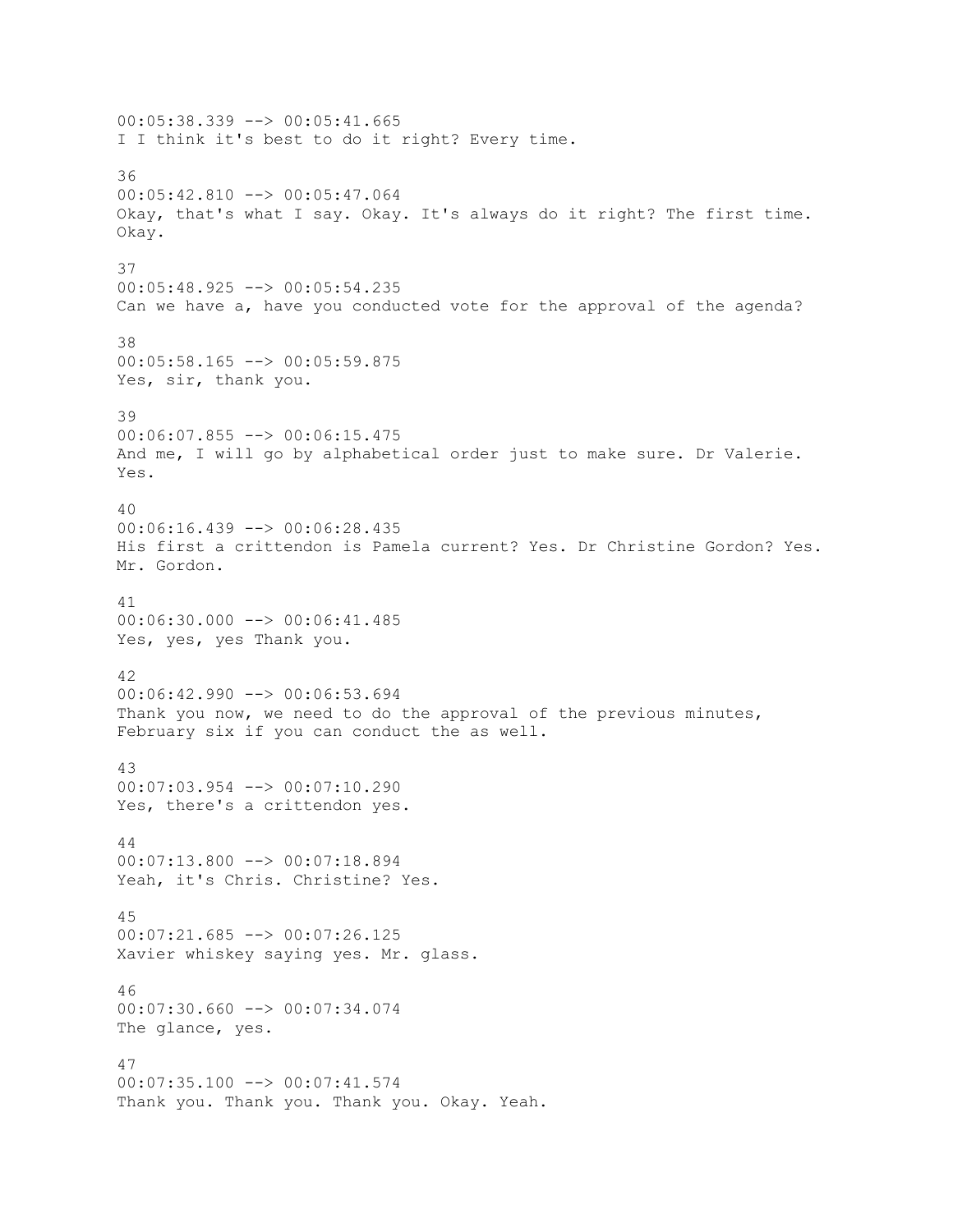48 00:07:42.899 --> 00:07:43.500 So, 49 00:07:45.115 --> 00:07:56.995 what a business afternoon is the selection of the committee nice chair that personally operating absence and assume other duties is noted as needed, 50  $00:07:59.069$  -->  $00:08:06.175$ will provide an opportunity for someone to assume a position who's currently at a vice chair. 51 00:08:08.365 --> 00:08:11.064 And some, I'll take. 52 00:08:12.060 --> 00:08:20.694 A nominee on the floor at this time. Tam curry I'd like to nominate XIV on Gordon. 53  $00:08:24.504$  -->  $00:08:25.074$ Okay. 54 00:08:26.310 --> 00:08:30.834 And would you be willing to do? So I work yes. 55 00:08:31.560 --> 00:08:35.304 Thank you for the nomination. Thank you. We need a second on that. 56 00:08:37.769 --> 00:08:44.934 Do we also I'll second motion. Okay. Do you do we have any. 57 00:08:46.350 --> 00:08:51.445 Nominations rather move that we told them. 58 00:08:53.460 --> 00:08:56.934 Okay, great. The second. 59 00:08:58.200 --> 00:09:09.985 A second favor of Shavonne Gordon serving as you can be vice chair say I need to do to vote protocol.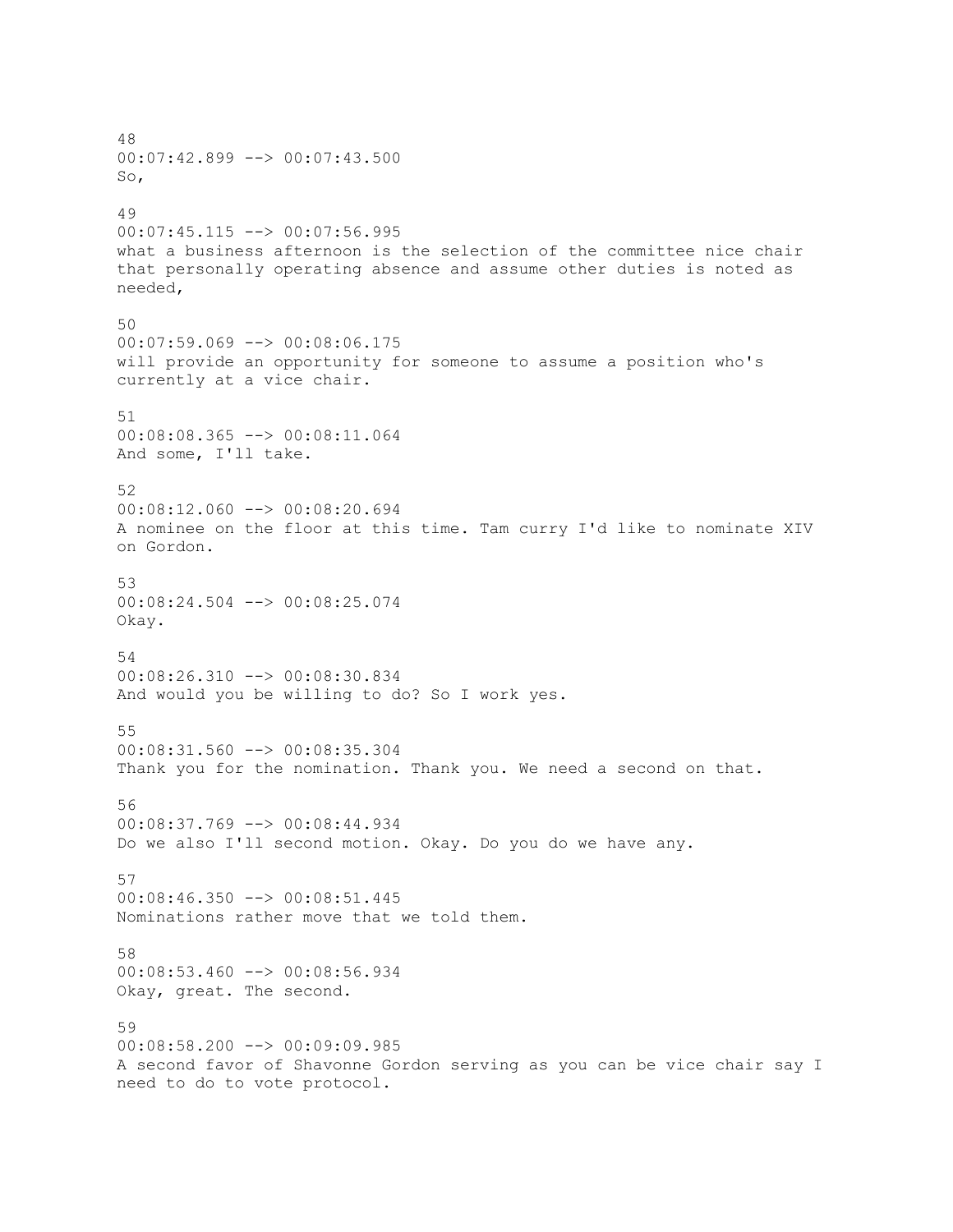60  $00:09:11.909$  -->  $00:09:23.215$ Cool the vice chair. Okay. 61 00:09:26.125 --> 00:09:33.445 See, that's Valerie. Yes. Mr. secrete and Jim is this Pam curry? 62 00:09:34.860 --> 00:09:38.664 Yes, to Christine. Yes. 63 00:09:42.894 --> 00:09:49.524 Von? Gordon? Yeah. Mr. David? Yes.  $64$ 00:09:50.340 --> 00:09:58.524 Is the glass? Yes, Beverly. Excuse me? Thank you. Thank you. And most importantly. 65 00:10:00.509 --> 00:10:07.615 For your willingness to serve capacity funds. Okay. 66  $00:10:10.164$   $\leftarrow$   $>$  00:10:12.955 At this time, we'll have the president's remarks. 67 67  $00:10:15.000$  -->  $00:10:21.865$ Thank you thank you, sir. Once again I want to thank everyone for for coming albeit virtually. It's always good to have 68 00:10:22.470 --> 00:10:35.485 The board here to help us move along with the work of the University. First I wanted to start with, of course, the letter that you got most recently from the concerned alumni of Virginia State. I think it was addressed from. Mr. 69 00:10:35.485 --> 00:10:48.865 Craig, Craighead, I think, is the last name. Excuse me If I messed his name, I wanted you to kind of know where we are with that and what we've been working on. And so I was alerted to a draft of the letter a few weeks ago. The alumni association 70 00:10:49.860 --> 00:11:02.934 Kind of help communicate some information to me and we decided that to make that the really the driving force as we move forward with the, with the town hall meeting. We had a town hall meeting last week.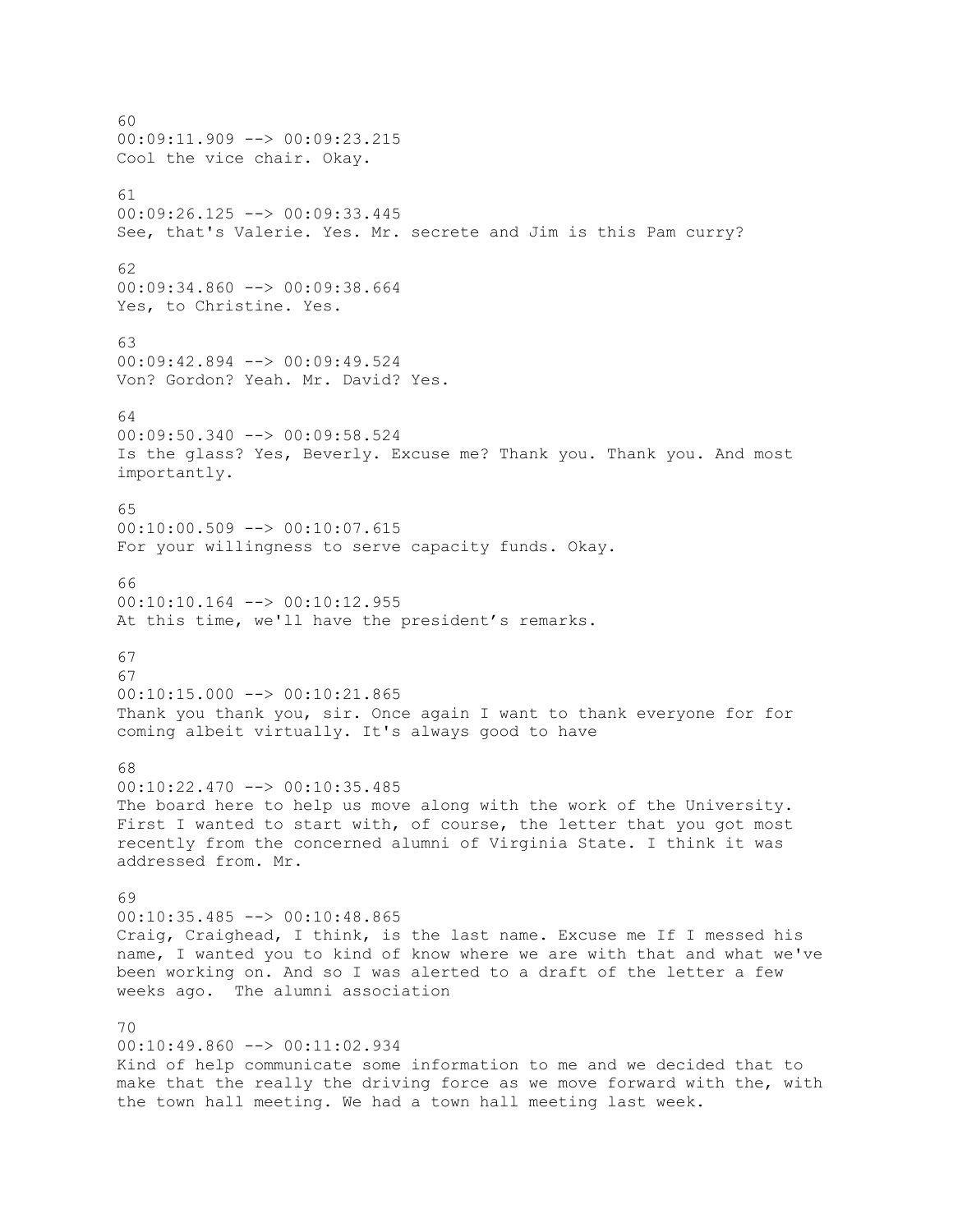71 00:11:03.625 --> 00:11:04.975 So we prepared a presentation. 72 00:11:06.264 --> 00:11:17.725 To kind of share with the alums some of the some of the things that were happening campus and to try to address some of the concerns of the alums those concerns I believe. And again, I don't want to put words in anyone's mouth. 73 00:11:19.139 --> 00:11:22.404 Of course, the challenges that we've had with the National Institute of the food and agriculture. 74 00:11:23.070 --> 00:11:32.514 The information surrounding the articles about the COVID budget shortfall that has happened at Virginia State University and also the, the ability for the University to provide 75 00:11:33.299 --> 00:11:46.855 Transparency in data and so one of the things that I walked through those things in addition to try to show because of course, we're public institution where one can find public data, whether it's about our students and how our students are doing. 76 00:11:47.789 --> 00:12:01.705 Or relative to our finances to let him know the one that we are, of course, going through challenges covid related, not unlike what all institutions are going through and that to that we are addressing the challenges best. 77 00:12:01.705 --> 00:12:07.345 We can. Though, I didn't give a lot of detail on it and I think that is legitimately frustrating to some alums who read it in the paper. 78 00:12:08.250 --> 00:12:11.274 And so we did have a meeting, we did have a a town hall meeting. 79 00:12:12.445 --> 00:12:24.745 I've also responded to the letter and invited some of the members of the of the group that wrote a letter to come and meet with me in person. If there were some things that weren't addressed, let's say, on the 80 00:12:25.350 --> 00:12:35.394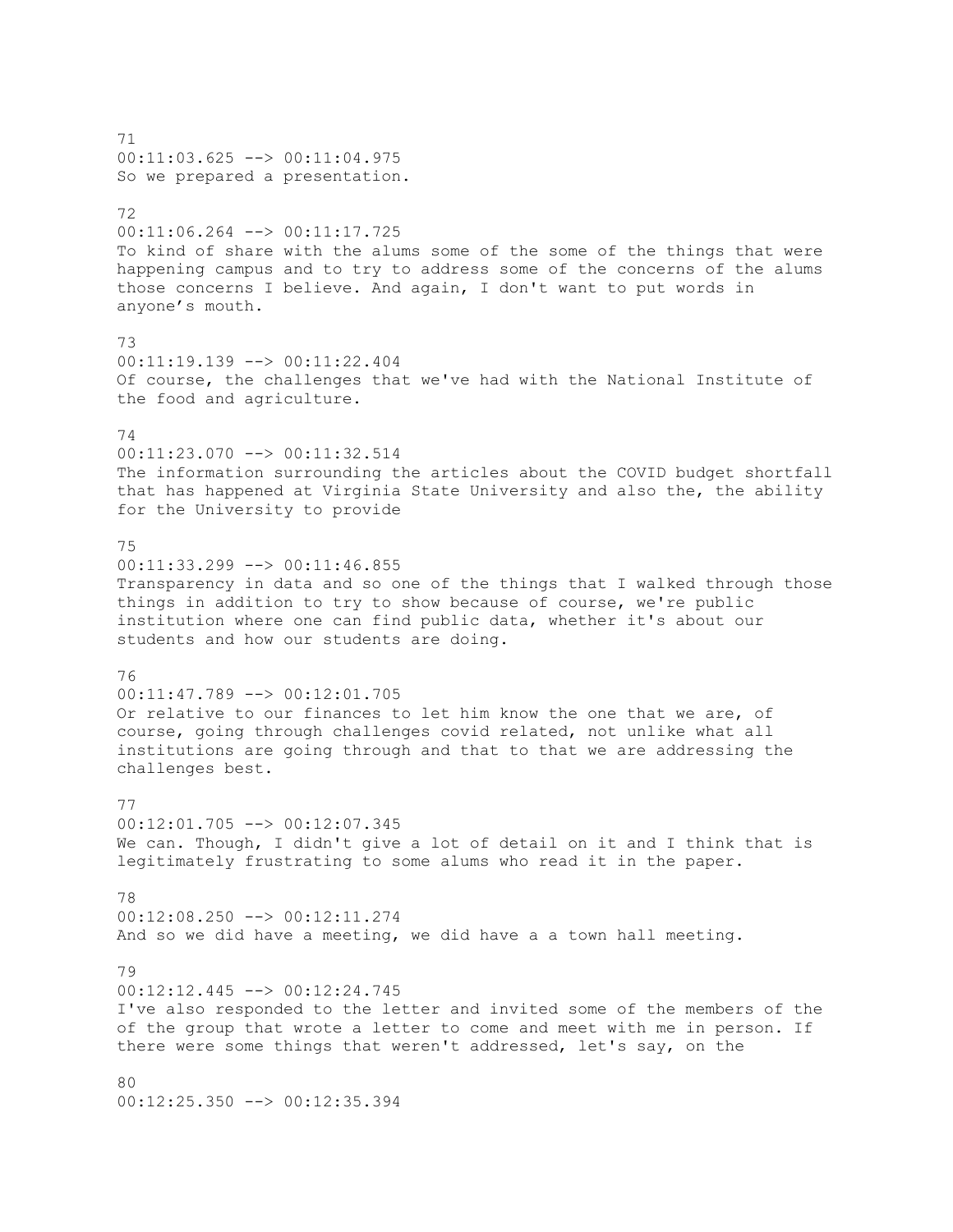On the town hall, because I'll look forward to continue resolution on that and I will share my letter as well as a letter that we we wrote with with the Rector as the board also 81 00:12:35.909 --> 00:12:41.845 Responded and acknowledged that it got the letter. So I just wanted you to know that we're moving forward with it. Thank you for sharing that and responding in an appropriate manner. 82 00:12:43.860 --> 00:12:47.995 Thank you, sir second I wanted to address something that came up in the last board meeting 83 00:12:51.325 --> 00:12:55.315 And that would have been the hiring in the area of institutional advancement. 84 00:12:56.304 --> 00:13:10.975 I think that when we finished it, I think February, we were kind of moving forward with looking at a capital campaign and hiring additional staff in the office. And during that time we've also had turnover, which included the vice president for institutional advancement. 85 00:13:11.394 --> 00:13:16.764 Mr. Reshunda Mahone. To be honest, I've purposely kind of held off as to the point where we developed 86  $00:13:17.549$  -->  $00:13:29.424$ A budget for the institution and so now, as we go forward tomorrow and present budget to the, for the institution, we will be in the process of hiring fundraisers in any offices. it won't be. 87 00:13:29.424 --> 00:13:35.575 I think we had a, a total of 4 positions open at the time, and I think that was where we're moving. 88 00:13:35.845 --> 00:13:50.424 I will probably move on with something a little more scale back then what that was, but we will look to to bring fundraisers on in institutional advancement to help that work. So I wanted to make sure I addressed that. third. Of course. Mr. 89 00:13:50.424 --> 00:13:51.235

Richardson. You and me have discussed this.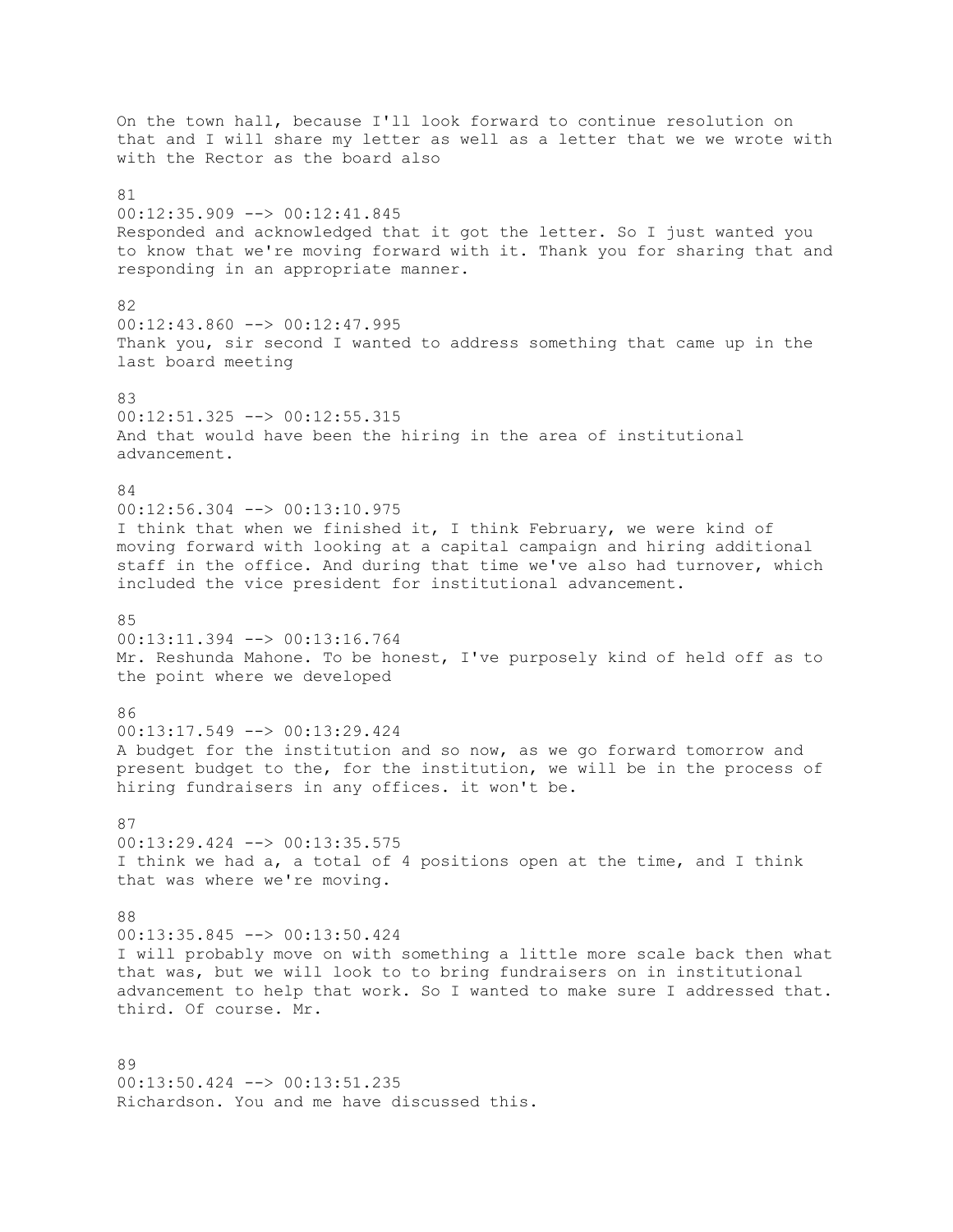90 00:13:52.254 --> 00:14:05.754 And I know that we need to bring something to the table on this and we're not really there yet. And that is the changing the building names. So we got a couple of buildings that Virginia State University that we 91 00:14:05.754 --> 00:14:16.855 We believe it's probably in our best interest to look to change the names and to highlight some individuals from our past who have played a critical role at Virginia State University. We are looking to bring a 92  $00:14:17.789$   $\longrightarrow$   $00:14:29.065$ Proposal by November to do that and so we will have a formal proposal to come in front of this committee to make a recommendation on building names but unfortunately, we don't have it have it today. 93 00:14:29.274 --> 00:14:34.254 So, I wanted to apologize for not having that ready for you. You don't have to apologize in 94  $00:14:35.220$  -->  $00:14:42.115$ light of all that is going on. No apologies are necessary. Thank you, sir. I appreciate it. And. 95 00:14:45.179 --> 00:14:58.345 For all of the things going on and so as we as, we've been moving forward with the institution. Of course, we've had two major things to happen in the world. That have had an impact somewhere another institution advanced one of them. 96 00:14:58.345 --> 00:15:12.894 Of course, is, is Covid nineteen and in the early stages of covid nineteen what we saw, which is a lot a lot of philanthropic organization. So I was kind of a reduction in giving but then we also have seen civil unrest in this country in the call. 97 00:15:12.894 --> 00:15:21.774 For social justice, and that has caused the spike if you will in fundraising for particular organizations in Virginia state, to be honest. 98 00:15:23.250 --> 00:15:38.125 And so, as I look through, and I wanted to kinda go through all of the different ways that we bring additional revenue to the institution, all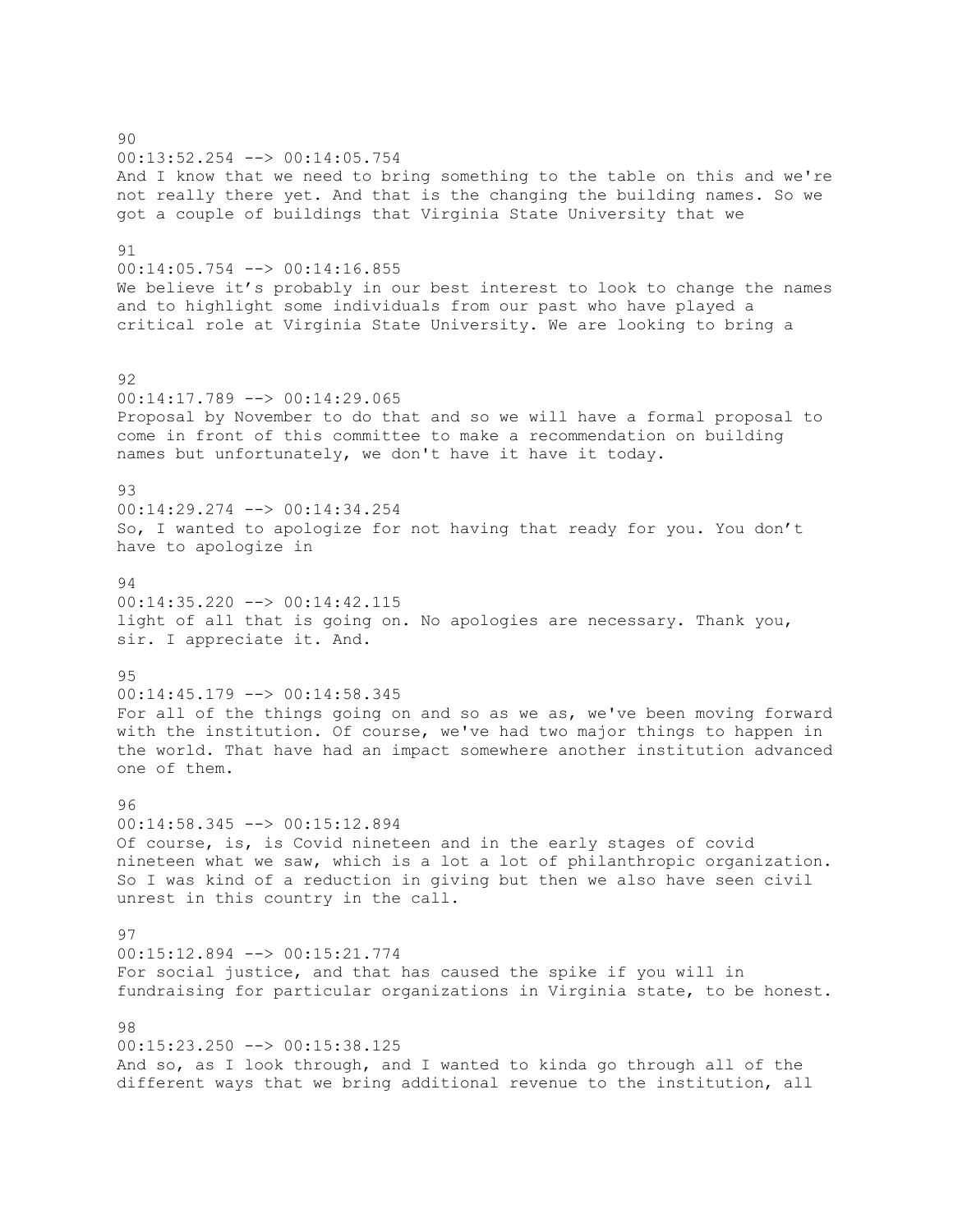of our advancement efforts, they kind of talk about what growth growth areas. And what I see as areas, if you will a concern again, feeling. 99 00:15:39.000 --> 00:15:51.534 Fund raising, I see that as a growth area in this particular timeframe because again, we're one of the is to that is there's always personal justice. I think when you look at federal federal government relations 100 00:15:52.320 --> 00:15:56.664 And money from the phase, when you look at the, the, the candidates continually talk about HBCUs 101 00:15:58.164 --> 00:16:05.274 And keeping that at the forefront of their conversation, I believe that is an extreme growth area, whether we're talking about research dollars for. 102  $00:16:06.000$  -->  $00:16:10.465$ Health disparities, and we're looking at increase in the PELL grant. We're looking at other money. 103 00:16:11.070 --> 00:16:16.195 For I think that's an area of growth I think, in the short term, the state is an area of growth, 104 00:16:17.215 --> 00:16:23.995 But I think we have to look at it very carefully because, of course, with Covid 19 and the declining revenues that may also turn into 105 00:16:24.840 --> 00:16:28.585 If you Will a place of concerns so we're kinda looking at state dollars. 106 00:16:29.279 --> 00:16:32.274 You know, short term and medium and. 107 00:16:34.674 --> 00:16:43.134 You'll see the, the presentations and I think There'll be very, very good, but I'm excited to to see what we can do in the next year kind of tap into some of these. 108 00:16:48.684 --> 00:16:54.355 But I can do thank you for that. Or are there any questions from the members or anything?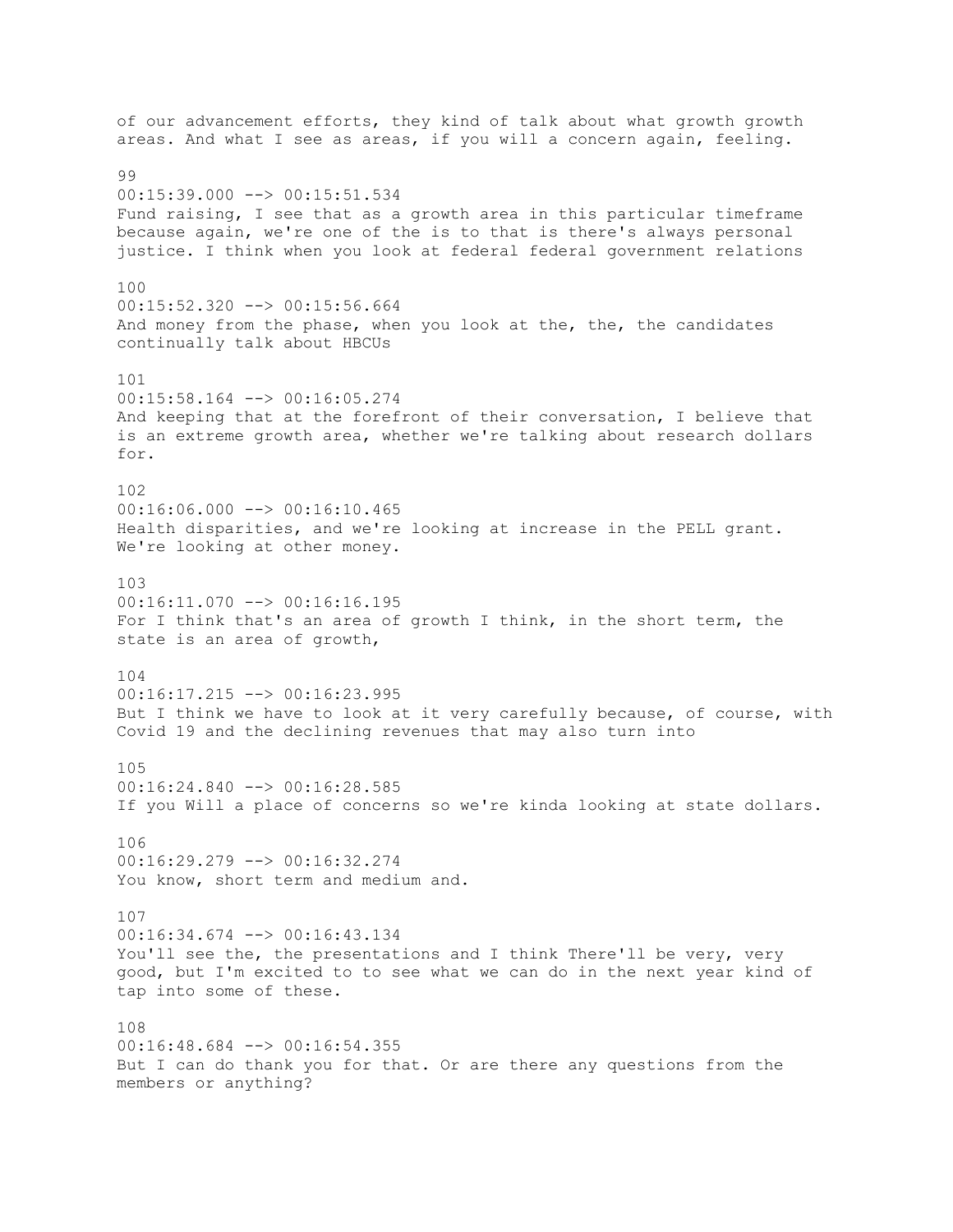109 00:16:58.950 --> 00:17:11.994 Well, we look forward to those opportunities is thanks to funding and what role, but this committee can do the staff we look forward to whether we think grants identifying great. 110 00:17:14.400 --> 00:17:18.384 Versus in the community who have access is some of these resources. 111 00:17:20.214 --> 00:17:27.234 I always say in all things, give thanks given here is a great opportunities that we think Virginia State University. 112 00:17:28.980 --> 00:17:42.744 Thank you, thank you in the leadership. Okay before we receive the reports I said, if you're not speaking that you please do to your mind. 113 00:17:43.944 --> 00:17:54.414 It's amazing how sensitive these mikes can be. Sometimes. I know if I just lift up a piece of paper when I'm talking to my staff creates the loud. 114 00:17:55.615 --> 00:17:58.194 Although you may not be making any sounds. 115 00:17:59.609 --> 00:18:07.315 A physical movement can create something if everyone can mute there. Mike's with you. Nice. 116 00:18:09.234 --> 00:18:11.605 And we'll jump up and down if we need to ask. 117 00:18:14.069 --> 00:18:18.325 Okay, so you have yours I'm coming. 118  $00:18:19.049$  -->  $00:18:23.035$ Thank you equally to beautiful picture. We just need to Mike. 119 00:18:24.240 --> 00:18:30.295 Okay, our first report will be coming from Dr Omar facing the associated. 120 00:18:34.164 --> 00:18:42.625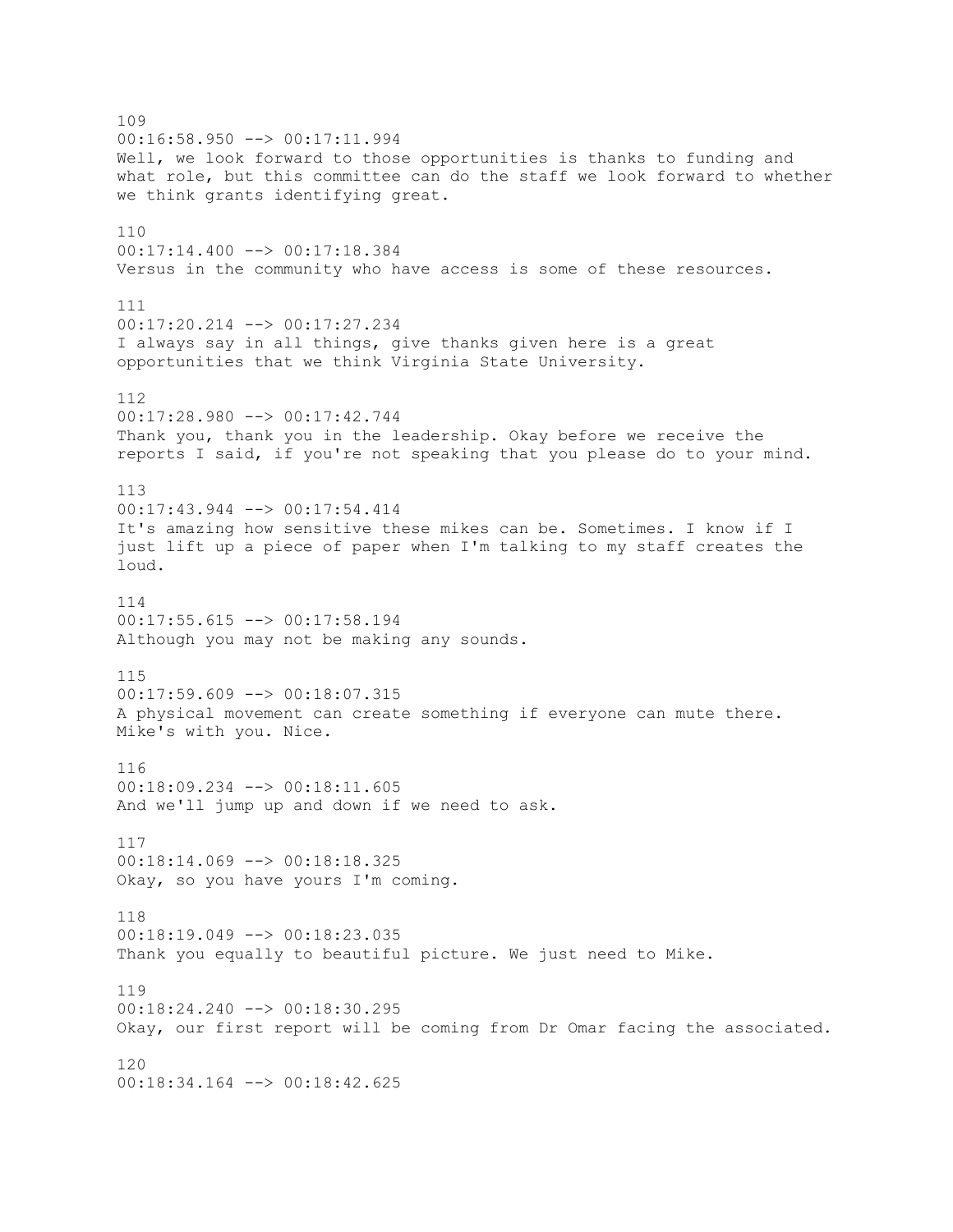Presenting report on sponsored programs, which is part of your there was a board package in Diligent. 121 00:18:44.755 --> 00:18:55.795 Good afternoon. Everyone Hubie are you? There we go. Okay. Cool. Alright. So what again I'll be discussing is briefly our 122 00:18:58.049 --> 00:19:09.684 Past fiscal year, and those who may not be aware of what I'm gonna be specifically referring to with respect to sponsor programs activity is basically grant related activity. So if we can move to the next slide, please. 123 00:19:15.750 --> 00:19:24.174 Alright, so the first thing that I will discuss is the number of proposal processed. So basically, this is a number of grants that were submitted last year, we were at 124 00:19:25.255 --> 00:19:34.765 Seventy six with twenty five that were successfully funded. this number in terms of seventy six submitted is about where we have been the last several years with a number around 125 00:19:37.795 --> 00:19:44.785 Eighty, however, if we, so we move to the next slide in terms of our value we do see that we are actually 126  $00:19:46.589$  -->  $00:19:55.704$ applying for a few more dollars that we have for the past a couple of years. With that total number being forty seven point four million for the past fiscal year. 127 00:19:56.549 --> 00:19:59.634 And so far successful awards of 128 00:20:00.329 --> 00:20:03.295 Twenty seven Point seven million. Move to the next slide, please. 129 00:20:05.125 --> 00:20:07.674 That increased activity has, of course, then led to increased 130  $00:20:09.779$  -->  $00:20:13.164$ Portfolio, so what you're seeing here is a number of grants that we have had on a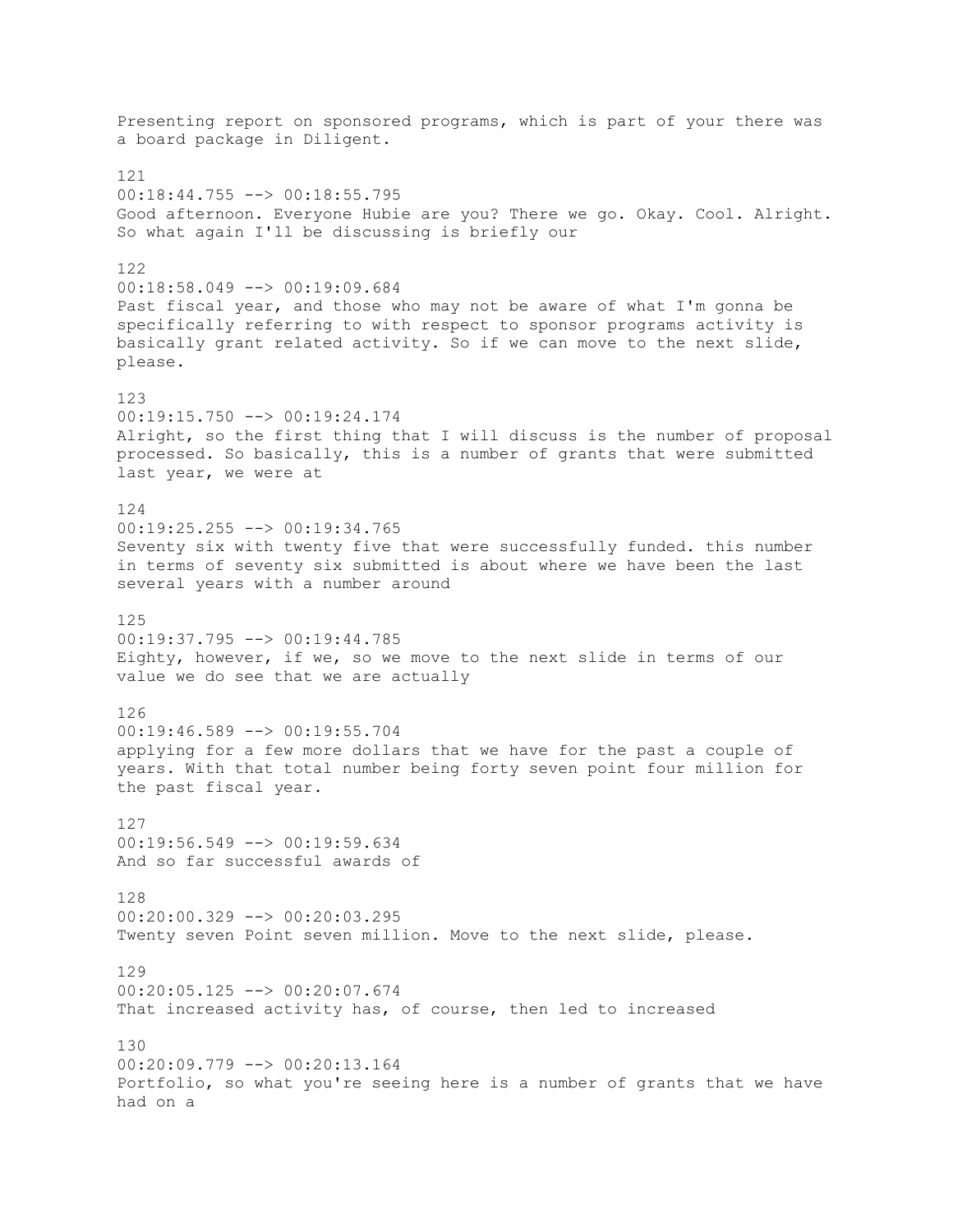131 00:20:13.950 --> 00:20:17.184 Quarter by quarter basis, beginning in, the beginning of 132 00:20:18.359 --> 00:20:26.934 Twenty seventeen, and we closed out the last fiscal year with eighty six grants in the porfolio worth, just over sixty nine million dollars. To the next slide please. 133  $00:20:30.234$   $\longrightarrow$   $00:20:38.214$ Having grants is great, but actually you want to have activity against those grants and so one way of measuring that is in the actual expenditures 134 00:20:40.464 --> 00:20:44.875 Showing money going out the door to support the program. So we were not at the 135 00:20:47.035 --> 00:20:56.035 High of twenty five million from a couple years ago, We were still up in the, I think, at twenty four point two million dollars and along with that, for our next slide. 136 00:20:59.515 --> 00:21:02.394 In terms of indirect cost recovery, we did hit a peak. 137  $00:21:03.150$  -->  $00:21:17.365$ For us at Virginia state of a little over eight hundred thousand dollars. So it's hundred and three thousand, four hundred, thirty dollars in terms of indirect cost recovery in the past fiscal year. So that sums up our activity. 138 00:21:17.394 --> 00:21:29.785 Do I have any questions? Any questions for? Dr. 139 00:21:29.785 --> 00:21:37.255 Faison. Thank you for that thorough report. We appreciate it. have a good afternoon. You too. Thank you.  $140$ 00:21:38.634 --> 00:21:50.934 Okay next report government relations update a lot of great things happening out there. Mr. Eldon Burton will present that report.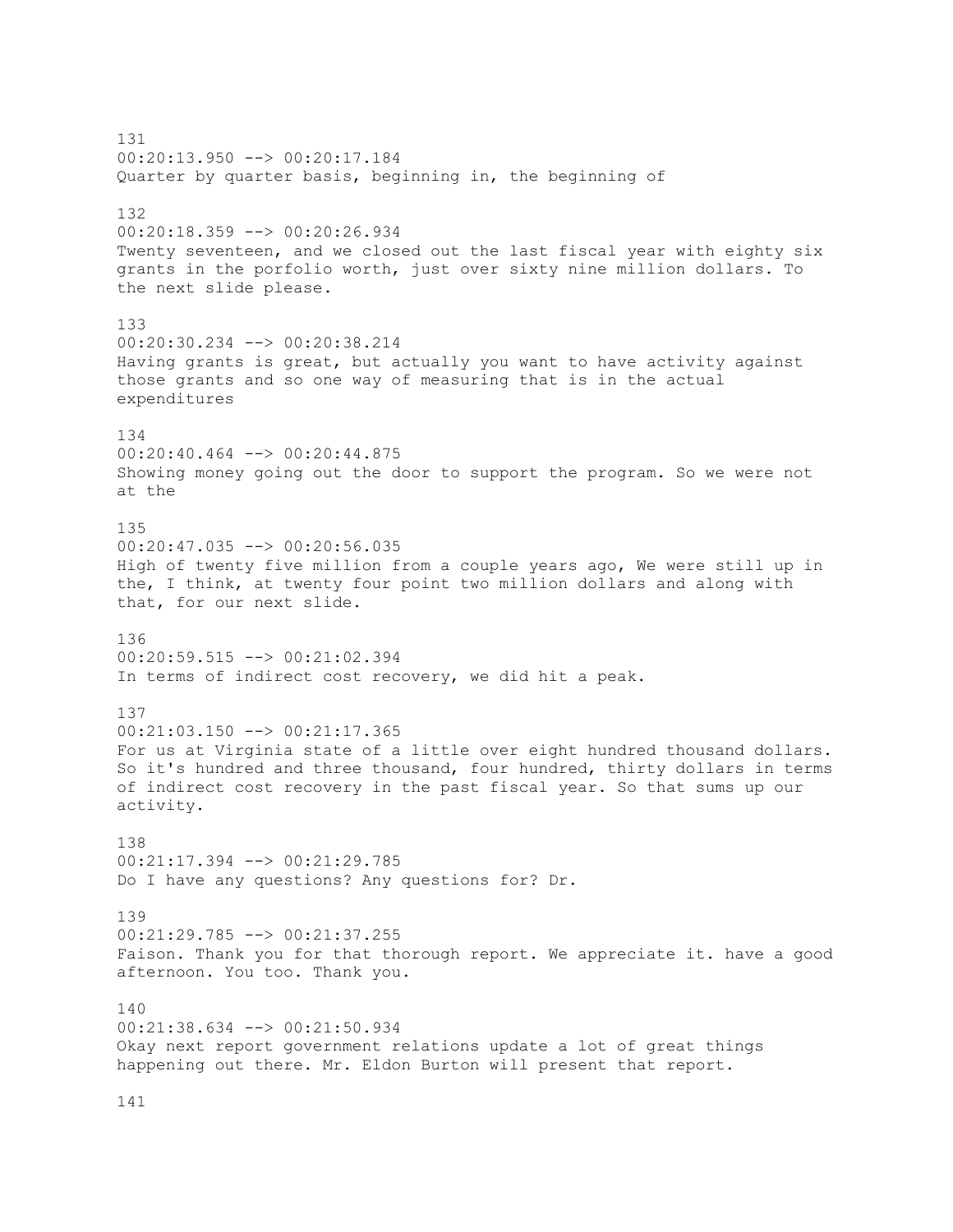00:21:59.214 --> 00:22:03.924 Are you with us? Eldon I can't see who's. Can you hear me? 142 00:22:05.875 --> 00:22:09.414 Now, we can hear you. Thank you. Okay, good afternoon. 143 00:22:11.250 --> 00:22:14.934 I don't know why I'm having technical difficulties and can't share my camera for the moment. 144 00:22:15.805 --> 00:22:19.825 I really wish I could because I bought a new orange and blue tie just for the occasion, but I'm happy to be before you today to provide Virginia State 145 00:22:23.160 --> 00:22:27.055 university government relations updates, we are joined by a great friend and partner of the institution 146 00:22:30.204 --> 00:22:33.714 Who assist us with our federal strategies, and he will provide an update from Capitol Hill in DC. 147 00:22:35.845 --> 00:22:38.785 His name is Paul Brathwaite and I will have him briefly introduce himself and tell us about some of the work he has. 148 00:22:41.099 --> 00:22:48.085 Done alongside Virginia State University in President Abdullah, following my updates from the general assembly and what's been happening. 149 00:22:49.529 --> 00:22:53.095 So, as, you know, governor, Northam called the general assembly into a special session. 150  $00:22:54.960$  -->  $00:23:04.315$ Starting on August eighteen to address the legislation on. Excuse me, on state spending, the impact of covid nineteen and calls for police and criminal justice reform. 151 00:23:06.720 --> 00:23:10.825 The special session began with the governor's presentation of his budget recommendations to the joint committees.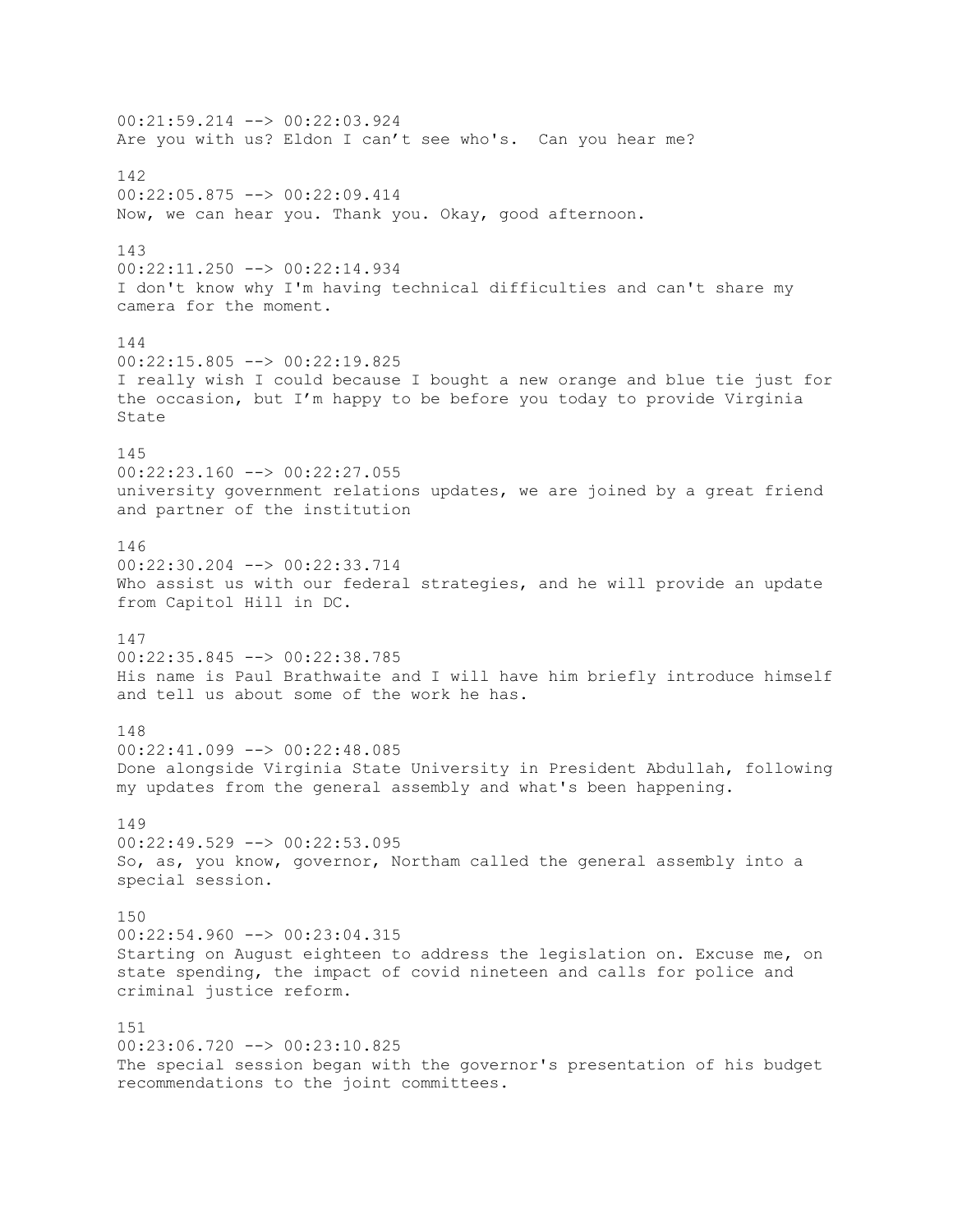152 00:23:12.775 --> 00:23:17.184 Which included support for Virginia's public HBCU's both Virginia State University and Norfolk State University 153 00:23:19.914 --> 00:23:31.434 were the only two institutions in the commonwealth to previously, or to have previously unallotted funds restored for one time funding during fiscal year twenty, twenty one. And as you can see from the chart 154  $00:23:33.055$   $\rightarrow$   $00:23:36.025$ Before you, six point five was restored 155 00:23:37.589 --> 00:23:50.335 To agency two twelve and one point five million was restored to agency two, thirty four, which is our cooperative extension and agriculture research services. I credit much of this accomplishment to both President Abdullah and President Adams-Gaskin of Norfolk 156 00:23:54.539 --> 00:23:58.704 State University who both did an amazing job meeting jointly with legislators and members of the governor's administration leading into 157 00:24:01.980 --> 00:24:05.964 the special session and highlighting the increased need to support HBCUs 158 00:24:07.049 --> 00:24:13.944 In light of the pandemic. the governor will present a revised forecast and budget actions in December, in mid-December 159 00:24:15.414 --> 00:24:19.134 And that will help determine what they'll plan to restore for fiscal year Twenty two. 160  $00:24:20.605$  -->  $00:24:24.234$ The general assembly currently remains in session and although there's no set calendar 161 00:24:25.974 --> 00:24:30.384 For the entire session, each chamber is expected to release their budgets in the near future. 162 00:24:31.525 --> 00:24:34.525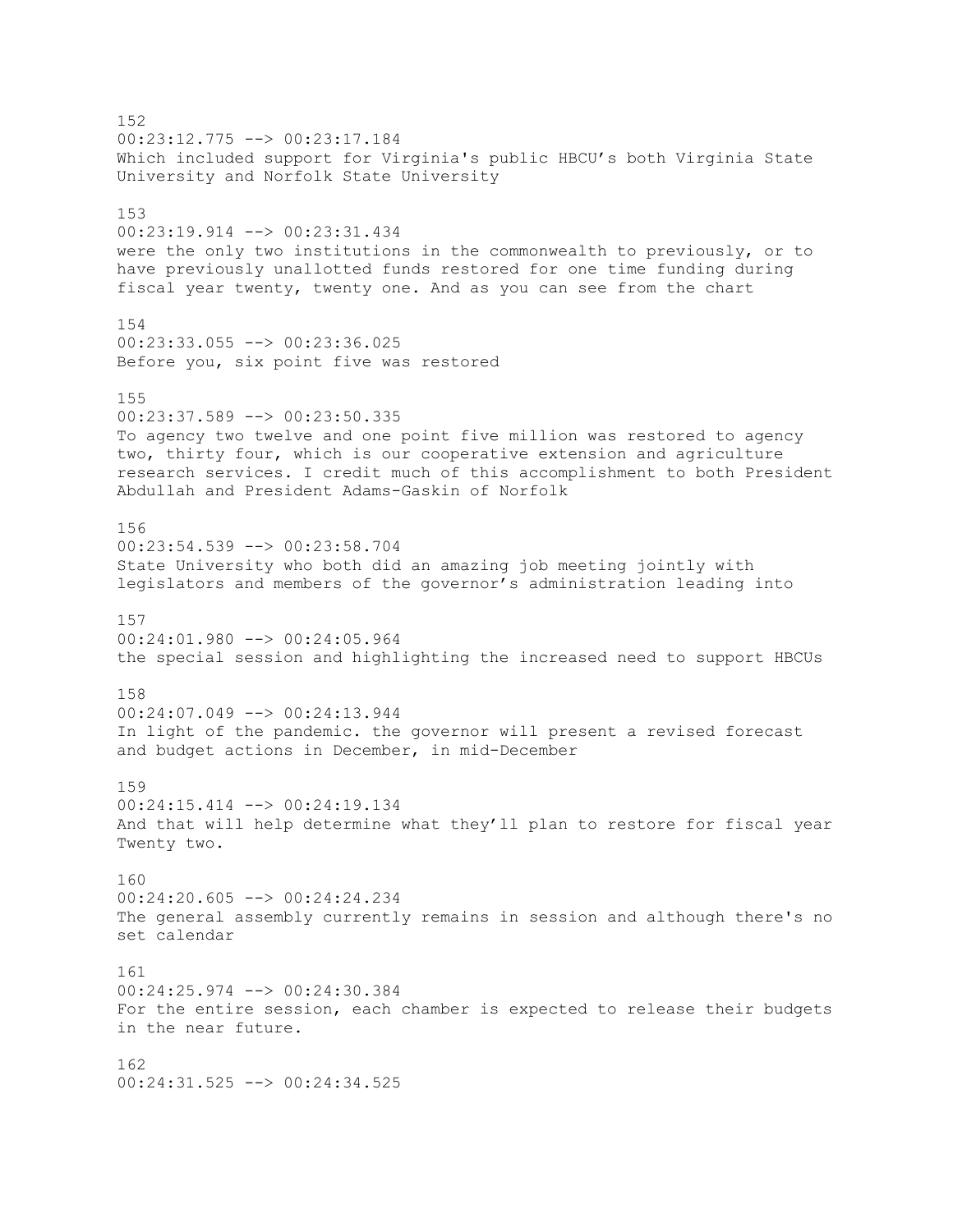There are discussions taking place on funding for Virginia's higher education institutions as a whole. 163 00:24:36.954 --> 00:24:45.595 I believe that the state recognizes that the financial difficulties many of our institutions are facing as a result of the pandemic and in particular our four year institutions 164 00:24:48.025 --> 00:24:56.724 are the largest employers in their local areas and local regions now, whether or not the support will come in the form of additional financial aid or tuition moderation. 165 00:24:57.954 --> 00:25:03.625 Or some type of flexibility in funding to help cover our auxiliary costs or additional remaining funding from the CARES ACT money. 166 00:25:05.964 --> 00:25:15.714 We don't know just yet, but it's very likely that the state will provide some type of additional assistance for higher education here institutions in the commonwealth. There's also pending funding 167  $00:25:17.009$  -->  $00:25:23.154$ On the federal level that I will let Paul explain more about in his comments. Paul, are you there? I am. 168 00:25:27.089 --> 00:25:33.505 The floor is yours, my friend. Thank you. And thank you Eldon and good afternoon. 169 00:25:34.404 --> 00:25:36.414 Mr. Chairman and Mr. President. So I do work 170 00:25:39.625 --> 00:25:42.115 In in Washington D. C. on behalf of the Council of 1890 171 00:25:43.829 --> 00:25:52.855 Universities I've been doing work with the university for five plus years Now. I was hired when it was one hundred and twenty fifth year of the 172 00:25:54.565 --> 00:25:57.984 of the eighteen nineties and. 173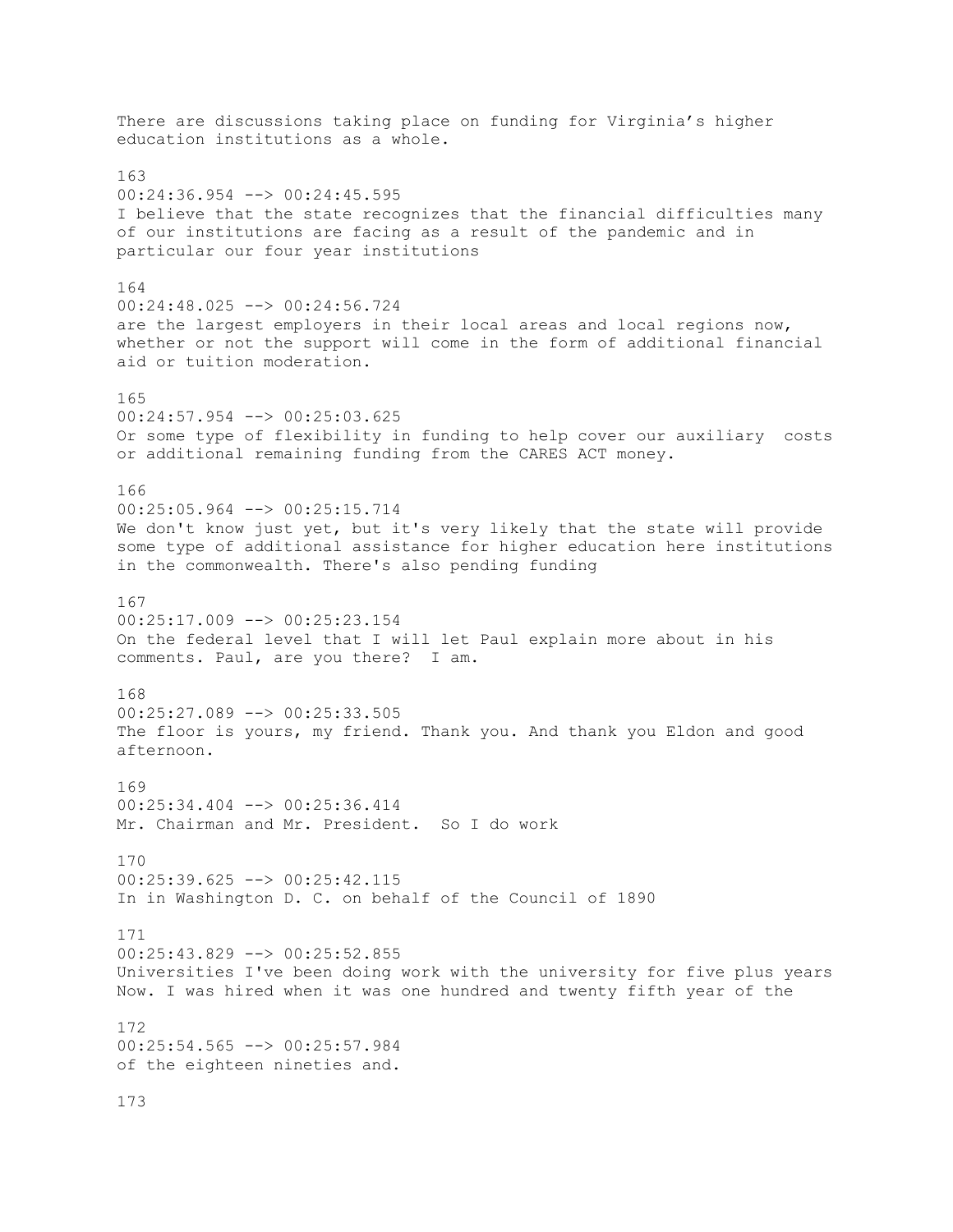$00:25:59.460$  -->  $00:26:05.755$ Thirtieth anniversary a couple of weeks ago at the end of August with the celebration. 174 00:26:07.464 --> 00:26:22.345 I'll be at virtually, but my, my role is in federal government relations and as many of you may know president Abdullah, what was elected chair of the nineteen universities. And so we have worked closely. 175 00:26:22.345 --> 00:26:23.214 And prior to Covid starting. We had started doing What we would normally 176  $00:26:25.980$  -->  $00:26:28.974$ Do is go to Capital hill and meet with members of Congress. 177 00:26:30.234 --> 00:26:33.984 Around the meetings in January with with names, you might know including our 178 00:26:35.005 --> 00:26:43.134 Congressman, Bobby Scott, who is the chairman of the education and labor committee, and is a Virginia member of the House of Representatives, and Congresswoman Alma Adams who has been a 179 00:26:44.994 --> 00:26:56.515 stalworth for HBCUs from North Carolina and, and David Scott and and other members during a day of visits that President Abdullah did. 180 00:26:56.904 --> 00:27:09.174 But then Covid hit, and much of our work is now moved to virtual work and and letter writing and has still proven to be quite effective. 181 00:27:09.714 --> 00:27:14.125 Congress passed three bills in March of substantial amounts of money. 182  $00:27:15.505$  -->  $00:27:26.515$ And each one of those bills included funding for HBCUs and for, and for the eighteen ninety's, including Virginia State. Congress is never passed trillion dollars like they have. 183 00:27:28.769 --> 00:27:38.125 Done this year. Unfortunately, after those bills, it passed on March the fourth March, the eighteenth and March the twenty seventh, They have to sort of a standstill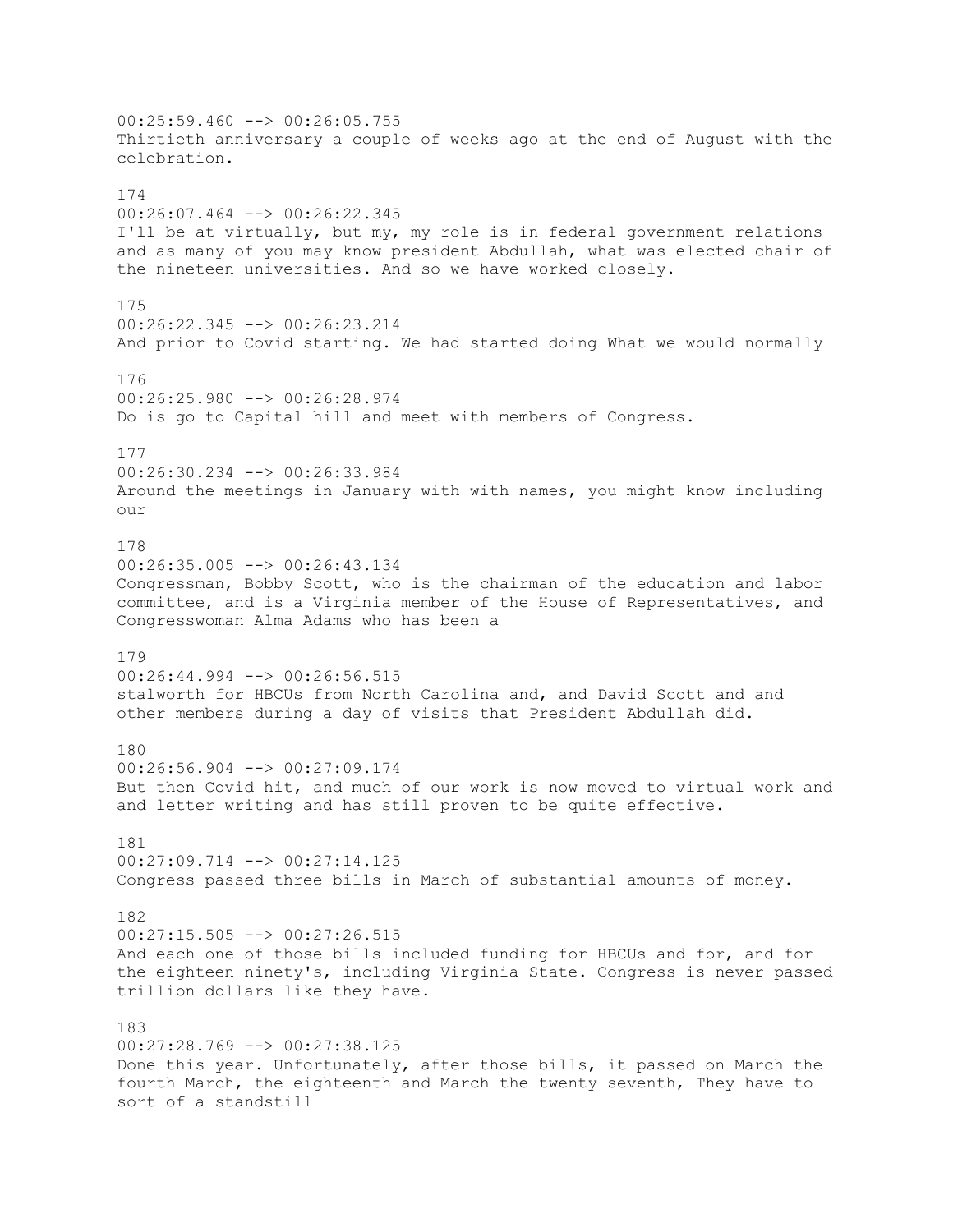184 00:27:39.450 --> 00:27:48.055 in terms of, in terms of a fourth covid relief package, but even in the proposals that have been made, there are significant dollars that have been put 185 00:27:49.440 --> 00:28:01.434 Forward for HBCUs both in the heroes bill that passed the house in may on May fifteen, which included two point seven billion dollars for HBCUs which is an unprecedented 186 00:28:02.640 --> 00:28:07.224 amount of money in an emergency Bill and then the Republicans in the senate 187  $00:28:11.069$  -->  $00:28:14.125$ proposed the bill and in July that included 2.9 million dollars 188 00:28:16.710 --> 00:28:23.694 For HBCUs in a covid relief package prior to the. 189  $00:28:29.095$   $\longrightarrow$   $00:28:35.545$ I wrote a letter to each of the leaders in Congress, the house, the Senate, and the, the appropriate committees. 190 00:28:38.069 --> 00:28:41.095 Specifically of a black college. 191 00:28:42.325 --> 00:28:45.625 Eighty nine is and in particular, those included. 192 00:28:49.884 --> 00:28:53.394 Space the healthcare needs the healthcare shortage. 193 00:28:56.875 --> 00:29:02.815 Pandemic increasing Pell brands to make up for. 194 00:29:05.454 --> 00:29:09.115 That both families would see in universities would. 195 00:29:10.914 --> 00:29:14.305 As a result of the of the pandemic, the letter.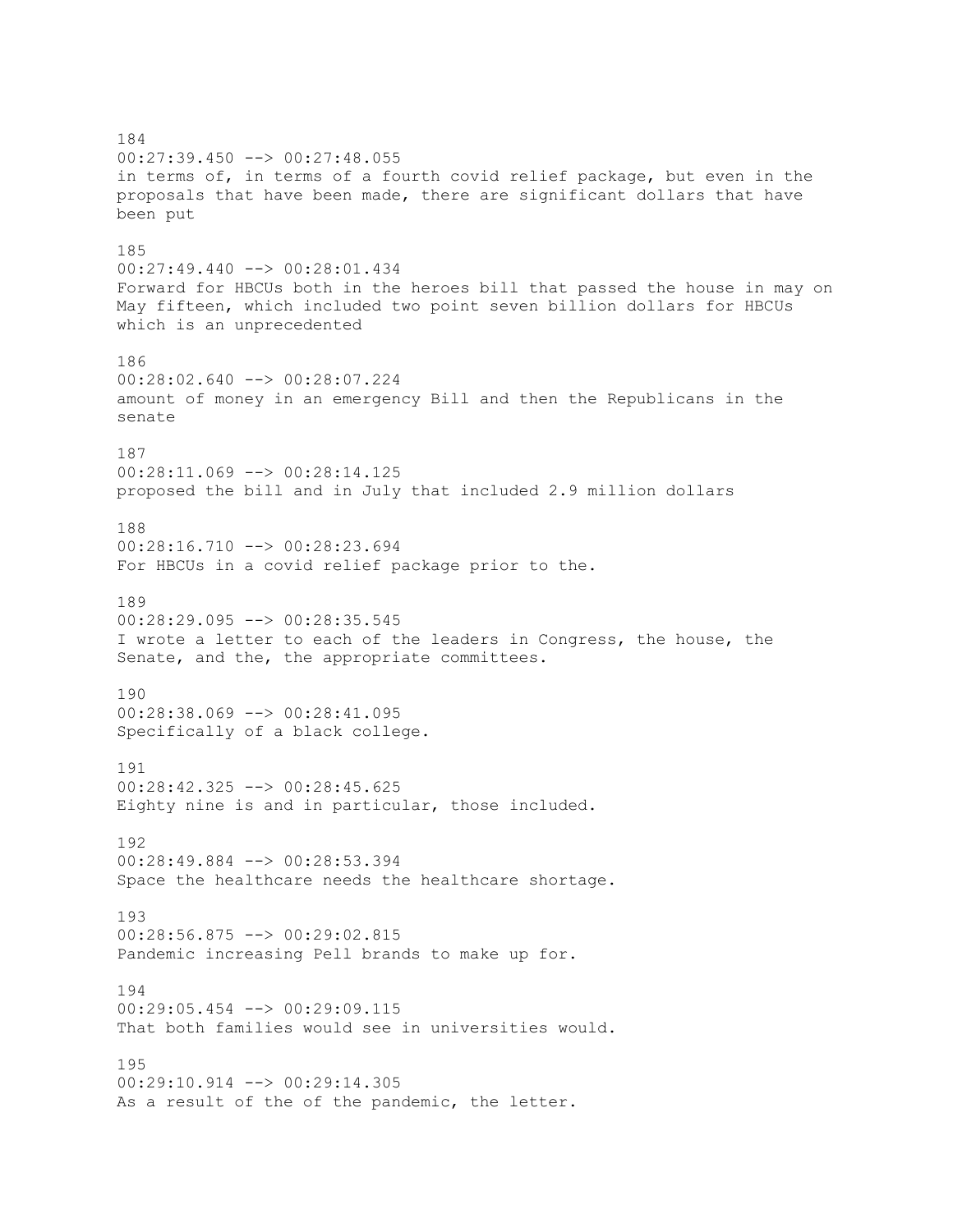196 00:29:16.079 --> 00:29:24.144 Good, but but but a member of Congress that I used to work for, I used to tell me that if we wrote a letter and nobody talked about it, it was as if nothing really. 197 00:29:24.809 --> 00:29:33.654 So, I was pleased that, you know, both when the letter was written, we were actually able to get some press out of it a publication on. 198 00:29:35.484 --> 00:29:42.535 Wrote a story specifically on the presidents letter, the Washington Post then pick that up Forbes magazine. 199 00:29:43.950 --> 00:29:49.224 About the the unique aspect and roll that land grants play and that all. 200 00:29:51.059 --> 00:29:57.384 President sent to the to the leaders in Congress, which again really just creates. 201 00:29:58.500 --> 00:30:03.684 For us to promote more of the of the collaboration that the nineteen universe. 202 00:30:04.230 --> 00:30:11.994 And it's one of the things that President tried to stress talk to members of Congress is that you have a ready made consortium of.  $203$ 00:30:15.029 --> 00:30:19.674 Space and can lend themselves to solving other big problems. One of the big. 204 00:30:21.660 --> 00:30:28.464 That that were included in the package was funding to help you create more medical schools. 205 00:30:29.009 --> 00:30:32.454 Hospitals, as you all may know there are only four. 206 00:30:35.460 --> 00:30:38.545 So, Howard, Harry, Morehouse.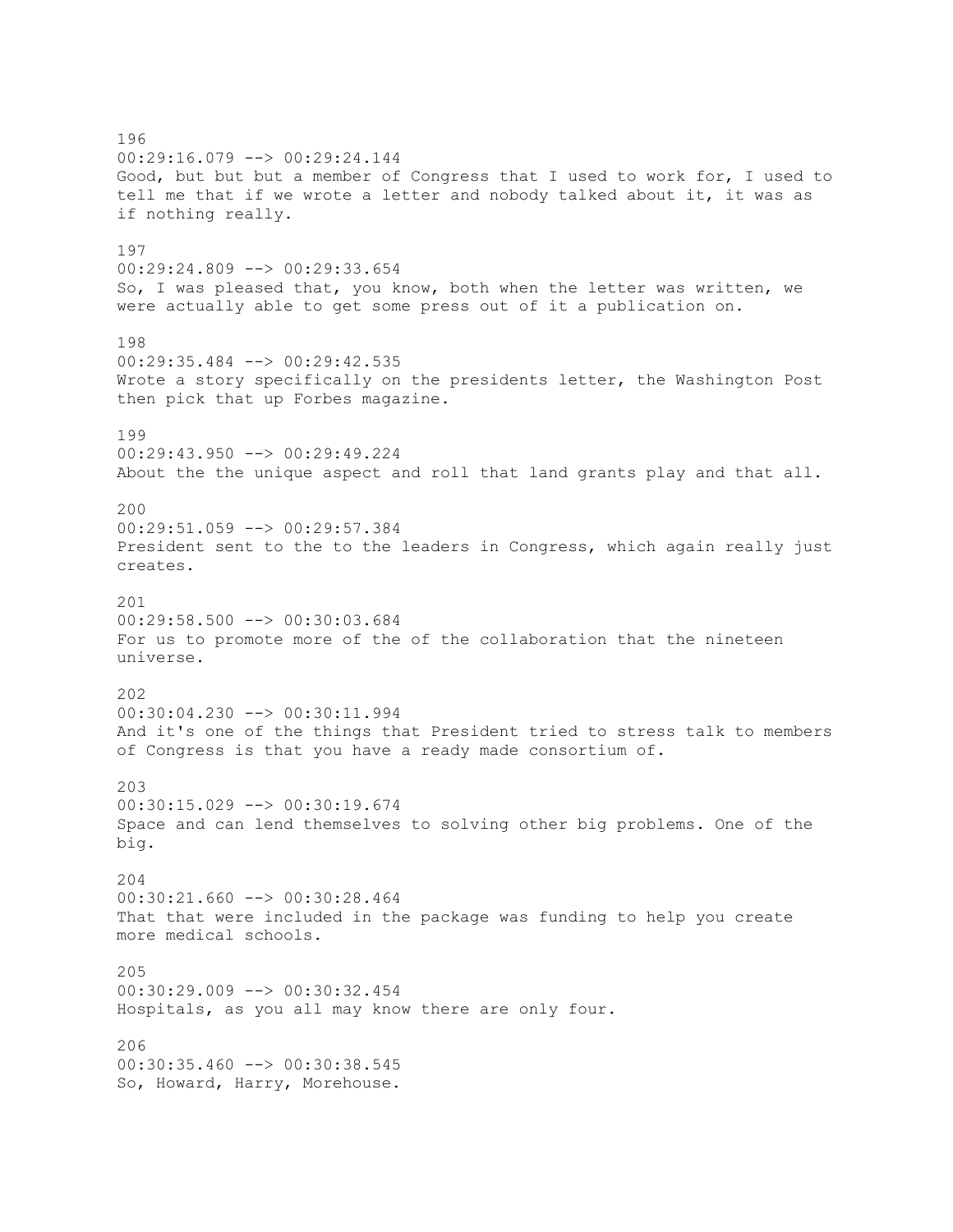207  $00:30:40.765$   $\longrightarrow$   $00:30:44.095$ And, and as a side note, because of the. 208 00:30:48.359 --> 00:30:51.684 Two weeks ago, announce that he was gonna give a hundred. 209 00:30:54.779 --> 00:30:57.744 To those four institutions twenty five. 210 00:30:59.130 --> 00:31:08.815 But Congress included a billion dollars in a build that was passed in, may do more to increase the number of medical schools that could be at this age. 211 00:31:10.825 --> 00:31:16.555 And shortly thereafter after some work that President Doula did with Senator McCain also. 212 00:31:18.630 --> 00:31:21.924 Letter that the, that the president wrote to members of Congress. 213 00:31:24.420 --> 00:31:28.315 Call the advancing medical education act, which again with. 214 00:31:29.365 --> 00:31:33.775 Medical schools, and with allocate a billion dollars and so I actually spent this morning. 215 00:31:37.704 --> 00:31:40.464 And it's the work that I do again. 216 00:31:43.349 --> 00:31:47.694 Inside your delegation and outside of the Virginia delegation as. 217 00:31:51.210 --> 00:31:56.815 Mentioned we had a number of members of Congress take video messages, touting. 218 00:31:57.539 --> 00:32:01.075 Counting the importance of eighteen nineties and, you know.

219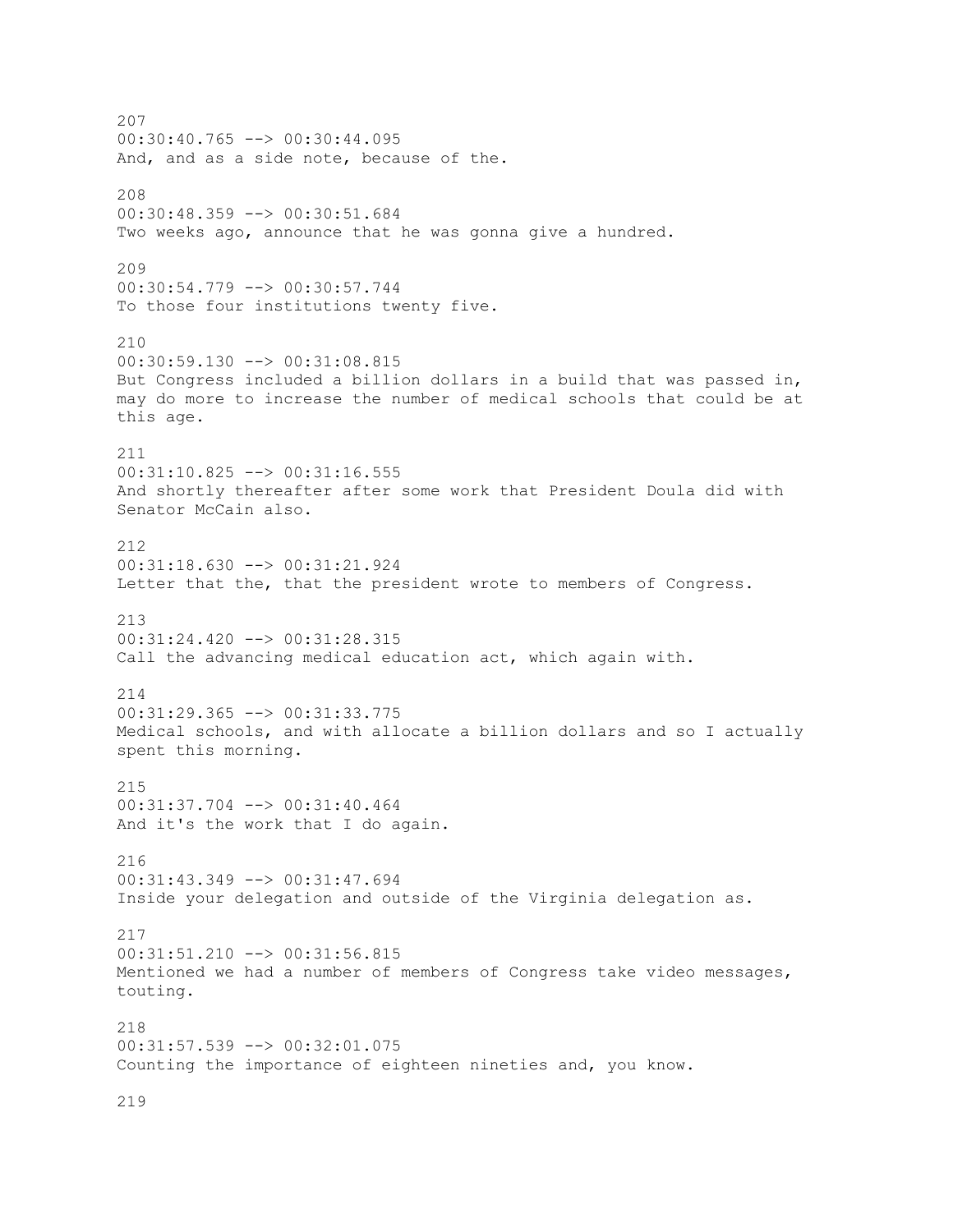00:32:03.750 --> 00:32:07.464 Members of Congress, Democrats, Republicans, white members. 220  $00:32:10.200$  -->  $00:32:14.125$ Who who took time to participate? 221 00:32:17.305 --> 00:32:20.694 And last point I'll make is that, you know, it's one thing on the. 222 00:32:23.250 --> 00:32:28.224 Done, but the private sector is to try to become more engaged to, as part of our hundred. 223 00:32:29.430 --> 00:32:30.684 Private sector panel, 224 00:32:31.045 --> 00:32:35.005 and by the way that webinar was attended by over six hundred people, 225 00:32:35.005 --> 00:32:46.494 which is a pretty big to have with folks who tuned into here about the hundred and thirty of the anniversary in the work that we were doing presidents panel that President participated on with other. 226 00:32:49.079 --> 00:32:55.255 From North Carolina, a, and T, for Valley state in some of the executive committee members, but we had. 227 00:32:57.505 --> 00:33:07.404 Which is a successor to DuPont from Baer address sciences from Microsoft and from Walmart and you are. 228 00:33:09.569 --> 00:33:19.315 Yo, and founder of Netflix is contributing one hundred and twenty five million dollars to. And the ex wife of. 229 00:33:21.359 --> 00:33:26.875 Scott is contributing a hundred plus million dollars as well the I think this all. 230 00:33:28.855 --> 00:33:33.355 For both the eighteen nineties and for schools like Virginia state, two position.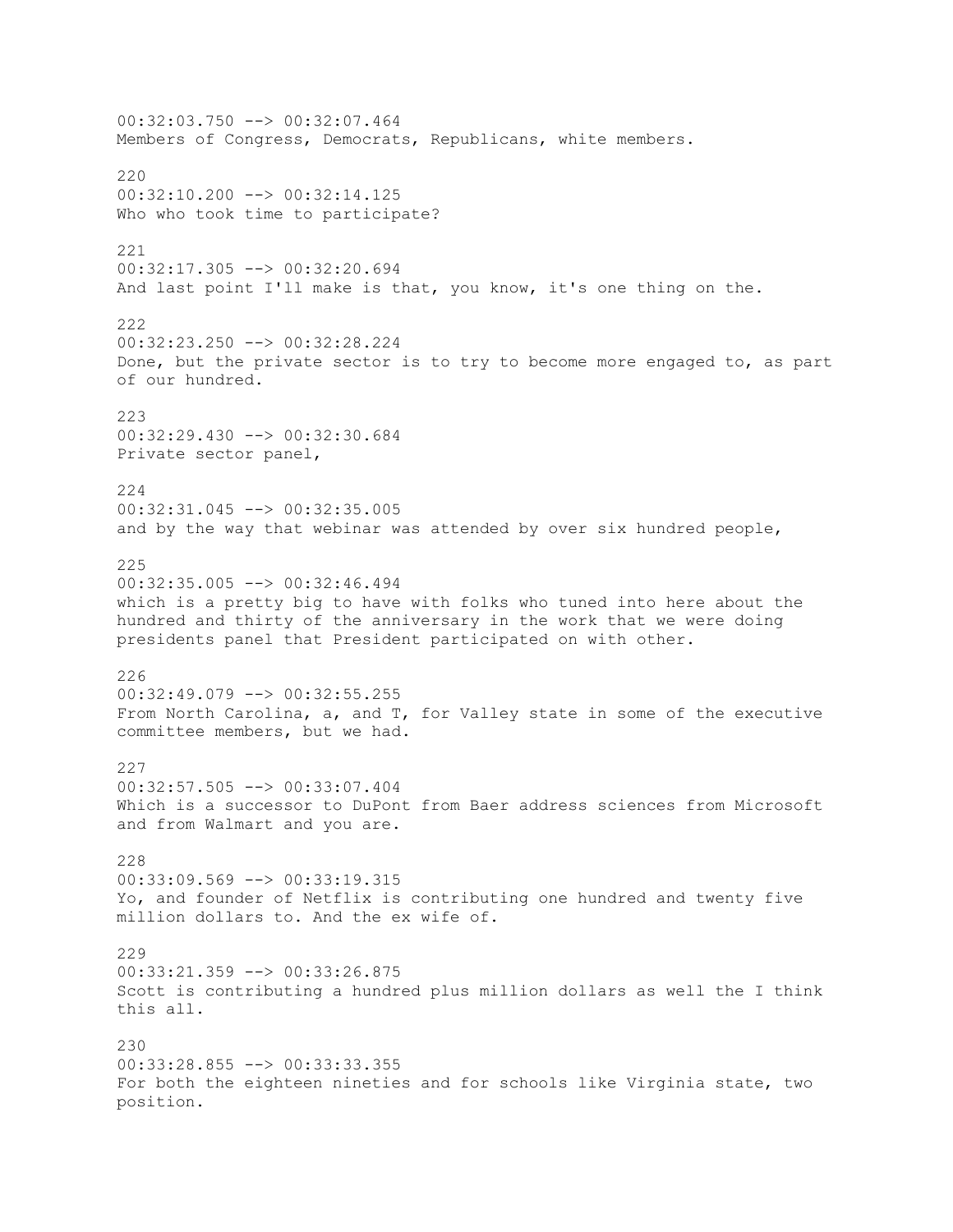231 00:33:35.335 --> 00:33:46.615 Of racial justice attention of covet to address some of the systemic problems that are country faces and that use and schools. Like, we're. 232 00:33:47.934 --> 00:33:51.565 Address and so I will, I will pause. 233 00:33:53.904 --> 00:33:57.295 And take any questions or comments that you might have, or turn it back over. 234 00:33:58.375 --> 00:34:01.345 Or you Mr chairman to proceed with the. 235 00:34:04.255 --> 00:34:13.014 We can, we can take any questions that you may have. Let me let me ask. We do have a question here. Go ahead. Go ahead. Dr. brown. 236 00:34:14.545 --> 00:34:16.675 All of the different entities that. 237 00:34:20.184 --> 00:34:23.875 When they released news articles in the papers specific. 238 00:34:28.440 --> 00:34:33.744 So, what's the process? Or is there anything that is. 239 00:34:41.070 --> 00:34:46.164 is it specific to those that were named or do they have a general pot that will be shared equally 240 00:34:47.070 --> 00:34:49.824 Use and they have to apply that whole. 241 00:34:51.210 --> 00:34:56.125 Great question. So what I would say on. 242 00:34:59.699 --> 00:35:03.414 That went to that went to schools and had medical schools. So, Virginia.

243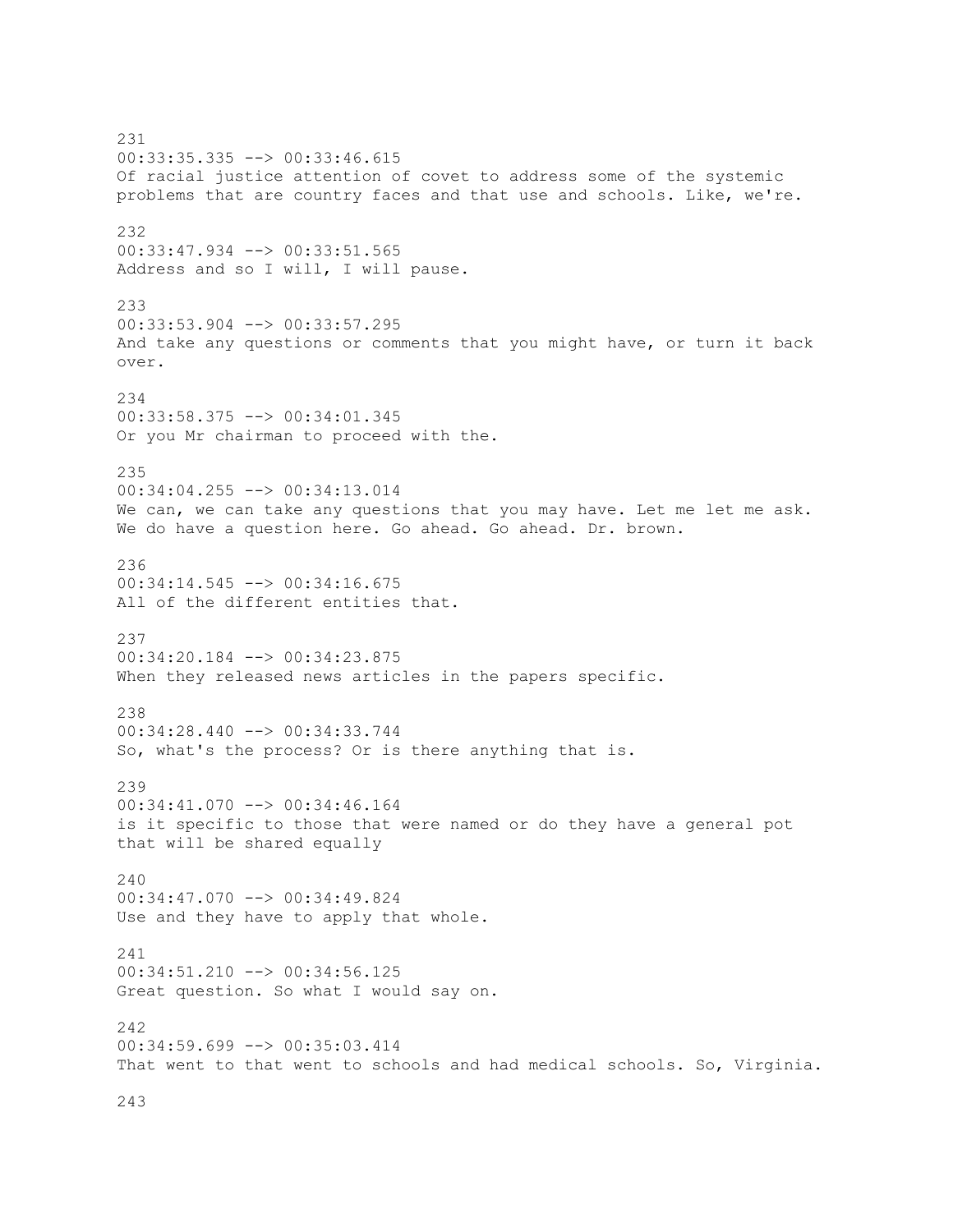00:35:05.010 --> 00:35:10.764 Which is why we've been pushing to try to get Congress to do the one to try to help that. That would set up a.  $211$ 00:35:16.019 --> 00:35:21.715 Since abuse entity within HHS, where we're universities would apply to herself. 245 00:35:23.760 --> 00:35:28.614 Side on the private sector side, the monies that that that that really. 246 00:35:31.530 --> 00:35:35.244 Some of that some of that money is going to some of that money. 247 00:35:36.360 --> 00:35:40.585 Marshal some of that money is going to to Spelman. 248 00:35:41.454 --> 00:35:45.114 and more house in atlanta. the money 249  $00:35:47.125$   $\leftarrow$   $>$   $00:35:50.275$ Some of that money will land at Virginia state. I imagine. 250 00:35:50.820 --> 00:35:54.385 I don't work for Thurgood Marshall. My guess is if money goes to. 251 00:35:59.454 --> 00:36:02.815 I'd recommend reaching out to them the same. 252 00:36:03.750 --> 00:36:16.494 At the same with Amazon who gave a million dollars I just read that John beer is giving a million dollars to Thurgood Marshall. I think what is happening with a number of these entities is there are more. 253 00:36:17.820 --> 00:36:20.304 This is where they have a direct connection. 254 00:36:24.625 --> 00:36:31.284 Or UN, CF that represents in schools, and they don't have to pick winners and. 255 00:36:33.929 --> 00:36:38.244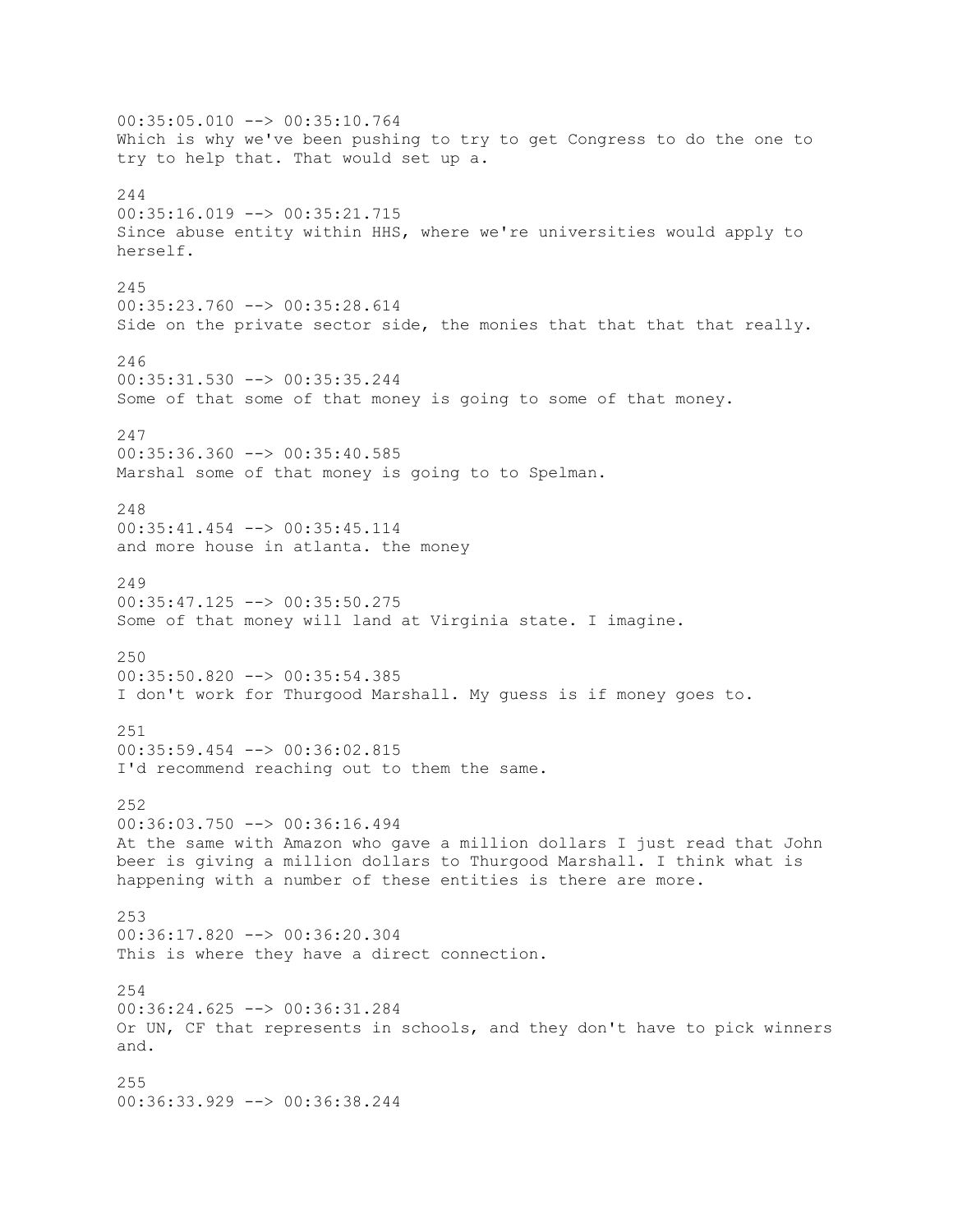Some of the board members of those universities have connections to the. 256 00:36:39.534 --> 00:36:44.335 And they are the ones the board member will bring an opportunity to. 257 00:36:45.599 --> 00:36:49.945 Tell them, hey, you should do this at Virginia state, you know. 258 00:36:52.434 --> 00:36:56.875 At X, or Y, please, I will just tell you anecdotally and I'll just stop with this. 259 00:36:59.369 --> 00:37:04.434 So, I do work for a number of different companies and organizations, including the. 260 00:37:07.409 --> 00:37:15.175 Graduate my mom taught and eighteen ninety for twenty five. I grew up on an eighty, ninety campus, I believe into what they do, and I wouldn't be. 261  $00:37:19.710$  -->  $00:37:23.695$ Representing fortune, five hundred companies and universities, but four and eight. 262 00:37:25.945 --> 00:37:33.204 There there are companies who come to me and they say our board member said we should do work. 263 00:37:35.125 --> 00:37:38.304 And therefore, the CEO has said, that's what we're gonna. 264 00:37:41.639 --> 00:37:45.775 That focuses on African American professionals and helping place them. 265 00:37:47.215 --> 00:37:49.974 And the, like, that's how this is working. It's a. 266 00:37:52.260 --> 00:37:55.465 You know, I would like to think it's a meritocracy, but it is not as. 267 00:37:57.360 --> 00:38:00.355 Open wish it would be, but, you know, if you know.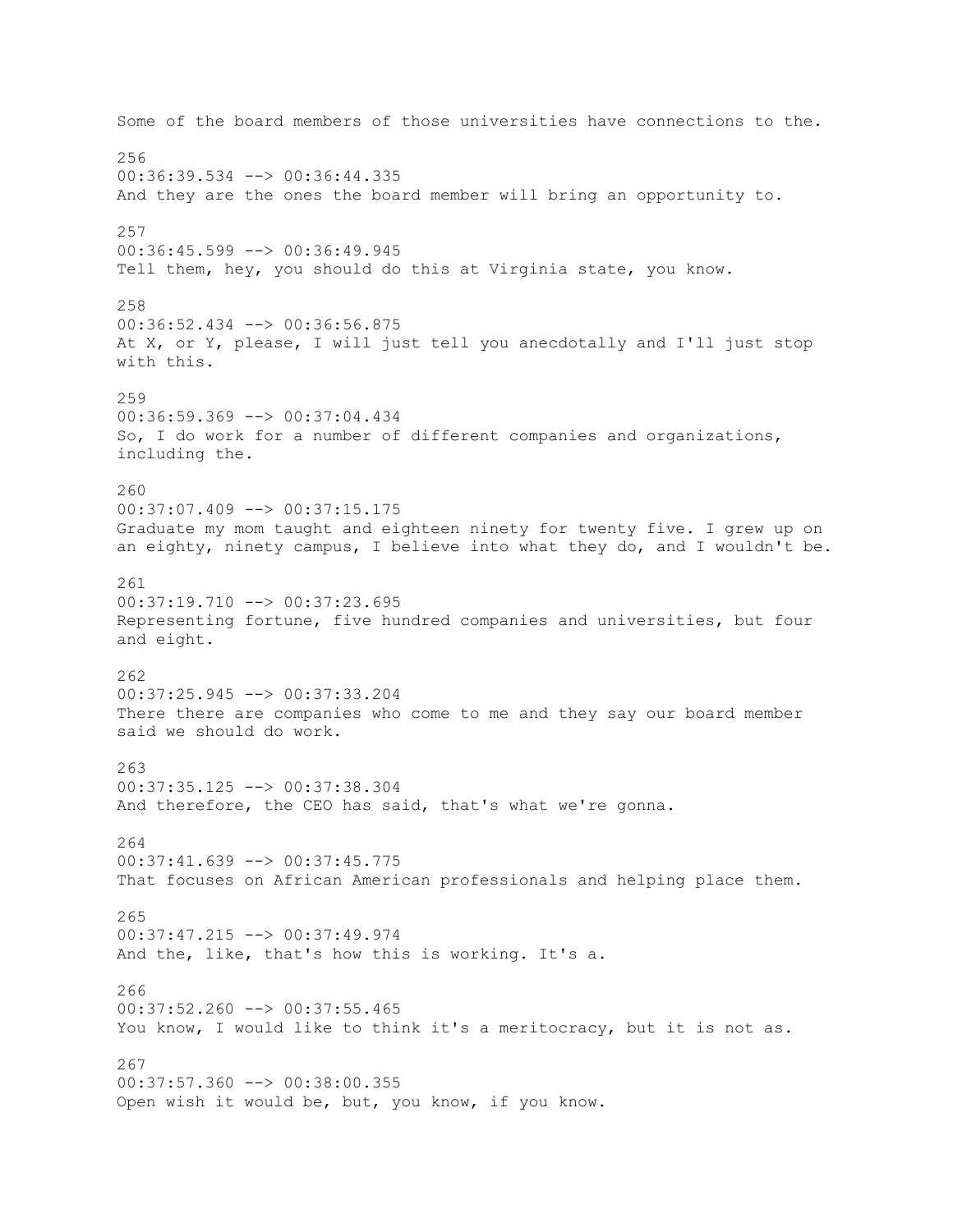268 00:38:02.909 --> 00:38:12.775 Go to them and ask them to look at a Virginia state because of the work that that the university is doing with grants they've gotten in the like, I think you would find it to be. 269 00:38:16.110 --> 00:38:22.764 On the on the radar screen, if I can, because I realized now. 270 00:38:23.610 --> 00:38:27.114 On the board members who are new, may not know the distinction between the different or. 271 00:38:28.590 --> 00:38:35.364 A human CF that is commonly thought of, as kind of the organization for black colleges is actually only the. 272 00:38:36.719 --> 00:38:40.974 Private Thurgood Marshall. 273  $00:38:42.840$  -->  $00:38:46.795$ Is it is the umbrella organization for public HBC? 274 00:38:47.489 --> 00:38:51.085 So just kind of wanted to, you know, he kind of said that visually, but just so, you. 275 00:38:52.199 --> 00:39:01.105 That's important to note and then we are in contact with TMC, president of teams who have Harry Williams to see how them I don't think they figured out yet, but how their Alex. 276 00:39:02.579 --> 00:39:11.065 Through programs at universities, let me ask this questions because the, these, the federal, the federal stimulus. 277 00:39:13.525 --> 00:39:22.824 Do you anticipate that a stimulus bill at some point we'll get passed and if it does maybe a timeline and if it does. 278 00:39:24.054 --> 00:39:28.315 One bill is two point seven. The other one was two point nine, you know, and again, I'm.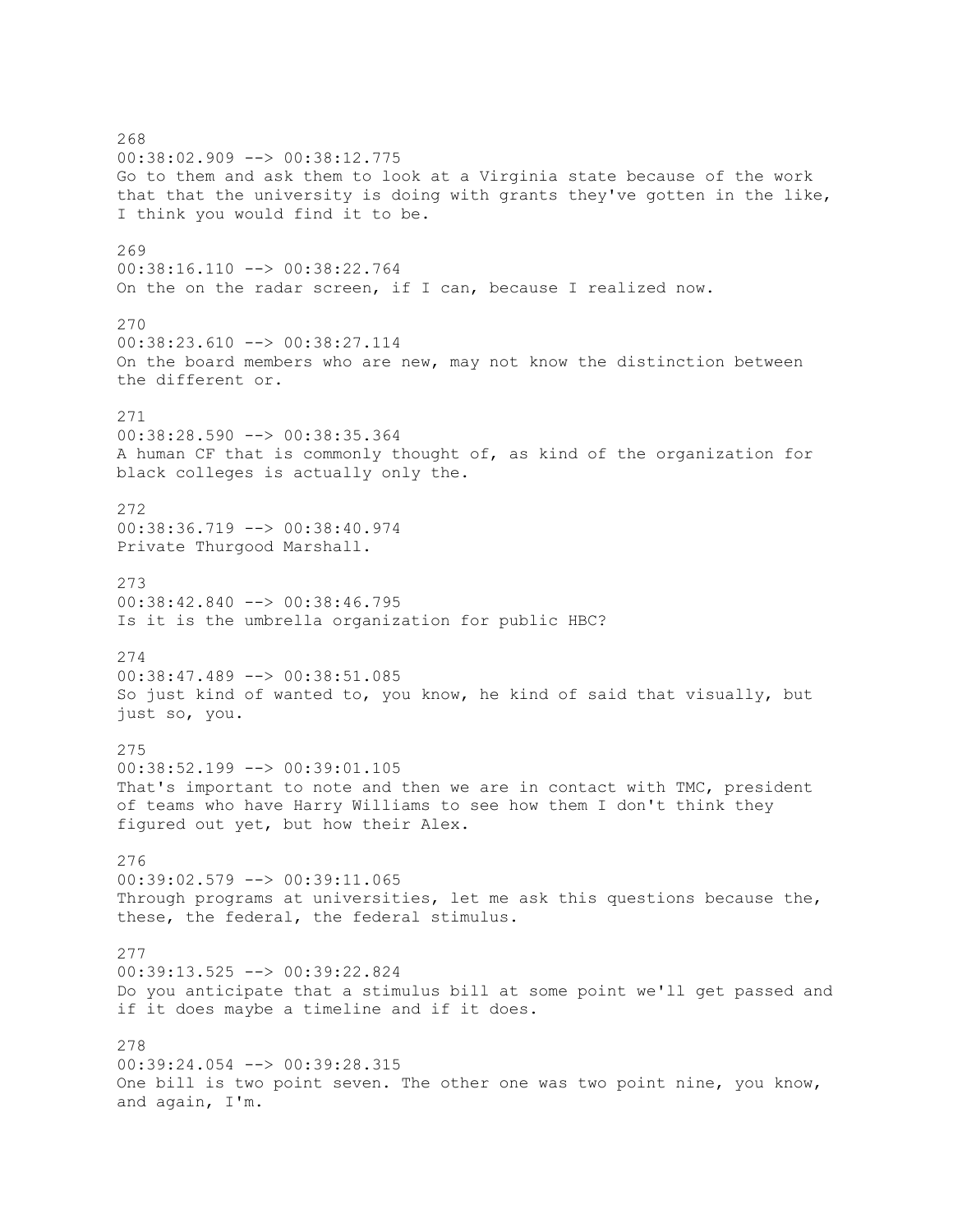279 00:39:30.960 --> 00:39:35.034 So, we can hold you responsible for it, but what's your general feeling from being in the game? 280 00:39:38.034 --> 00:39:40.824 A, a bill will get past president villa. 281 00:39:42.869 --> 00:39:46.344 Question is when it is, is. 282  $00:39:47.460$  -->  $00:39:52.855$ And difficult from day to day, to figure out whether or not, it'll happen before election day, or. 283 00:39:54.264 --> 00:39:57.324 You should anticipate that a fourth corona virus. 284 00:39:59.215 --> 00:40:02.635 It will include dollars for many different. 285 00:40:03.744 --> 00:40:07.945 The house likes to tell you, it already passed a bill that. 286 00:40:10.889 --> 00:40:15.204 Get on and get it to the presence desk. The president said yesterday just go with the. 287 00:40:17.849 --> 00:40:23.304 Just go with the higher number because he understands that if my money gets out on the street in more money. 288 00:40:24.630 --> 00:40:29.005 That actually might be helpful and if he gets to sign another check, that that land. 289 00:40:31.590 --> 00:40:36.295 Does benefit as well so, you know, it just. 290 00:40:38.070 --> 00:40:45.324 But I knew I knew at a new set, a funding will be coming to hiring.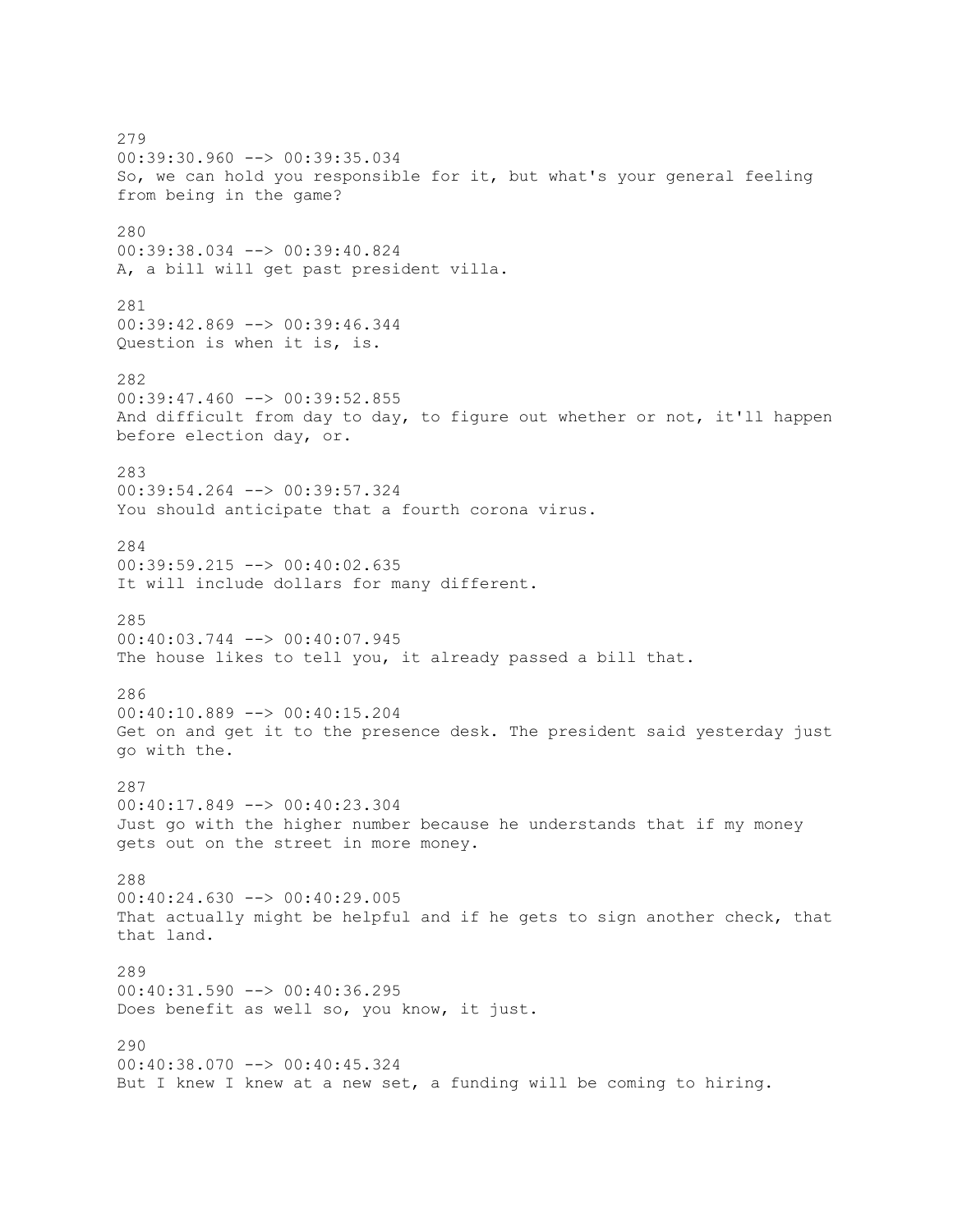291 00:40:51.144 --> 00:40:54.324 If it doesn't happen before election day and change in a mi 292 00:40:55.199 --> 00:40:58.974 You can anticipate a large package in January. 293 00:41:02.514 --> 00:41:11.635 Being being pushed, that might be even bigger than anything that has been done today. I think we're at a very precarious point. Now. 294 00:41:12.329 --> 00:41:15.894 Depending on what happens with this with with the virus in the. 295 00:41:16.914 --> 00:41:26.184 And into the winter, we, we could be looking at a very, very dire situation. Come, come January but what the short answer is. 296 00:41:27.534 --> 00:41:29.184 I wish I could tell you the date. 297  $00:41:31.829$  -->  $00:41:42.534$ For higher ed, and for institutions like Virginia state Thank you, sir, thank you. Wasn't that true? That the first round of money that went to Hampton, the power. 298 00:41:44.215 --> 00:41:47.965 The scan union was directed to private institution. 299 00:41:48.480 --> 00:41:51.565 Or it's just coincidental that it was all Providence. 300 00:41:52.469 --> 00:41:57.625 No, the first round, the funds that I saw, but I didn't know if that had any. 301 00:41:58.889 --> 00:42:06.324 The disadvantage institution on that. Are you talking about federal government? Federal? 302 00:42:06.324 --> 00:42:18.324 Those is from the individuals, the first round, the funds that went to those four institution, they were all private institution. So that but I know it's all based on the desires of the.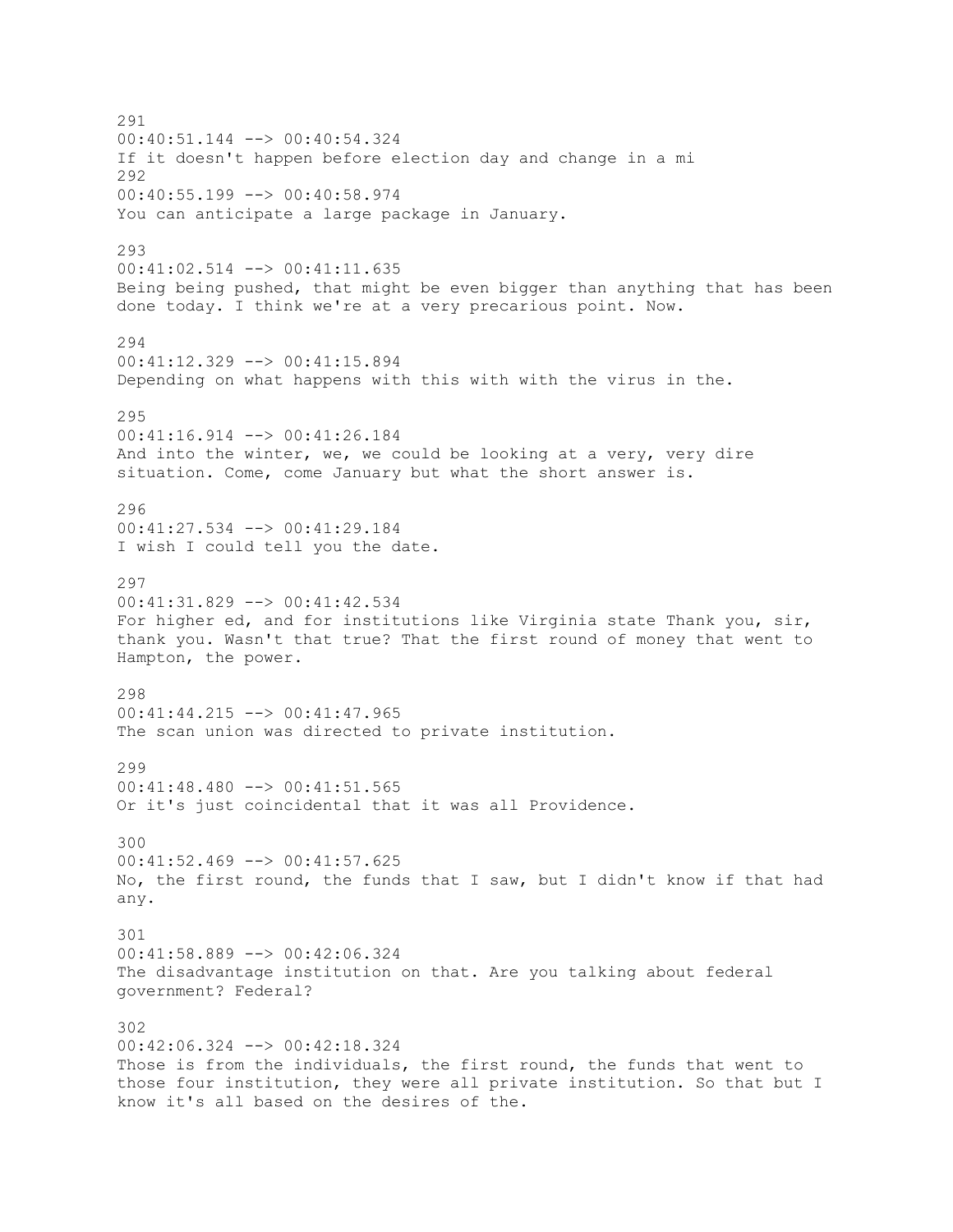303 00:42:19.530 --> 00:42:22.885 Are we operating in any disadvantage with people perceive. 304 00:42:25.045 --> 00:42:29.905 Public institution says it's sufficiently funded. Yeah. I mean, I think that's. 305 00:42:33.750 --> 00:42:42.204 But having a government funding, you've got a line coming from the federal government, you've got a line item coming from the state government as well, but. 306 00:42:46.704 --> 00:42:50.275 Are getting funding are getting and and, you know. 307 00:42:52.525 --> 00:42:55.344 At their universities, I mean, you know. 308 00:42:56.489 --> 00:43:07.045 Some some institution advancement offices are our huge at some of these schools that you just mentioned. 309 00:43:07.554 --> 00:43:11.934 Well, you've got someone who's going after individual donors you have someone who's doing foundation. 310 00:43:12.929 --> 00:43:16.704 Doing a grant money from, from, from companies. 311 00:43:18.300 --> 00:43:21.804 Some of this is just also having someone whose job it is to get up every. 312 00:43:23.039 --> 00:43:28.135 Who's giving out money and how do we just like the presentation before us? You know. 313  $00:43:29.670$  -->  $00:43:37.465$ Slide four, you know, if it's someone's job who gets up every day and is looking at this, you probably see a return on investment, but you got to depend.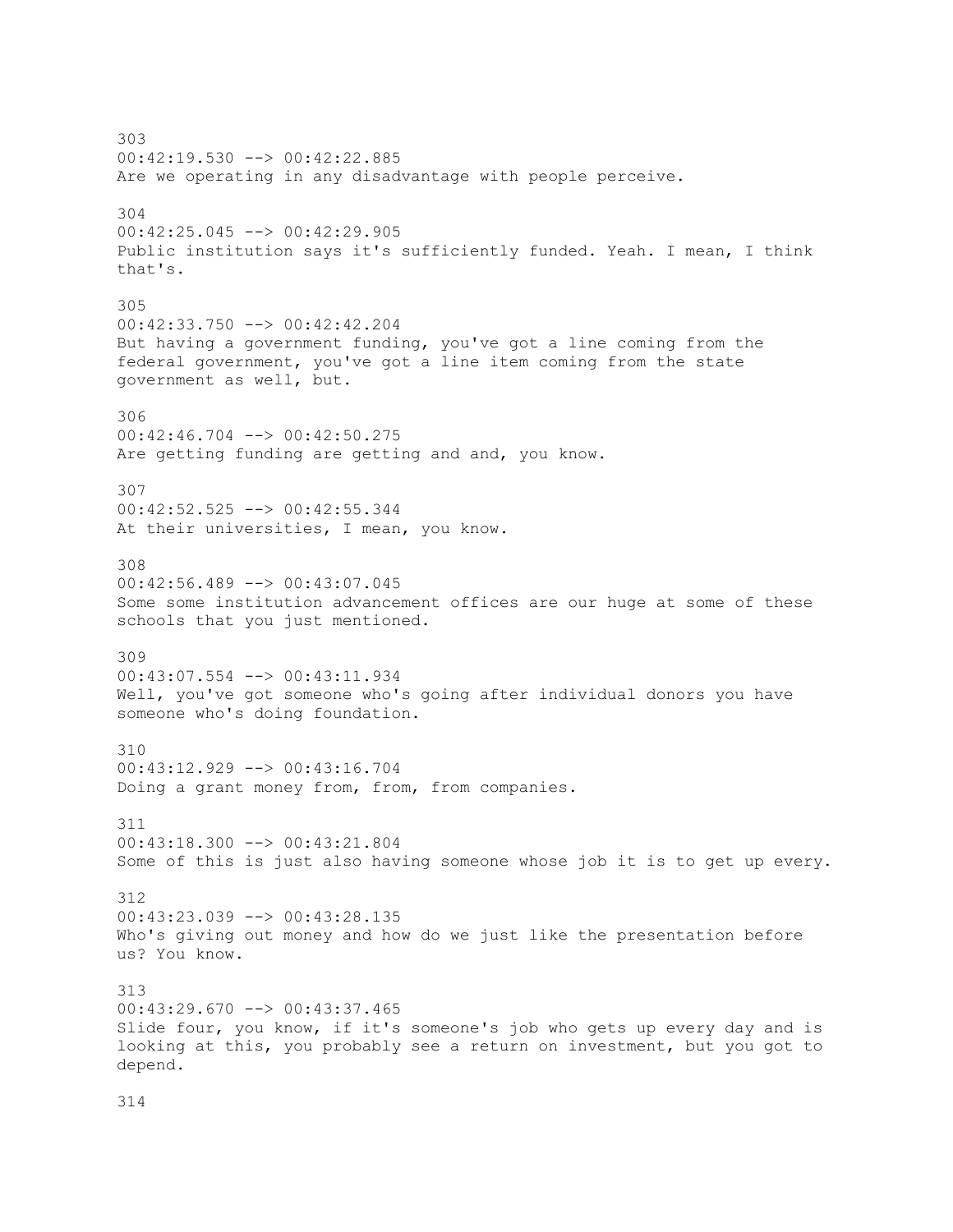00:43:40.349 --> 00:43:55.315 Put more faculty in place and, you know, it's a, it's a catch it's a catch twenty two in terms of, in terms of value prioritize and prioritize. My guess is when you're looking at the school that you just mentioned, you are getting the funding it it's. 315 00:43:57.894 --> 00:44:01.494 You know, present ability, you need to call this person chair, chairman, Richard. 316 00:44:03.119 --> 00:44:08.635 You know, MS current, you're in this state and we've gotten a grant into, you know, may. 317 00:44:10.260 --> 00:44:13.795 Whatever in Minnesota, whatever it might be that that's what's happen. 318 00:44:15.329 --> 00:44:21.594 Those those folks are seeing some results, but it takes some time and effort and and infrastructure. 319  $00:44:24.114$  -->  $00:44:29.005$ Live breathe and working environment, so I appreciate you sharing their perspective as well. And I think. 320 00:44:30.025 --> 00:44:38.514 Moving in that direction by engaging in a relationship with you, and hopefully you will hopefully expose us to some of those. 321 00:44:39.929 --> 00:44:45.264 I think that that letter that magical letter that doctor do a road, 322  $00:44:45.264$  -->  $00:44:58.105$ that seems has been so well received and certainly throughout it's helping to put us on the map and hopefully we'll get some money from that out for that that paper to that that let it. 323 00:44:59.280 --> 00:45:02.815 But it is all based on relationships and I think that we. 324 00:45:05.219 --> 00:45:17.485 Who, like the local one, the state level, but also as well and this is a good time for us to be out in that arena and we want to.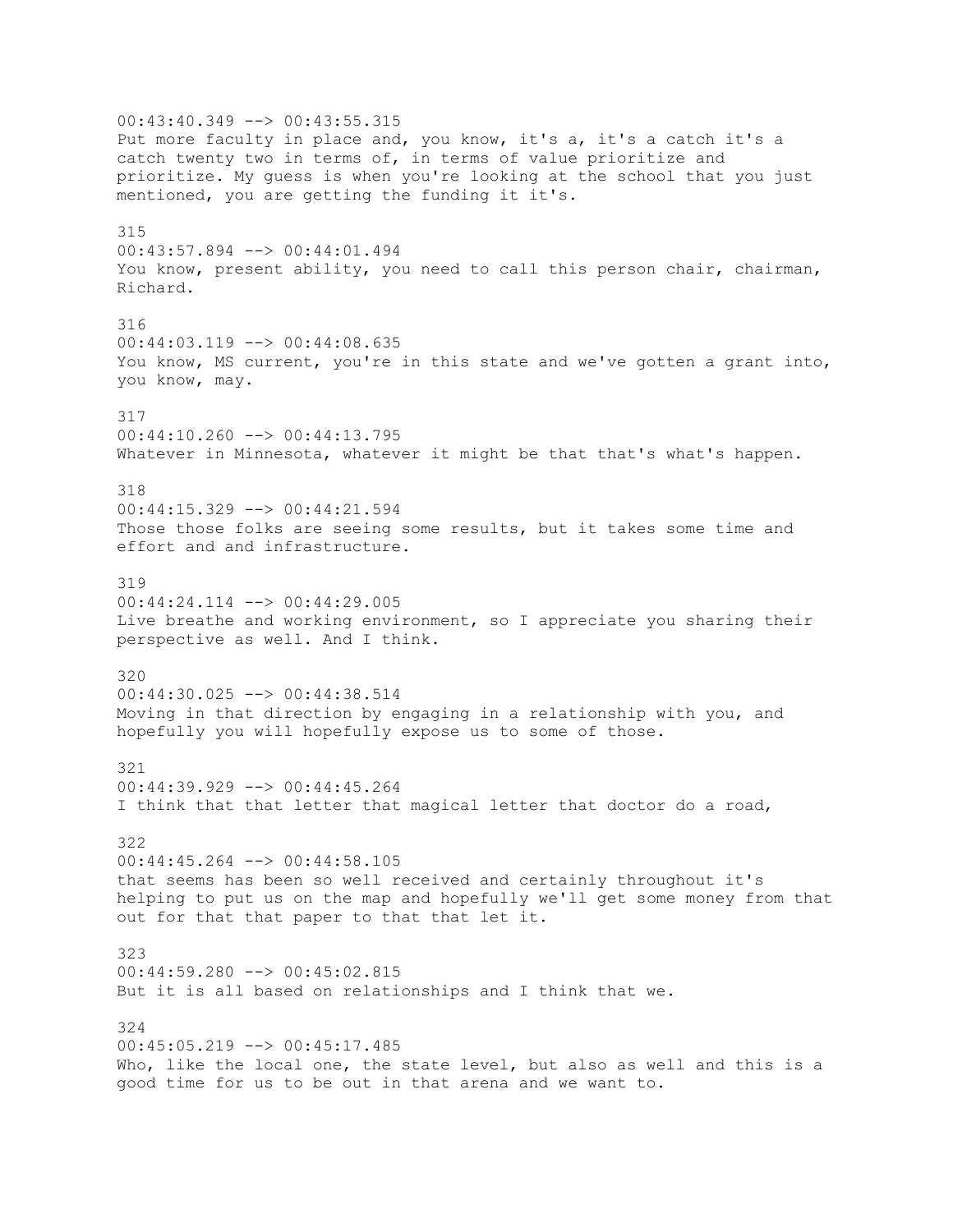325 00:45:19.349 --> 00:45:23.724 And productive relationship with you Mr. Brunswick and. 326 00:45:26.219 --> 00:45:29.485 Or album yes rebook, you're up. 327 00:45:31.320 --> 00:45:33.235 I have a question actually, 328 00:45:33.235 --> 00:45:47.425 it's directed to talk to dula and I was just nothing that of a lot of money then appropriated or in the works for medical schools and we have a. 329  $00:45:49.559$  -->  $00:45:55.585$ But I was just wondering what your initial thoughts were about, something like that for state. 330 00:46:01.260 --> 00:46:05.215 In reducing health disparities, as relates to Colvin is critically important. 331 00:46:06.655 --> 00:46:12.894 That initiative is something that that we've been working for and on is to provide. 332  $00:46:14.760$  -->  $00:46:24.864$ To be in that number, if that kind of a proposal would passed, but we're also interested in in and asking the federal government to support nursing and other allied health. 333  $00:46:25.469$  -->  $00:46:33.264$ It was one of the big parts of the letter was, as we look at the dolphin related deaths in this country, African Americans have been more. 334 00:46:34.110 --> 00:46:37.614 You know, Cobra, nineteen does it? No color our healthcare. 335 00:46:38.789 --> 00:46:42.835 Right and so how do we make sure we can address our health our healthcare system.

```
336
```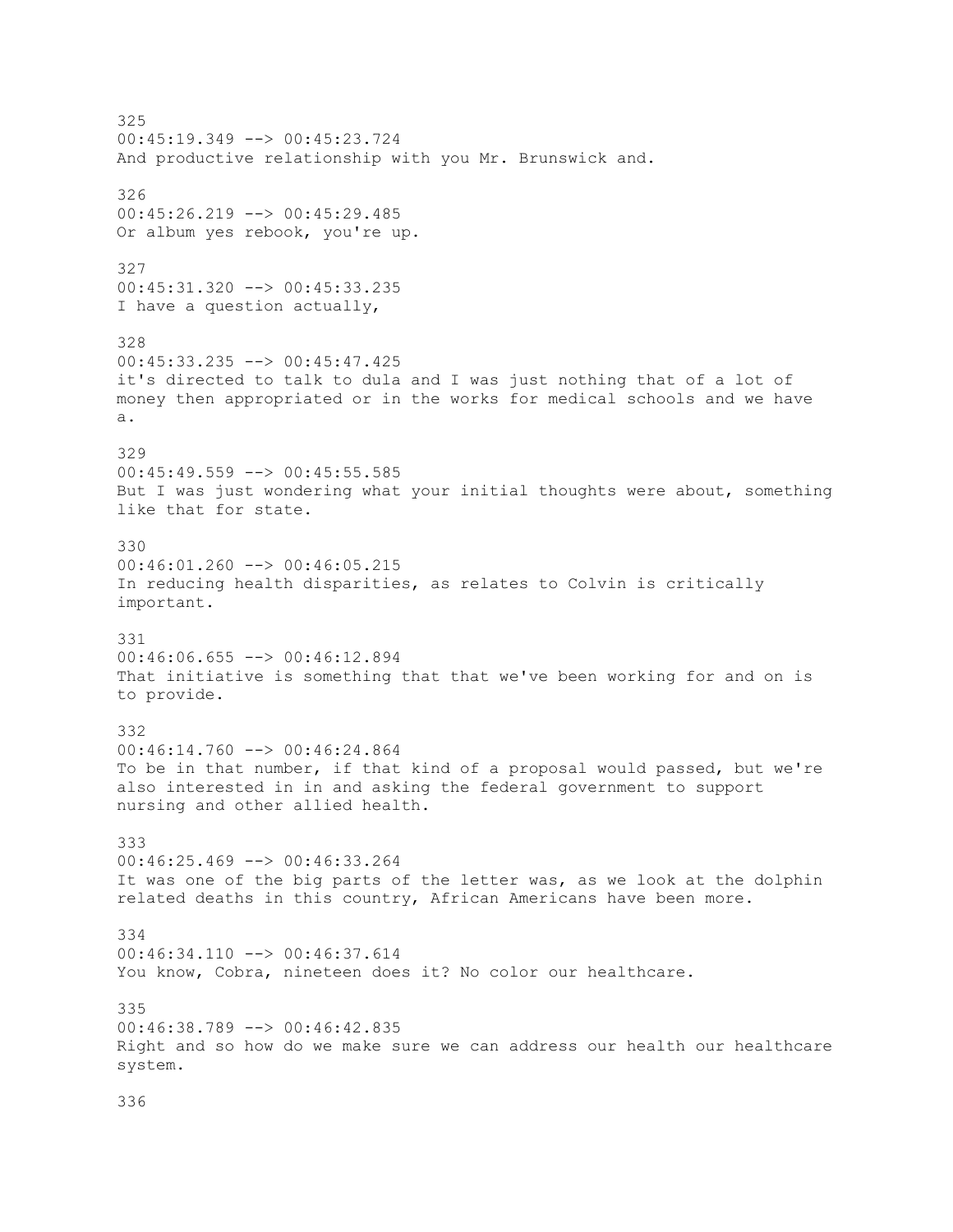$00:46:43.800$  -->  $00:46:48.175$ And part of that is with medical school, so, yeah, we're we are in favor of. 337  $00:46:49.260$  -->  $00:46:53.574$ Forwarded help for medical schools Thank you. 338 00:46:55.405 --> 00:47:03.144 Any other questions, if that yep, I'd like to sum up the report as you can tell. 339 00:47:06.385 --> 00:47:09.835 Excellent presentation, but as you can tell the president. 340 00:47:13.434 --> 00:47:17.454 You know, so many different leadership roles that he takes on, but they really are. 341 00:47:19.704 --> 00:47:23.244 At the forefront, and being a leader for eighteen. 342 00:47:27.114 --> 00:47:35.875 The council presidents here in Virginia, putting Virginia state at the forefront of leadership, they're really important. Really? 343 00:47:37.164 --> 00:47:40.045 We come in for all those efforts, thank you. 344 00:47:41.730 --> 00:47:47.755 And, likewise, we commend you as well, all of them pretty great job that you're doing. And as members. 345 00:47:51.264 --> 00:47:56.394 Constantly remembering our role as board members to. 346 00:47:58.409 --> 00:48:05.094 Provide introductions to people, and as a rule of thumb, whenever there's a source. 347 00:48:05.909 --> 00:48:10.344 Providing funding, or making them available funding to entities such as.

348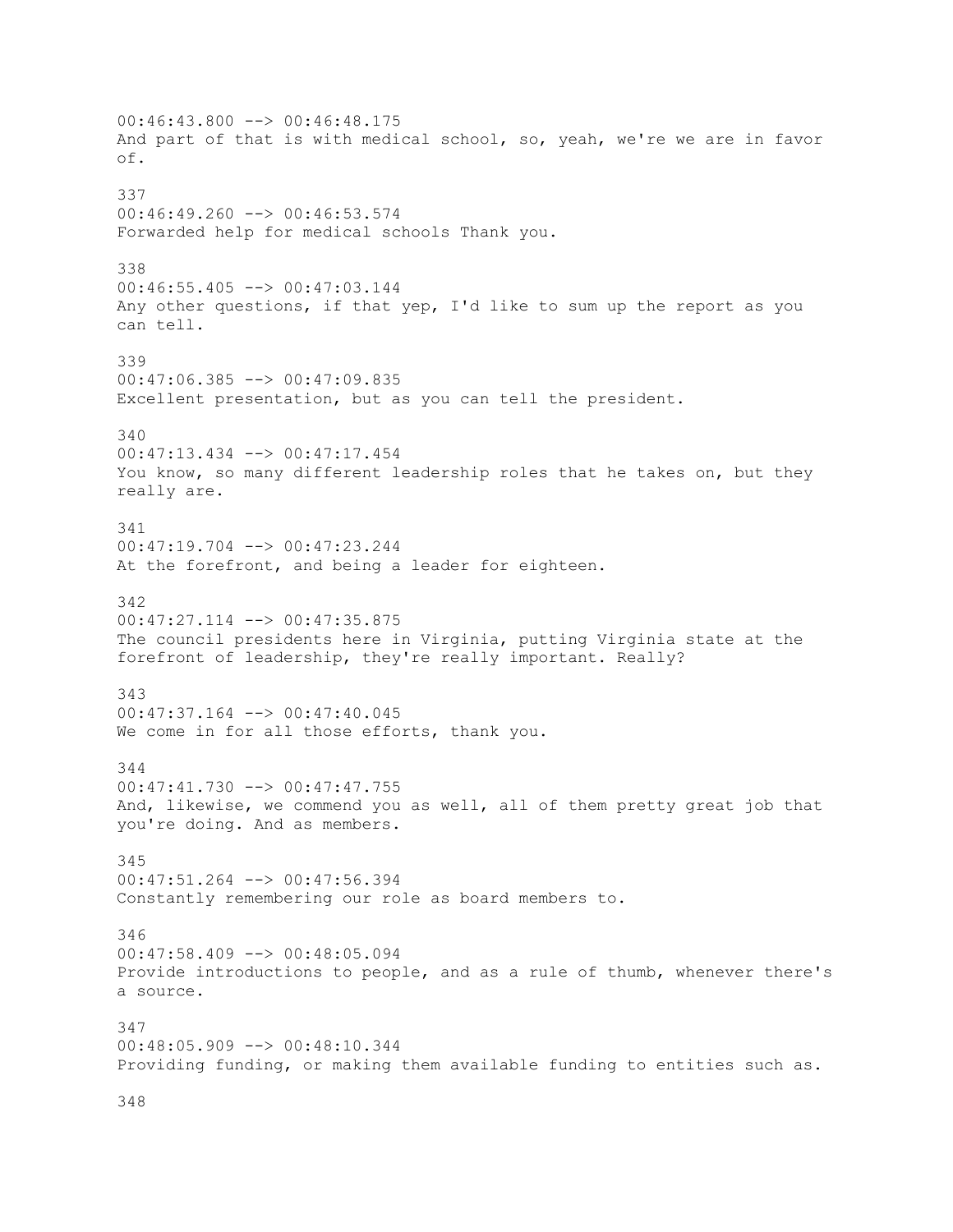$00:48:11.400$  -->  $00:48:17.155$ I always go to sign out who the board members are just to see if there's someone that I know directly where. 349 00:48:18.809 --> 00:48:28.045 Sometimes you'll be surprised who is on the other end there, make it some of those decisions. So that's something that we can do in the meantime. And as we continue to. 350 00:48:29.844 --> 00:48:44.514 Can you say University bigger in better maps? The globe itself. Okay. Alrighty, if not does that concludes your report? Yes. Okay. 351 00:48:44.514 --> 00:48:51.864 Thank you. Both. And Paul we look forward to continue to work with. Cool. Okay. At this time we'll have. 352 00:48:52.530 --> 00:48:56.184 Our communications update by Dr dandruff. 353 00:48:59.065 --> 00:49:01.945 Good afternoon. Good afternoon. Everyone Mr. chairman of visitors. 354  $00:49:04.559$  -->  $00:49:07.735$ How the office of communications and university. 355  $00:49:09.989$  -->  $00:49:16.315$ Information out about the story of Virginia State University. Of course, this is helping to. 356 00:49:19.559 --> 00:49:29.514 For, which is to define the brand and tell story and effectively demonstrate and communicate the value of Virginia State University. And so we've been working really. 357 00:49:33.744 --> 00:49:37.164 Having been a member of the media for more than two decades that the media. 358  $00:49:41.309$  -->  $00:49:51.085$ Serving it to them and so that has been things in the priority of this offices to try to get that message out via traditional media as well as social media.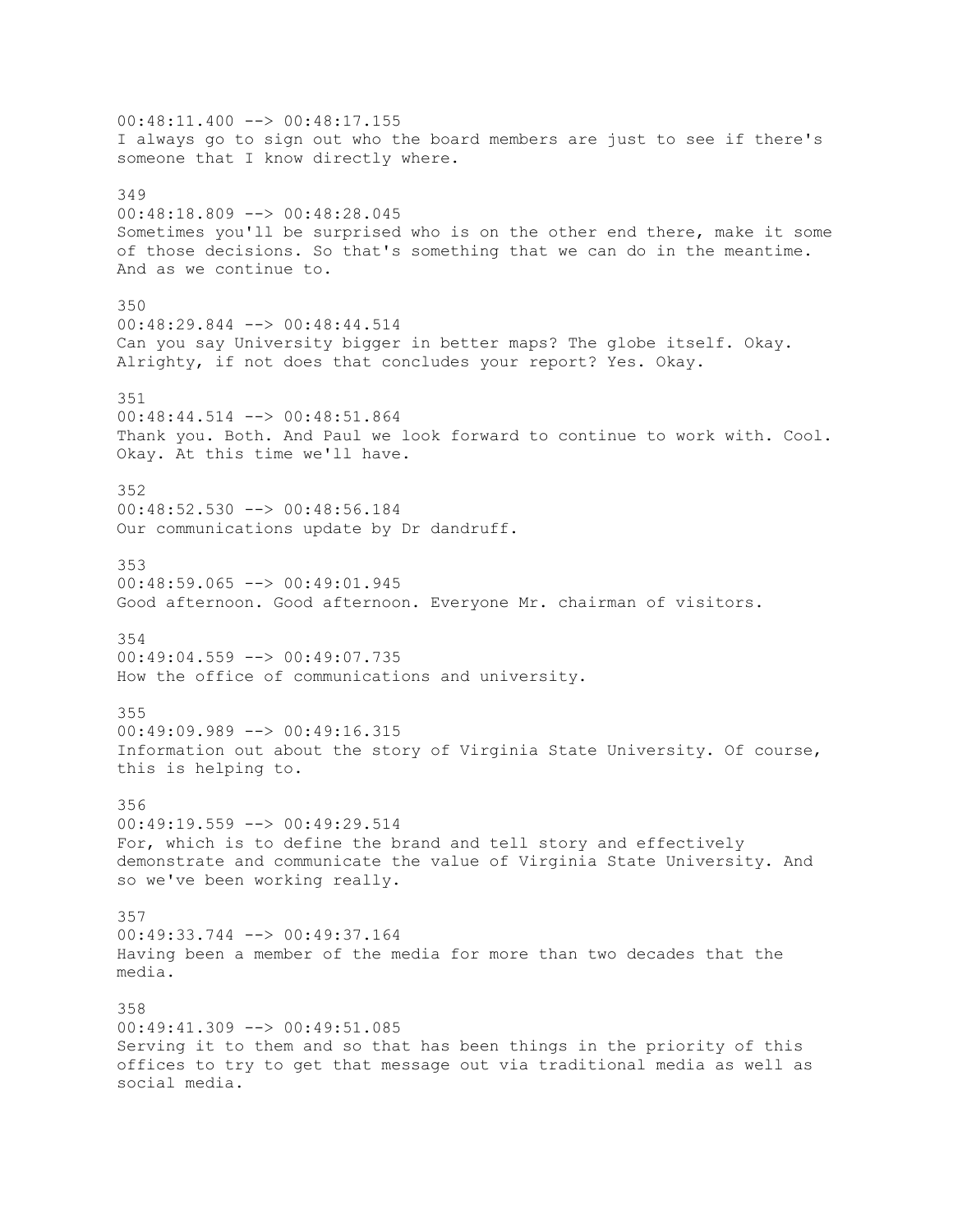359 00:49:52.769 --> 00:49:57.594 A social media strategist has done a really good job in helping us to do that. So Mr. 360 00:50:02.579 --> 00:50:07.855 A has netted some very good positive media interactions for Virginia state. 361 00:50:08.730 --> 00:50:12.894 And starting with this event that was H\*\*\*, just this past Friday. I know visitor. 362 00:50:15.085 --> 00:50:19.945 Committee meeting, and this was the issue regional policing task force, which was. 363 00:50:23.635 --> 00:50:29.304 Last Friday, and you can see from the pictures there. It it we had. 364 00:50:31.110 --> 00:50:37.735 Officials let state legislators that's state senator, Joe Marcy and the first picture talking to Dr. Abdul. 365 00:50:40.105 --> 00:50:47.514 The primary goal of this was to just to show that we are a part of the social justice. 366  $00:50:49.800$  -->  $00:50:53.275$ An initiative that was started by professor. 367 00:50:56.039 --> 00:51:00.954 Picture, and I think that she may talk a little more about this tomorrow, but this is a very. 368  $00:51:02.460$  -->  $00:51:07.644$ Fact, this got two full days of media coverage on last Thursday. 369 00:51:10.675 --> 00:51:17.965 And then again, on Friday, you can see in that last picture there that we had quite a bit of media coverage on the vs, regional policing. 370 00:51:18.480 --> 00:51:23.094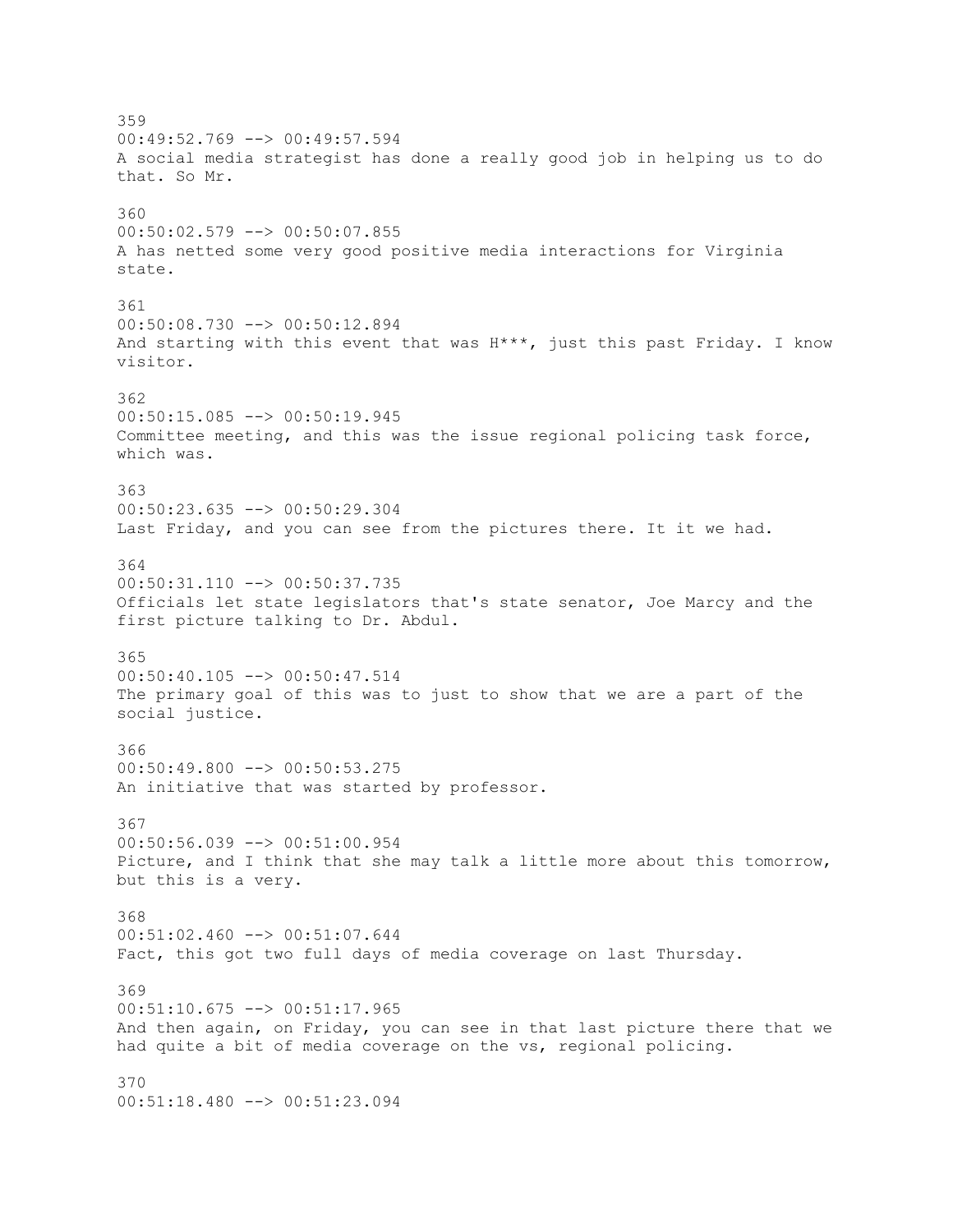Force Mr. Harris if you'll go to the next slide we also. 371 00:51:23.880 --> 00:51:26.335 Huge reaction to the. 372 00:51:30.985 --> 00:51:38.094 In the entire nation, and I think that you will hear tomorrow from Dr show mango who created this. 373 00:51:39.389 --> 00:51:45.594 Teaches this course, and this slide that you're looking at here is just from a Google search the vs. 374 00:51:47.880 --> 00:51:52.135 Again, this picked was picked up all across the country Dr Mango. 375  $00:51:54.929$  -->  $00:52:00.025$ By all of the local news stations, the local, the local news. 376 00:52:03.954 --> 00:52:06.985 And this was covered from diverse issues in it. 377 00:52:09.570 --> 00:52:15.204 Country and we got very good media interaction from that story and again. 378  $00:52:19.800$  -->  $00:52:25.675$ Coverage we got from that story. Mr. Harris. If you move to the next slide there, that was. 379 00:52:28.320 --> 00:52:33.054 Netted some very good media interaction and it's addition to. 380 00:52:36.630 --> 00:52:48.594 The fact that announced that we would remain virtual, taking a stand that no of the university in the commonwealth had taken during this pandemic that received a great deal of media attention as well as well as the. 381 00:52:49.230 --> 00:52:55.284 Five hundred dollar technology siphoned the afforded to all of our students. 382 00:52:59.909 --> 00:53:03.235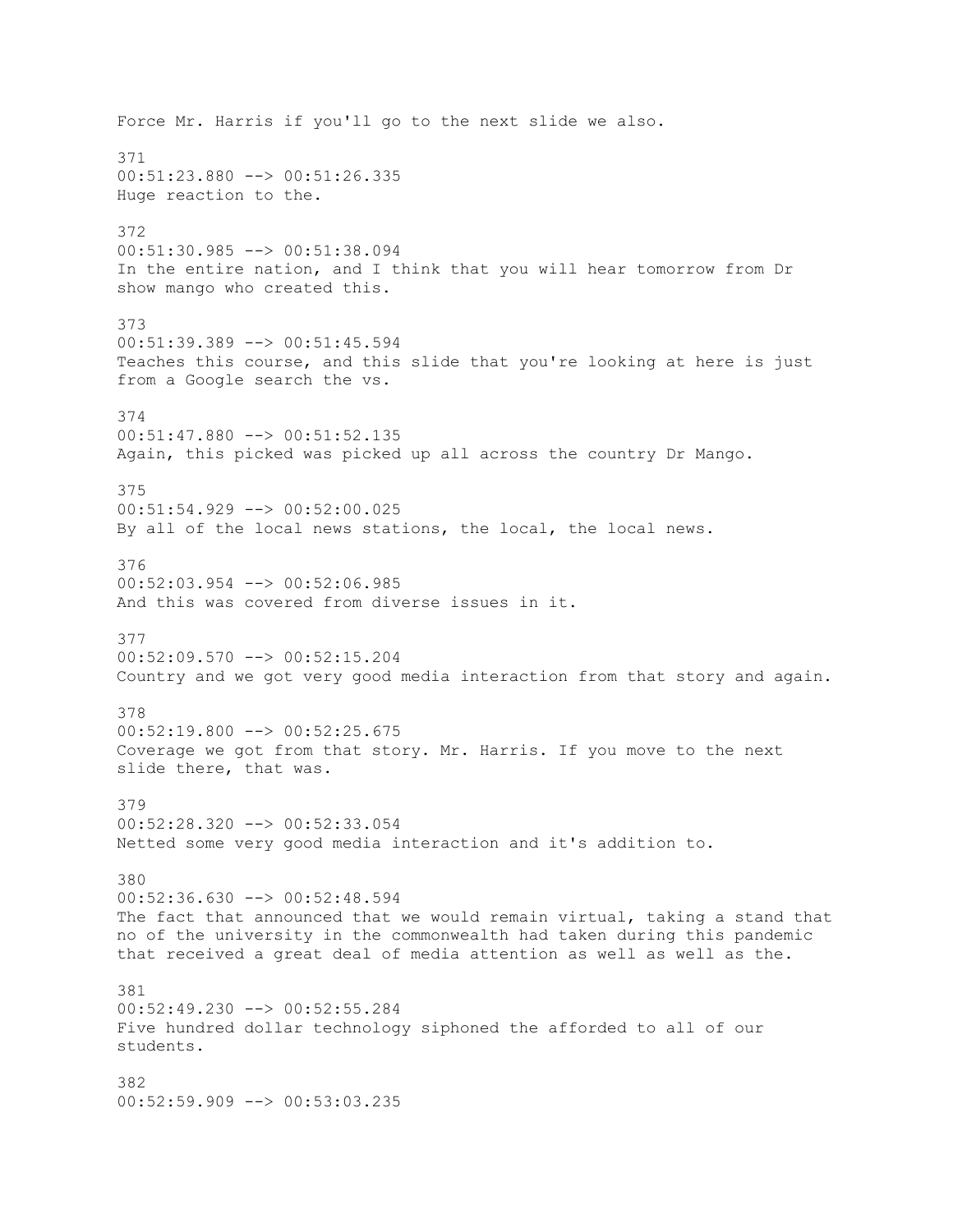That got quite a bit of media attention and we talk. 383 00:53:06.719 --> 00:53:20.184 Funding, and you can see here just a number of other store that did help to garner some positive media interaction for Virginia State University. Another thing that this office has been intentional about is trying to get our. 384 00:53:21.534 --> 00:53:25.284 Out there as experts on topics, we realize that. 385 00:53:27.175 --> 00:53:30.175 Very competent in the classroom, but they can't. 386 00:53:32.605 --> 00:53:38.755 As experts on different topics so if you go to the next slide, you will see. 387 00:53:41.400 --> 00:53:53.335 Words here at Virginia State University hoop attacked by local, regional and national media organizations to talk about different subjects from Dr mango and her course. Dr. 388 00:53:57.985 --> 00:54:00.835 By a number of media outlet. Dr. 389 00:54:02.280 --> 00:54:07.974 College of business has been tapped to talk about the economy and retail trends. Dr. 390 00:54:09.750 --> 00:54:16.554 Going to do a full segment on socialization of marijuana that will be aired bleed. 391 00:54:19.050 --> 00:54:28.195 But in addition to those faculty experts Dr Abdul, of course, loves to tell the story and he is masterful at telling it. And so we leverage. 392  $00:54:30.300$  -->  $00:54:34.375$ Some of the immediate interactions that Dr. Abdul I have had one. 393 00:54:37.079 --> 00:54:45.324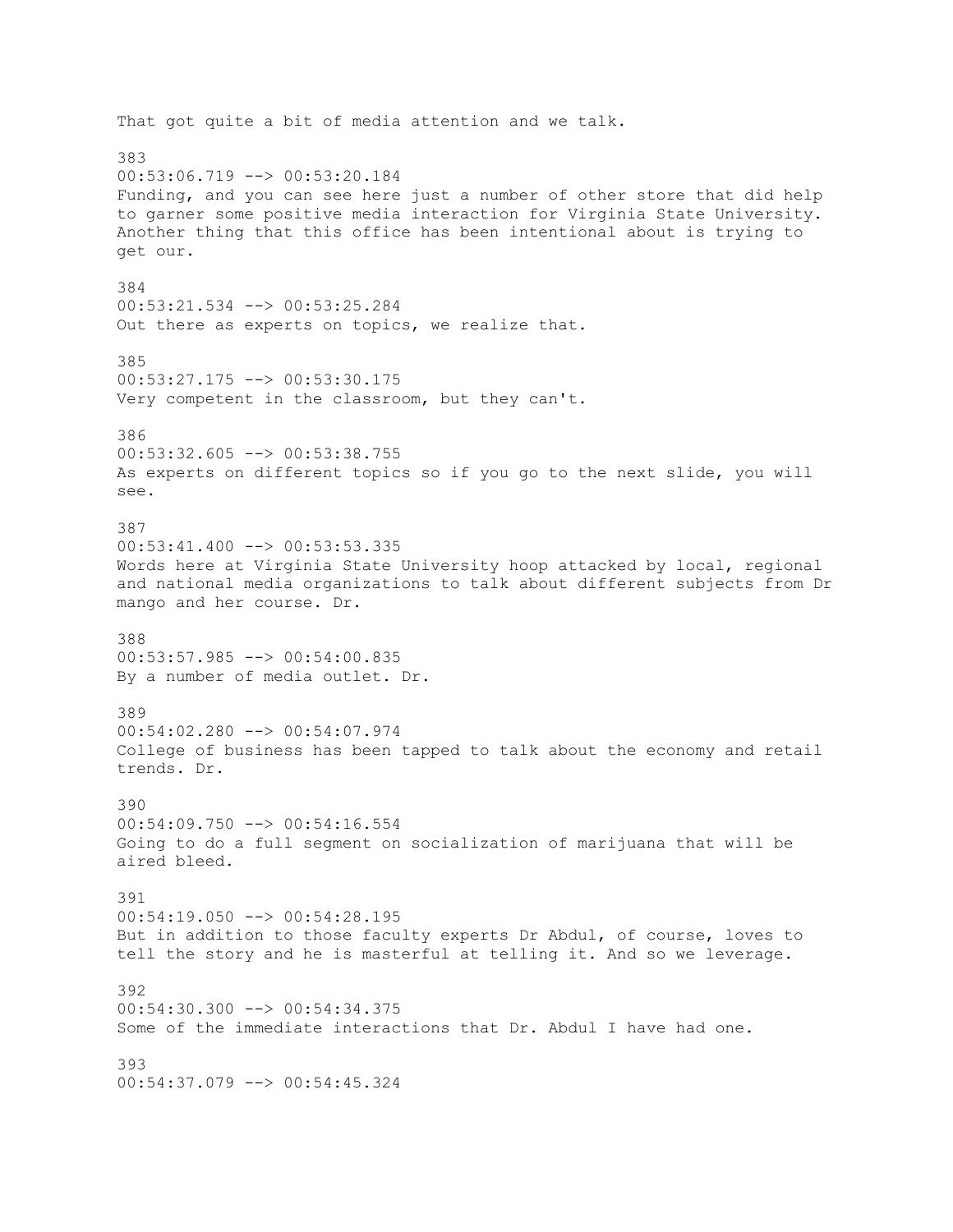Panelists on news one where they were talking about and the vote and so he was a panelist on that. So we're doing is. 394 00:54:49.860 --> 00:54:53.994 Serving as an expert to talk about HPC use and their mission. 395  $00:54:54.570$  -->  $00:54:58.405$ Well, now, unfortunately, all of the news hasn't been great and. 396 00:55:00.085 --> 00:55:04.315 Just a little while ago. Mr. Harris if you go to the next slide, we did have. 397 00:55:07.494 --> 00:55:19.164 Mostly dealing with Napa and budget, where we, some headlines that were not so positive. Most of those were by the exact same media source you can move on to the. 398 00:55:22.590 --> 00:55:30.204 The genesis behind some of the town hall meetings that we did because a part of public relations, of course, is communicating with your public. 399 00:55:31.920 --> 00:55:37.164 Over the past a few months we have held at least six town halls. 400 00:55:38.190 --> 00:55:47.695 Starting on July, eight with the alumni, and then offered primarily for just students and then you staff then for parents and guardians and then after we. 401  $00:55:49.139$  -->  $00:55:53.605$ Fully remote the semester we held another one for students and parents. 402 00:55:56.309 --> 00:55:59.184 Town hall meeting with alumni, so you can see the. 403 00:56:03.925 --> 00:56:07.224 Town hall meetings and they got better and better as we. 404 00:56:10.914 --> 00:56:15.804 Realizing that this was something new. It took us a minute to get everything to where they would.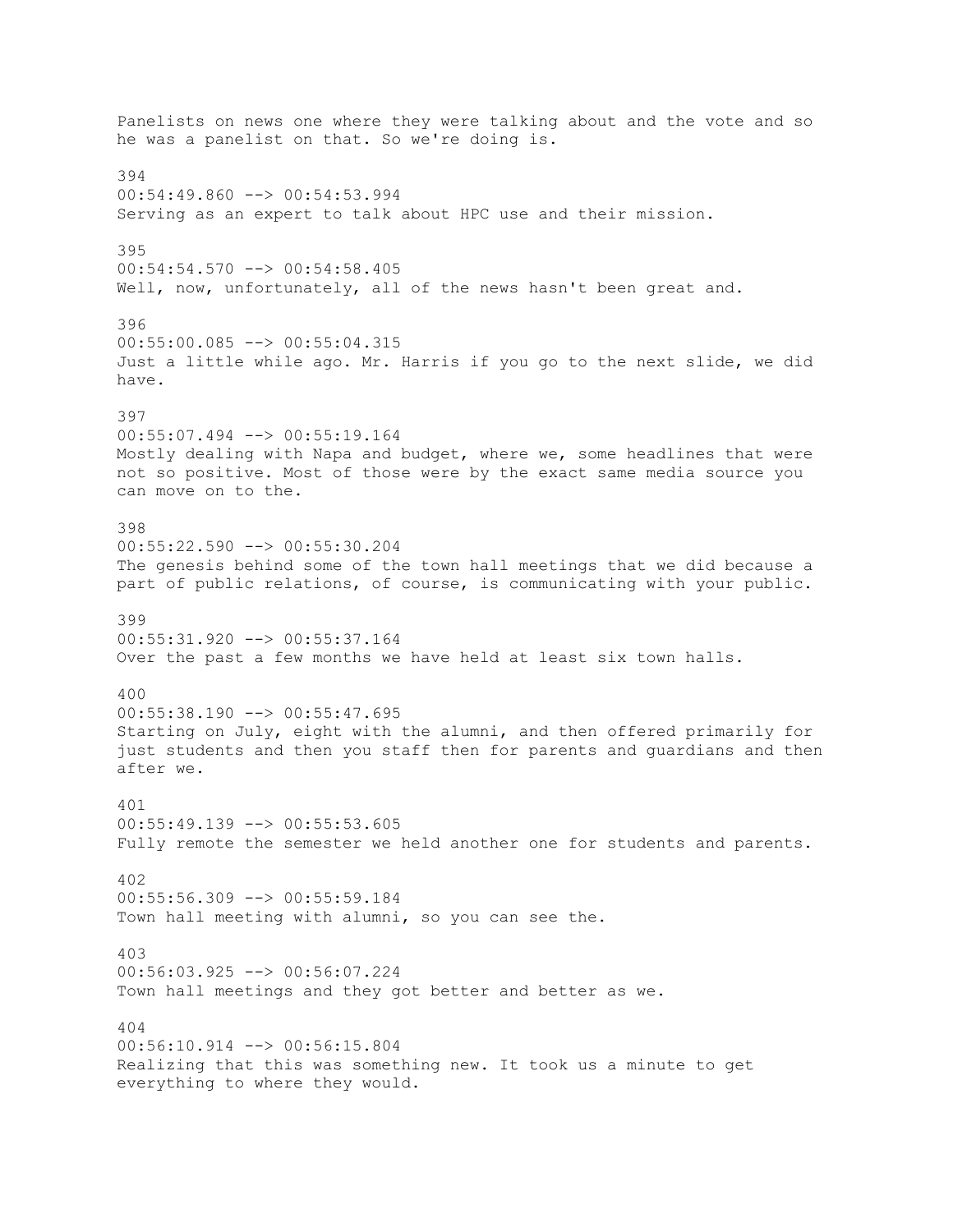405  $00:56:17.010$  -->  $00:56:20.664$ But I think we've gotten there thanks too. Mr. Harris and his staff over in. 406 00:56:21.599 --> 00:56:30.864 And again, with Tanya Harris, who has been masterful at getting us out there on social media, also, president of dula, who it's my. 407 00:56:33.119 --> 00:56:36.025 Here, when I say that he has a. 408 00:56:39.989 --> 00:56:44.244 Story because he has more followers on Twitter then I think almost any other. 409 00:56:46.949 --> 00:56:51.534 Five of that, so we use that to help get the story out there. 410 00:56:52.855 --> 00:57:01.344 I think that the last line Mr. Harris, I'm happy now to answer any questions. If there aren't regarding our efforts to tell the. 411 00:57:04.559 --> 00:57:11.905 Okay questions, thank you. Not to do. 412  $00:57:13.260$  -->  $00:57:27.144$ Very comprehensive report and all the good work that you guys are doing, getting the, the, the story near and far. Thank you. Okay. At this time we'll have an institutional is answered by. 413 00:57:29.250 --> 00:57:34.315 Good afternoon everyone and I hope you all are doing extremely well. Mr. Harris. 414 00:57:36.989 --> 00:57:42.385 Fiscal year twenty dashboard, our final report as of June thirty you can see our. 415  $00:57:43.614$  -->  $00:57:48.715$ Raises two point six million compared to fiscal year. Nineteen of three million.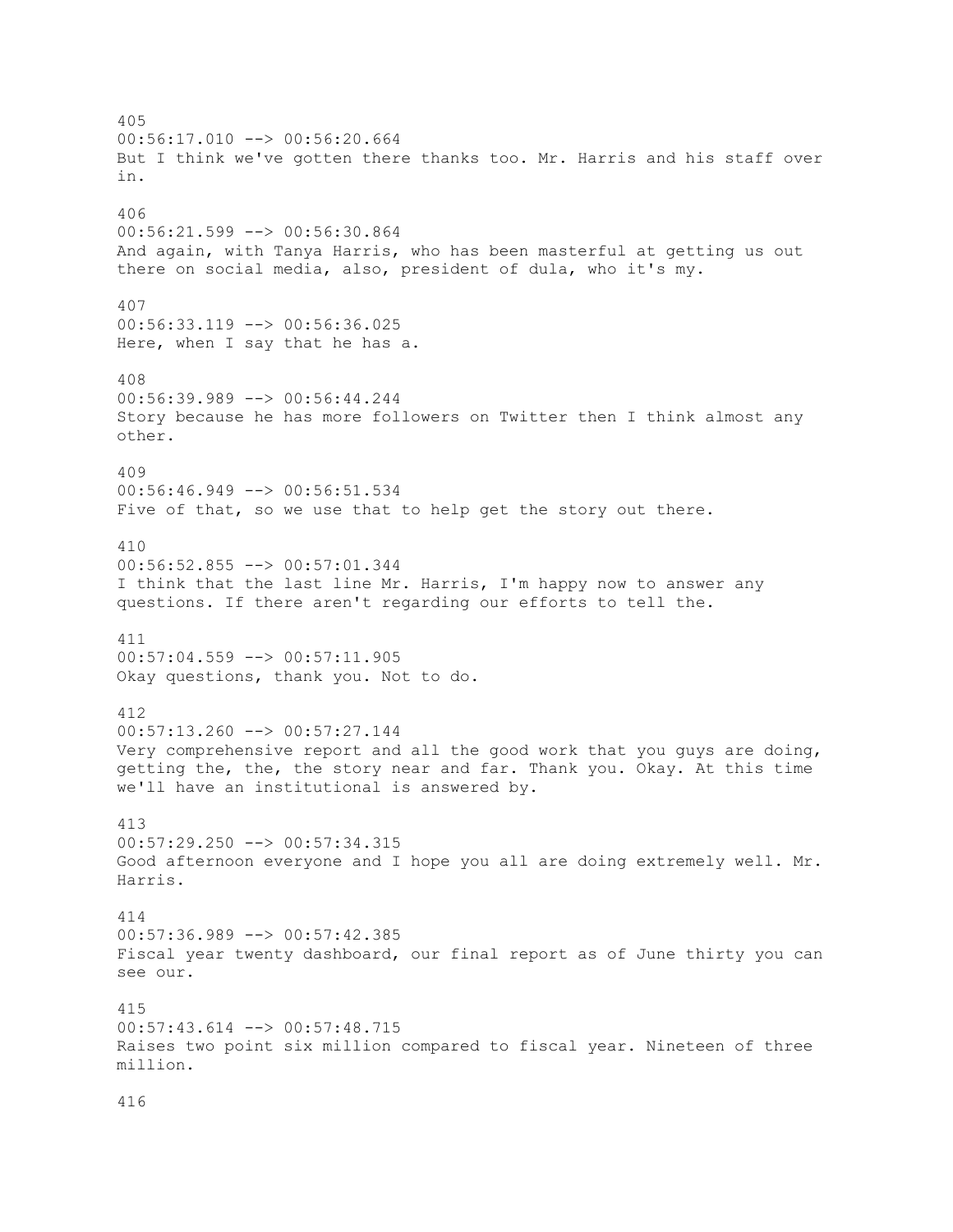$00:57:51.690$  -->  $00:57:56.695$ Thousand compared to three hundred and thirty thousand and fiscal year. Nineteen. 417  $00:58:00.690$  -->  $00:58:06.175$ Being impacted at the university by the virus and so what we typically. 418 00:58:10.019 --> 00:58:22.014 Alumni weekend to demonstrate under the monetary lines, we did not have that issue. So there is a decline in it in that section and our total dollars rays at two point eight million compared to fifty. 419 00:58:23.820 --> 00:58:29.844 Three million, and then our total dollars at two thousand three hundred and ninety five don't. 420 00:58:30.894 --> 00:58:35.005 For fiscal year, twenty, and looking at fiscal year nineteen at two thousand. 421 00:58:38.844 --> 00:58:42.565 And I total donors. Excuse me? However, our total dollars. 422 00:58:44.485 --> 00:58:47.094 In our in our philanthropy, if you look at. 423  $00:58:50.844$   $\leftarrow$   $>$  00:58:55.614 one point one million compared to one. and fiscal year 424 00:58:56.695 --> 00:59:04.585 However, I'm donors increase and so at one thousand, seven hundred and seventy eight dollars and our alumni alumni association, compared to fiscal. 425 00:59:06.360 --> 00:59:10.315 Six hundred and eighty seven donors, faculty and staff. 426 00:59:16.800 --> 00:59:24.925 Of course, the faculty and staff support and giving back to the institution the donor account remained the same at about one at one on nine and then a corporation. 427 00:59:28.170 --> 00:59:33.175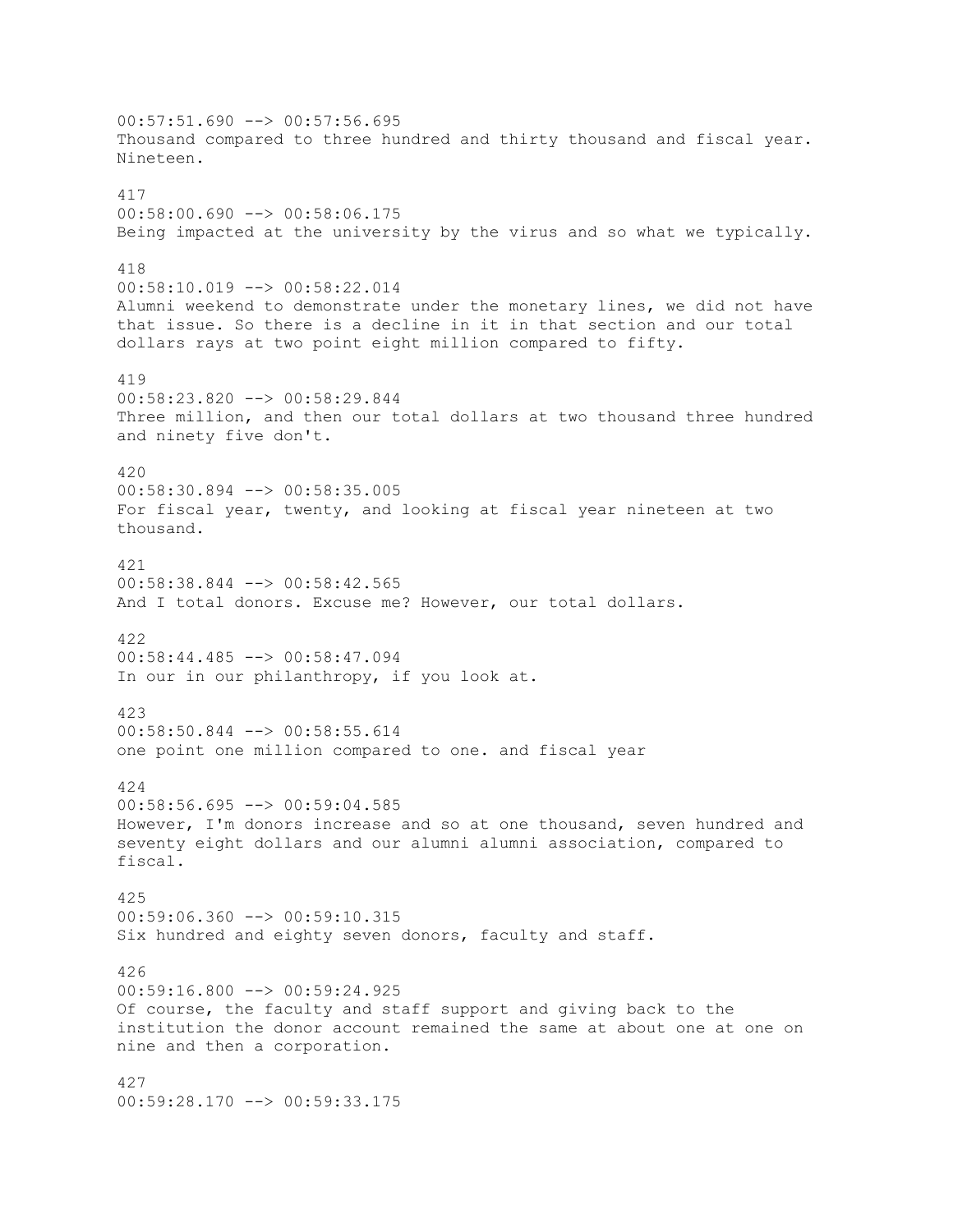Two million fiscal year, nineteen at one point. Three million. And then. 428 00:59:36.534 --> 00:59:40.974 One hundred and forty four dollars compared to the fiscal year. Nineteen at one hundred. 429 00:59:43.315 --> 00:59:49.315 And our donors as well as dollars and corporations and foundations, if we've got. So I'm. 430 00:59:54.505 --> 00:59:58.795 This report is as a third as August as August thirty first and so we look. 431 01:00:00.715 --> 01:00:06.684 Our office been able to raise six hundred and twenty two thousand dollars compared to last fiscal year at three hundred. 432 01:00:10.195 --> 01:00:13.344 Increase in our charitable giving to the institution if we look at our. 433  $01:00:16.889$  -->  $01:00:20.755$ And non trivial activity on campus at twelve thousand. 434  $01:00:23.070$  -->  $01:00:29.364$ three thousand. for a total value raise of six hundred and thirty four thousand. compared fiscal 435  $01:00:32.965$  -->  $01:00:38.815$ and our total donors we have a count of four hundred and ninety eight which is a increase of last year over last year 436 01:00:39.835 --> 01:00:42.744 and fifty five. we don't sorry 437 01:00:44.760 --> 01:00:56.514 At two hundred and eighty three thousand, comparative fiscal year twenty at one hundred and fifty four thousand and again an increase in our alumni donors. And so we appreciate of course, all of their supporting efforts and supporting our students. 438 01:00:57.715 --> 01:01:03.025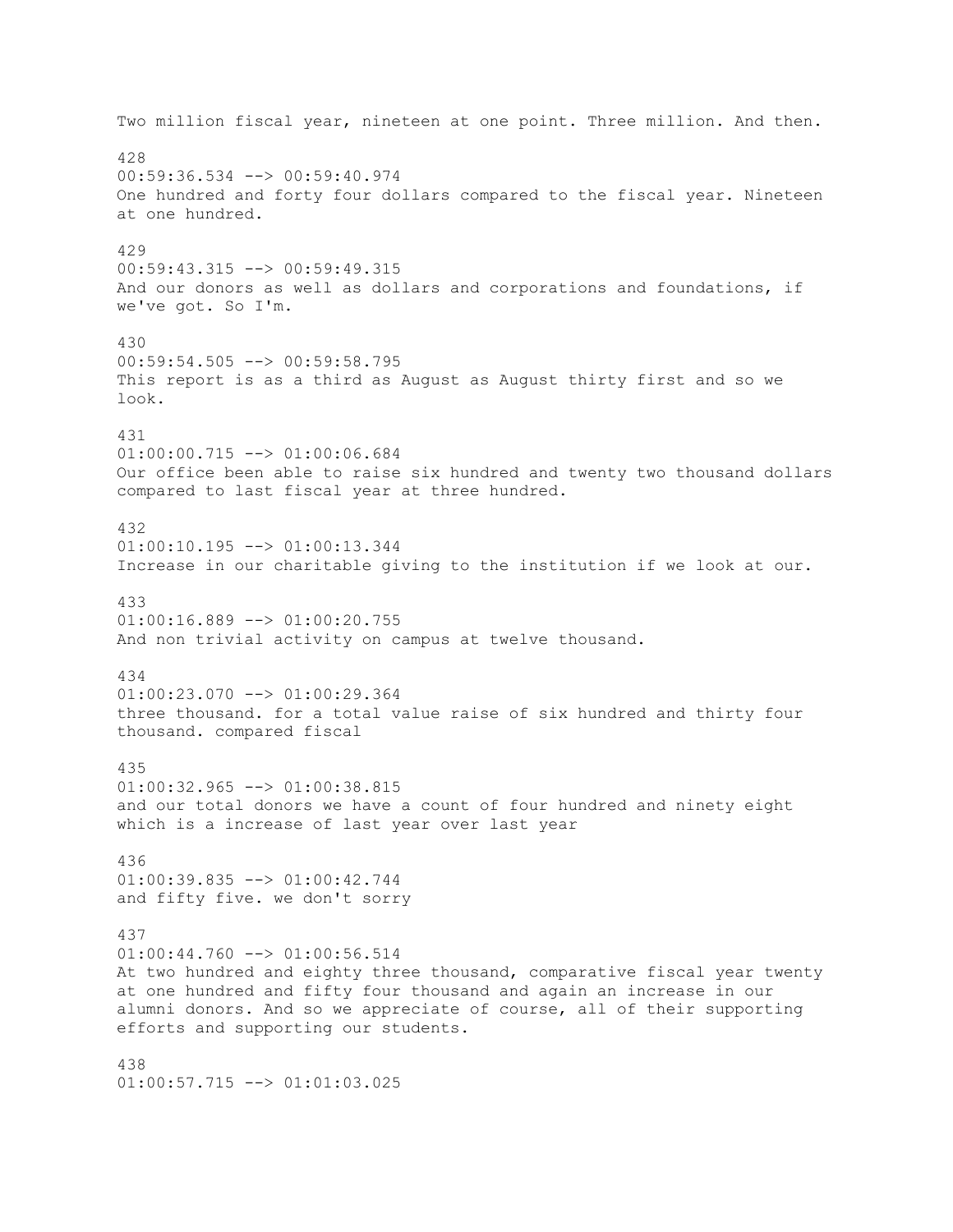A donor counted three hundred and ninety seven as a record on August. Thirty first compared to last. 439  $01:01:06.000$  -->  $01:01:11.275$ Faculty and staff almost tripling the number and the fiscal year morning at thirty thousand. 440 01:01:12.750 --> 01:01:20.875 Display your twenty at eleven thousand and and due to the, the support of our vice president as well as our. 441  $01:01:21.925$  -->  $01:01:29.664$ giving that by way of supports and the institution by way of payroll deduction and pledging to support the institution increasing. their support to the 442  $01:01:31.590$  -->  $01:01:42.655$ Of their support back to our students as well as the university is so tripling the number of faculty and staff there our corporations organizations two hundred and six. 443  $01:01:44.070$  -->  $01:01:49.074$ complete the fiscal year twenty at one hundred and forty five thousand. while the increase 444  $01:01:53.695$  -->  $01:02:00.505$ Of nineteen dollars this fiscal year, compared to the previous year of twenty in twenty, twenty of twenty seven dollars. 445 01:02:06.449 --> 01:02:12.894 Today at Y, twenty one. Okay. 446  $01:02:13.614$  -->  $01:02:17.755$ Looking at our fiscal year. Twenty, twenty one goals we wanted to identify. 447 01:02:21.119 --> 01:02:24.534 Our efforts and promote philanthropy is awesome as well as. 448  $01:02:26.635$  -->  $01:02:32.125$ And so one of our major goals is to increase the virtual engagement opportunities for the institution.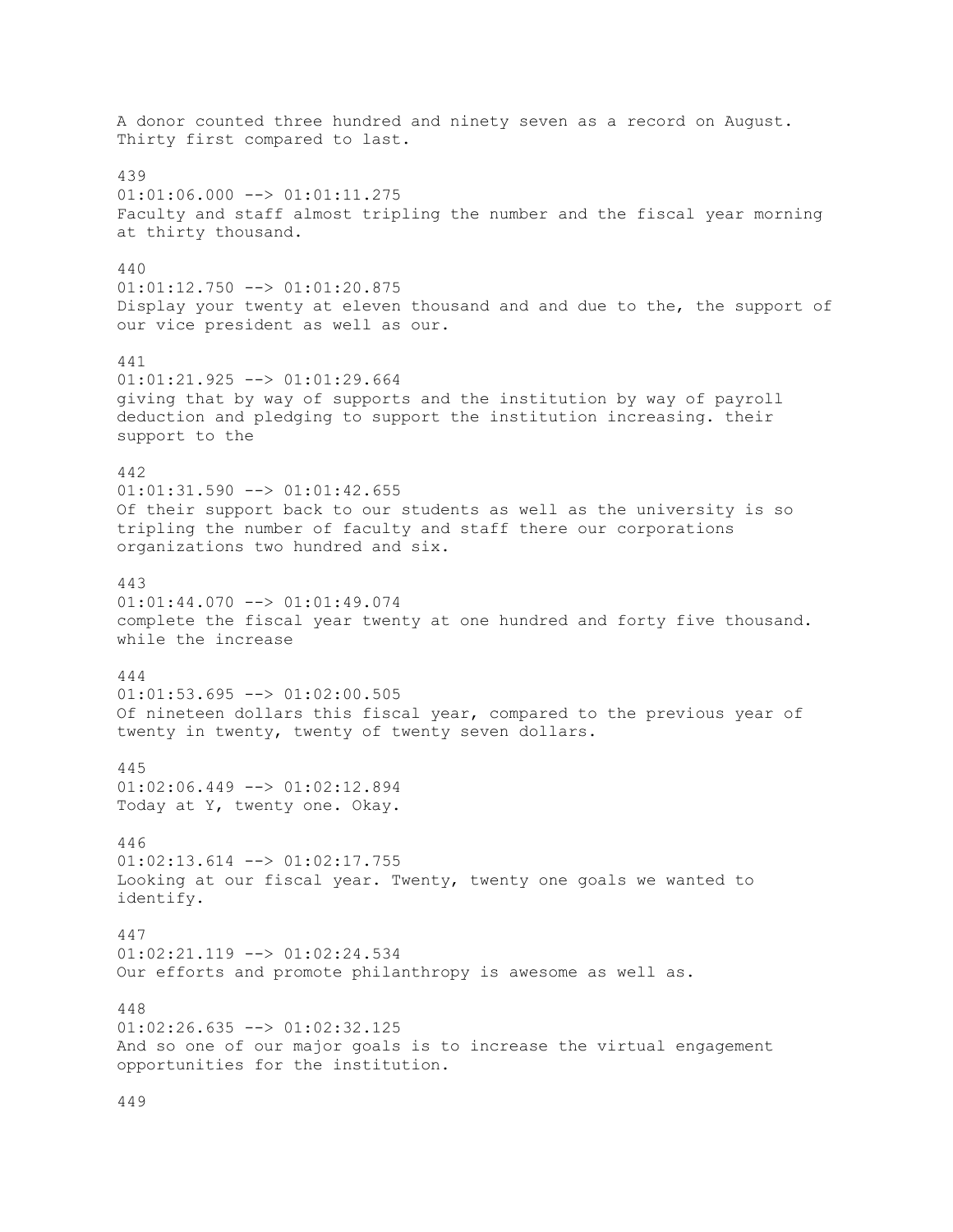$01:02:32.875$  -->  $01:02:36.534$ This ability resides in our alumni relations space as well as our stewardship. And so. 450 01:02:37.230 --> 01:02:42.114 Are able to engage with our donors as well as the alumni body increase donors. 451 01:02:43.824 --> 01:02:50.605 So f, twenty of you saw two thousand, three, hundred and ninety five. And so we're, we're hoping to be able to increase that through our social. 452  $01:02:55.885$   $\leftarrow$  >  $01:03:05.125$ And then increase the number of corporate and foundation proposals to sue per month. We are, as a small shop are definitely trying to be aggressive in our, our major. 453  $01:03:06.025$  -->  $01:03:10.554$ By the way of our corporations and foundations and organizations who are looking. 454  $01:03:12.690$  -->  $01:03:15.954$ Programs and offerings, and the scholarships that we're able to provide. 455 01:03:18.684 --> 01:03:26.844 And our next slide, so wanted to share a little bit about our major gifts that we have been awarded this fiscal year. We'll sign up with the. 456 01:03:30.204 --> 01:03:35.304 And I wanna think Dr Turner with the foundation for his supporting, providing this. 457  $01:03:38.335$  -->  $01:03:42.385$ And we were able to submit a proposal, and we're awarded one hundred and fifty thousand dollars. 458 01:03:43.829 --> 01:03:47.304 By way of laptops and wireless access to provide for us. 459  $01:03:48.235$  -->  $01:03:53.784$ The foundation at fifty thousand dollars for technology support PC. 460 01:03:58.525 --> 01:04:01.525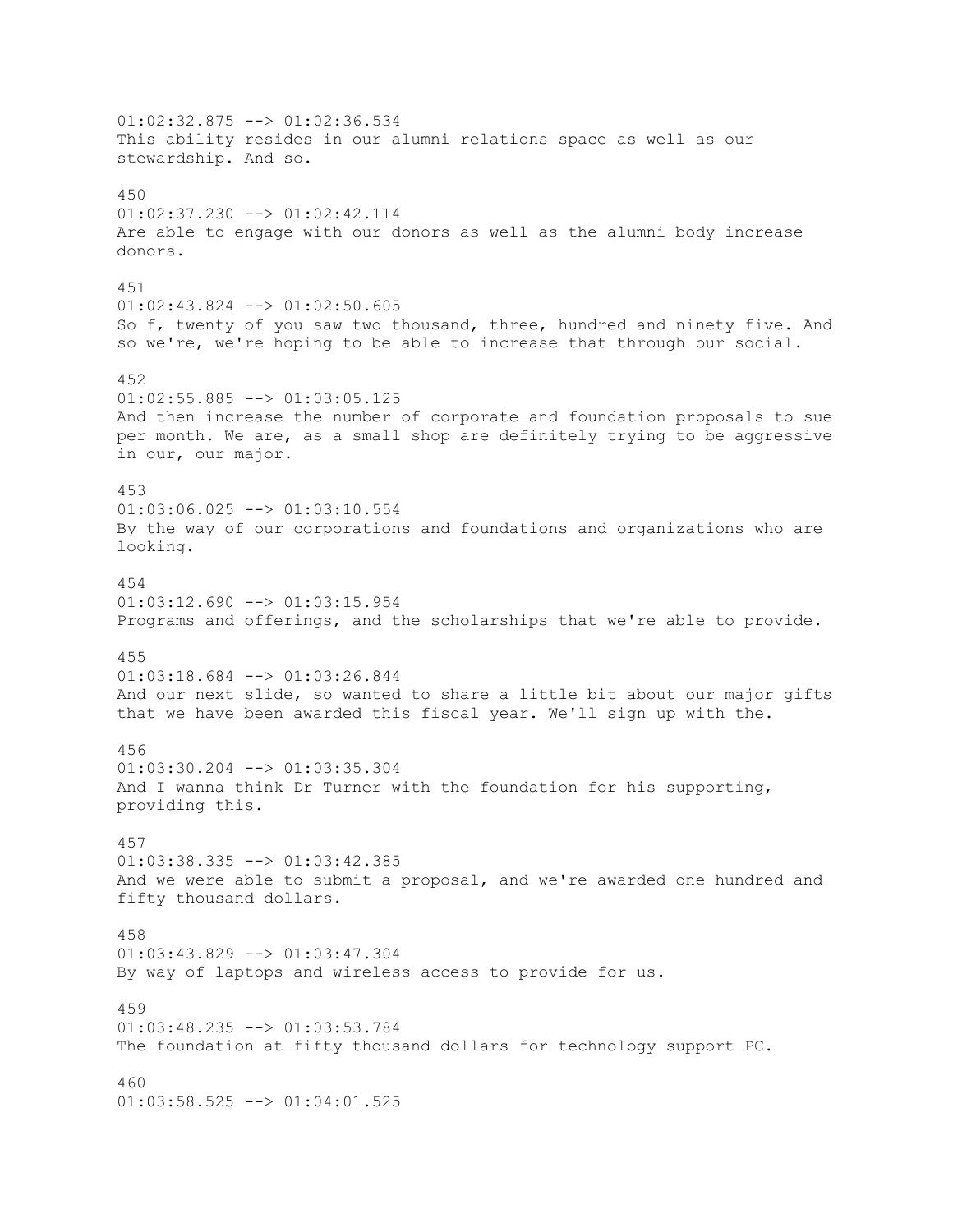At ten thousand dollars, and this is to really enhance. 461  $01:04:02.489$  -->  $01:04:06.625$ Skill development of faculty as well as students and then the Micro. 462 01:04:08.550 --> 01:04:12.835 By way of the College of engineering, a proposal that we were able to put together. 463  $01:04:13.530$  -->  $01:04:20.664$ So, support student activities and student programming as well as the student organizations within the college. And then as you all. 464  $01:04:25.195$  -->  $01:04:30.355$ Which is providing thirty five million dollars to emerging the state. 465 01:04:32.304 --> 01:04:36.204 We are working on the proposal right now to provide dominion energy. 466 01:04:37.019 --> 01:04:40.675 Five million to three million within that range to submit to the. 467 01:04:43.344 --> 01:04:47.815 Visitor Murray for his support and working with the University. 468  $01:04:49.644$  -->  $01:04:55.494$ Advocate university within the organization of dominion energy and our next. 469  $01:05:01.494$   $\leftarrow$   $>$   $01:05:05.605$ A little bit about again, some pipeline and pending suppose. 470 01:05:08.909 --> 01:05:13.164 To bring major gifts to the institutions, though, this shows a little. 471  $01:05:19.554$   $\leftarrow$   $>$   $01:05:23.994$ The truest foundation at thirty thousand dollars has been submitted. We've asked. 472  $01:05:26.309$   $\rightarrow$   $\rightarrow$   $01:05:29.755$ To help with the retention rate, but also providing.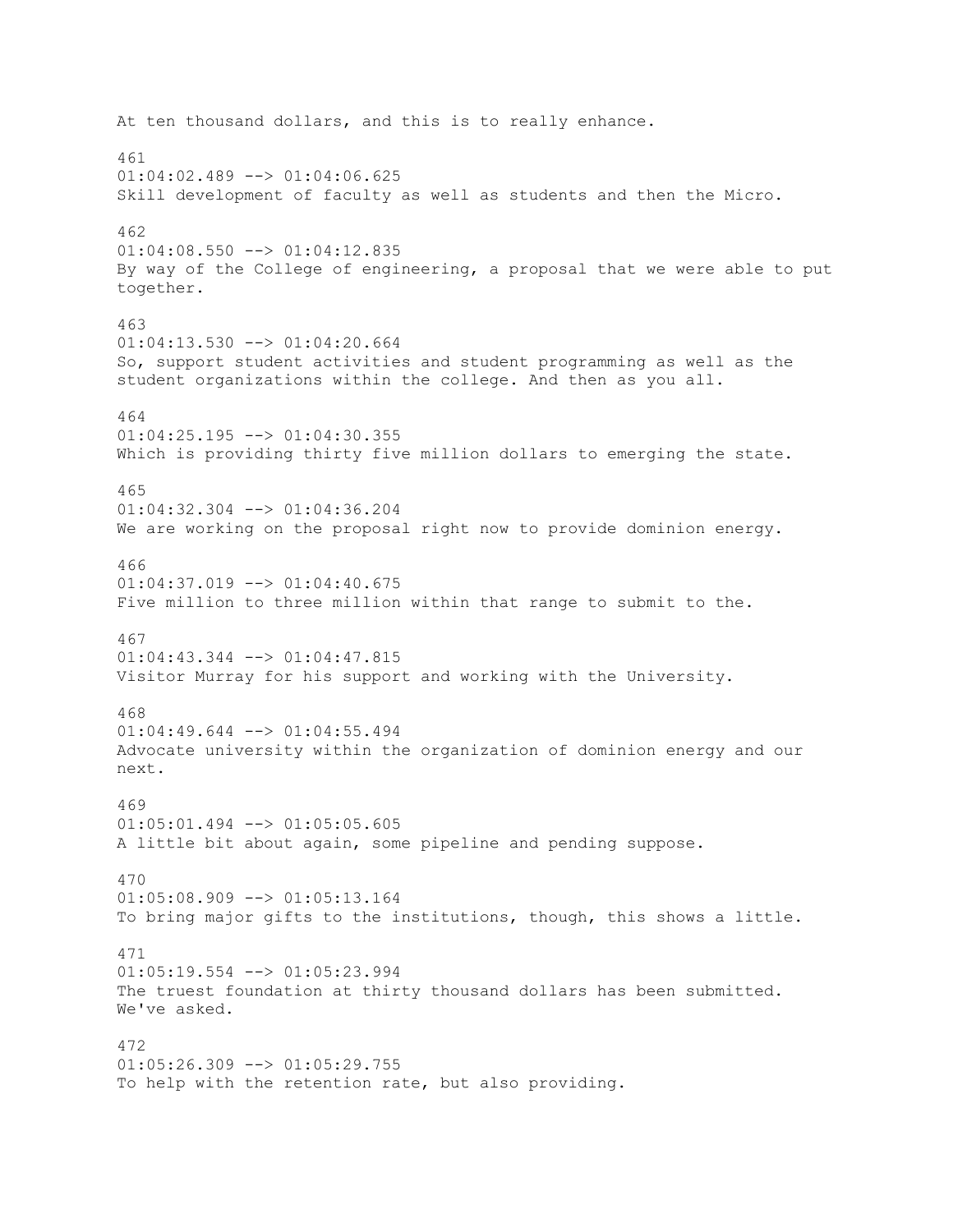473  $01:05:33.090$  -->  $01:05:38.695$ In the Herndon foundation, a proposal of fifteen thousand dollars was submitted and this system support a similar. 474 01:05:42.684 --> 01:05:45.235 With the College of engineering, the community. 475 01:05:46.974 --> 01:05:52.764 Visitors stabbed Meyer for opening the door and continue the conversation with the community foundation for an opportunity. 476  $01:05:56.364$   $\leftarrow$   $>$   $01:05:59.905$ I'm looking at how the community foundation can support the hill. 477  $01:06:01.105$  -->  $01:06:04.585$ As well, as the honest program, FedEx is the. 478 01:06:11.099 --> 01:06:21.204 For FedEx, and we look forward to submitting that proposal at one point five million that request will focus on scholarships as well as an executive leadership pipeline and we hope to be able to. 479  $01:06:24.085$  -->  $01:06:32.545$ Experiential experiences and Webinars and sessions for students to be fully prepared to take on the next career. Bloomberg. 480  $01:06:36.655$  -->  $01:06:40.315$ Helping us to fine tune. This proposal is a little different. This was. 481  $01:06:43.525$  -->  $01:06:53.784$ But some individuals are way a visitor assessments to so it's to strengthen this proposal. And so this proposal will be submitted to Bloomberg philanthropies with the focus on the. 482  $01:06:56.425$  -->  $01:06:59.875$ For technology for students to be able to have access. 483  $01:07:01.110$  -->  $01:07:09.175$ Southern company foundation, five, hundred thousand and that proposals actually do what the end of this month and so we're finalizing and working through that. The ask is for.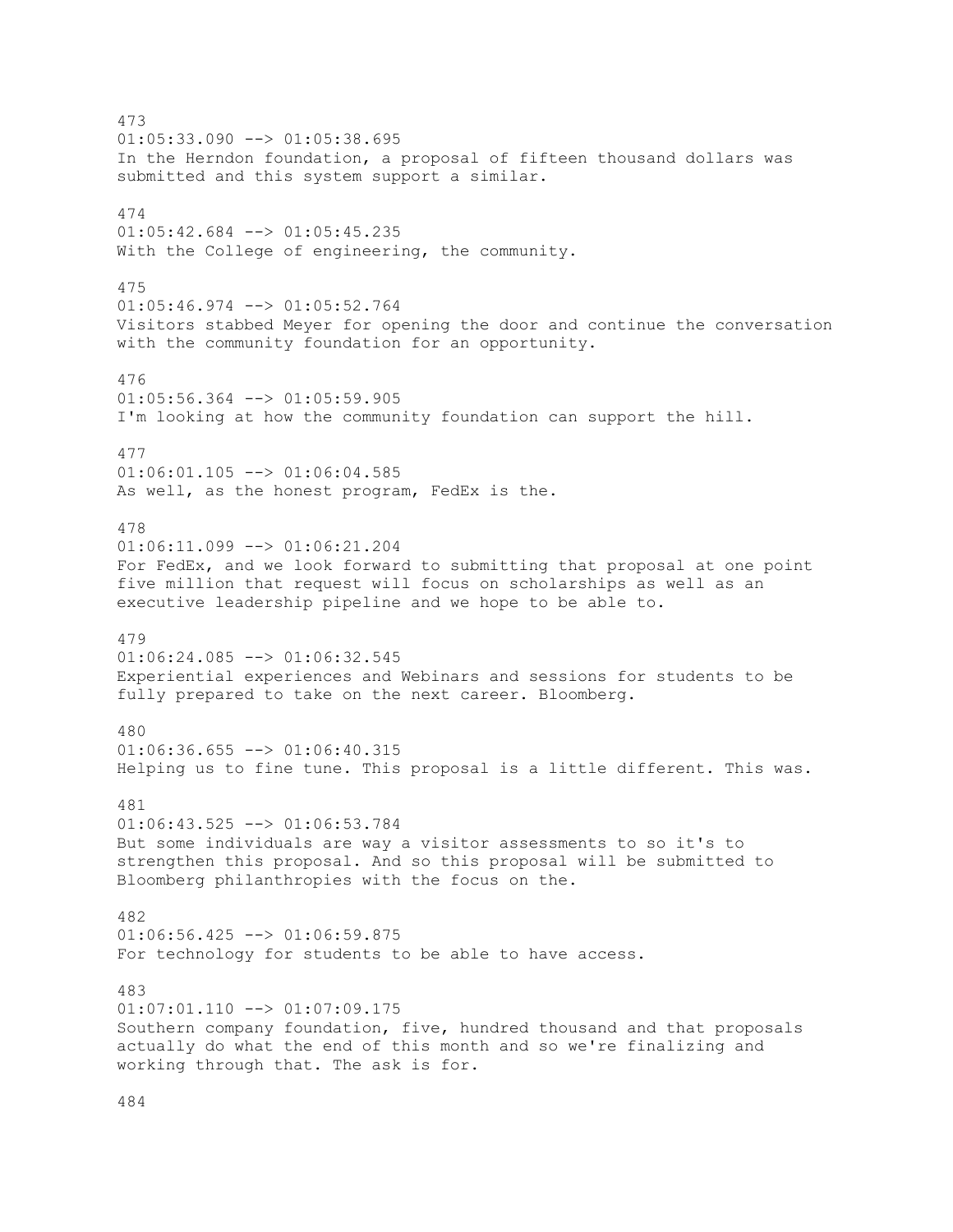01:07:11.190 --> 01:07:15.114 Students support, and the SIM area, and so students who have an. 485  $01:07:17.730$  -->  $01:07:26.125$ Computer Science, this, this particular foundation grant will focus on that effort and within that college, and then the artist. 486 01:07:29.639 --> 01:07:35.094 To focus on the, a diversity and inclusion initiatives that we have here at the Institute. 487  $01:07:37.469$  -->  $01:07:40.644$ In our next slide against some additional. 488 01:07:43.530 --> 01:07:47.934 Butler a foundation and MIT. 489  $01:07:50.670$  -->  $01:07:56.454$ So, these funders we have previously also had a conversation with Smithfield and so thank you. So. 490 01:07:58.344 --> 01:08:07.824 Paying for his assistance and again, establishing that relationship and so we hope to close the loop on that within the coming months next. 491 01:08:11.425 --> 01:08:15.534 So, a little bit about what our strategy is, and then within the office institution. 492 01:08:17.725 --> 01:08:21.805 Built both by overall office are our, our progress. 493 01:08:27.444 --> 01:08:30.925 There has been a lot of activity and engaging. 494 01:08:32.430 --> 01:08:39.984 We did a alumni idea, new grant campaign. So this was for alumni to submit their letters of encouragement and inspiration that we actually. 495 01:08:42.270 --> 01:08:48.085 To our class of twenty twenty until the new graduates received these letters as a thank you as a.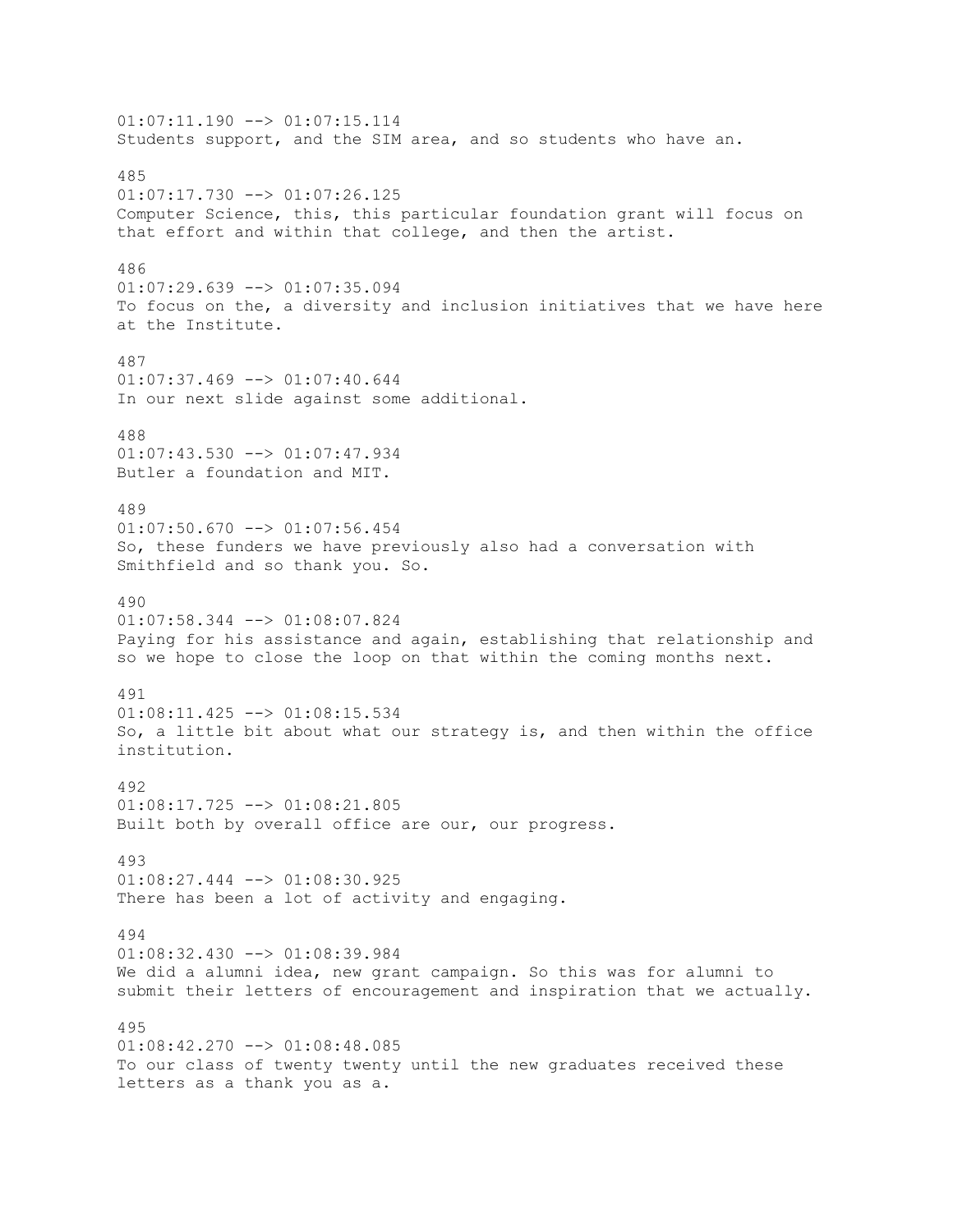496  $01:08:49.770$  -->  $01:08:53.125$ Inspiration and encouraging word from alumni, but also. 497  $01:08:55.345$   $\leftarrow$  >  $01:09:00.145$ We're building bridge for alumni and students to come together and begin to. 498 01:09:02.274 --> 01:09:07.824 And as well as to connect them with their local and regional chapters within area. 499  $01:09:08.729$  -->  $01:09:15.145$ Again, as Dr danger shared the virtual alumni hall meeting, we actually have one last week and so again. 500 01:09:17.635 --> 01:09:22.795 Our class coordinated training, this was conducted a month ago, which would allow our platform. 501 01:09:25.800 --> 01:09:29.725 Classes ending in one in six is to be prepared and have the reason. 502 01:09:31.109 --> 01:09:35.305 To cultivate, and again to connect with their classmate. So when Carson. 503  $01:09:40.194$  -->  $01:09:51.534$ In our annual fund space, we were able to actually launch our Roger stadium virtual sell out. This is actually a part of our home common activities where we encouraging donors alumni, France. 504  $01:09:52.439$  -->  $01:09:55.465$ Anyone within the charging community to support these. 505 01:09:58.795 --> 01:10:03.564 One seat within the stadium, represent a gift of twenty five dollars and so we hope that. 506 01:10:08.220 --> 01:10:12.954 All of the proceeds from this, this initiative will go to support that fine. And so this. 507 01:10:16.194 --> 01:10:19.614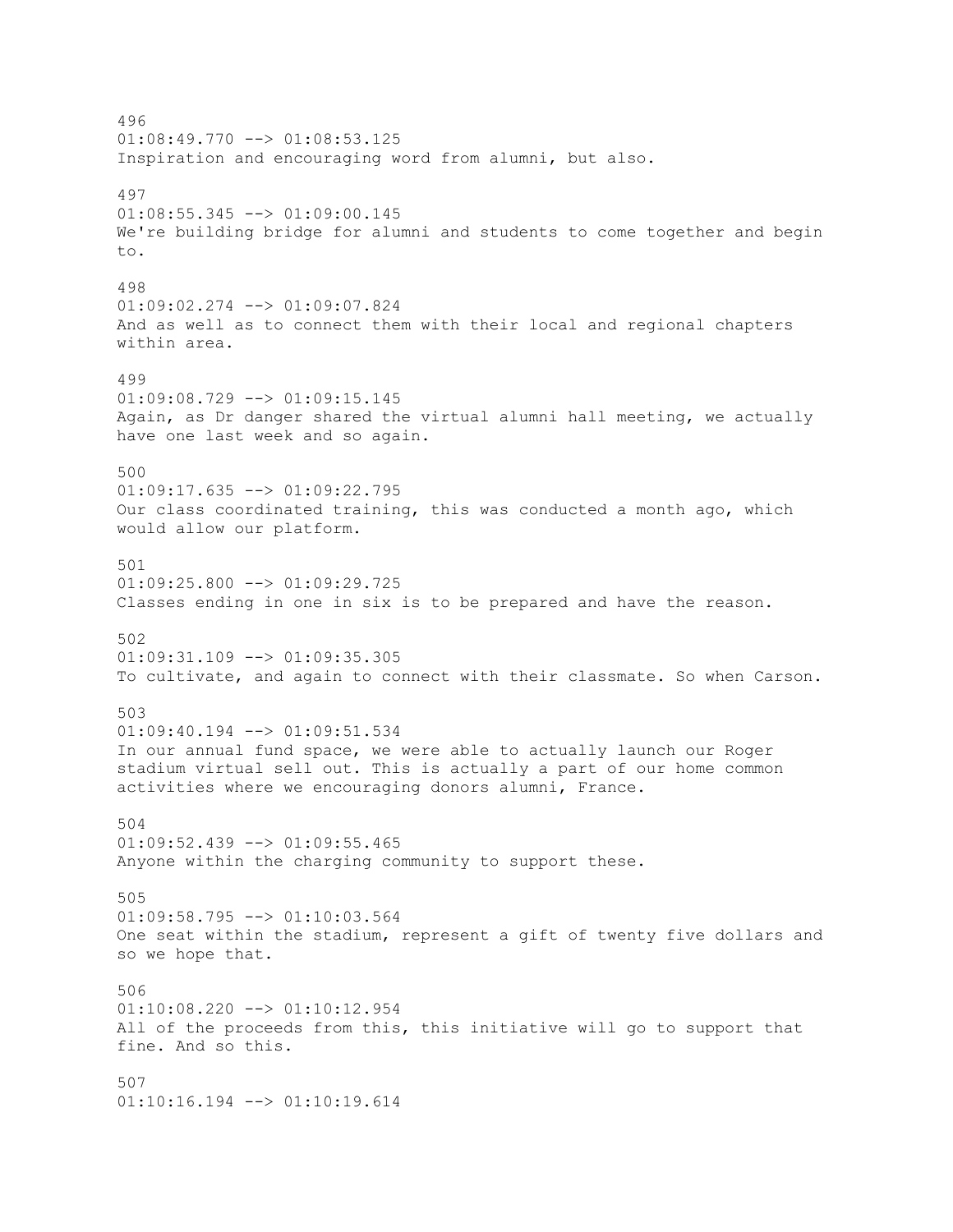Wants to have our homecoming celebration also. 508 01:10:23.279 --> 01:10:29.994 So, our alignments, which are last year, but unfortunately not this year donors and so we hope. 509 01:10:32.335 --> 01:10:36.625 As we go into f, twenty one, he's solicitation. 510  $01:10:39.625$  -->  $01:10:42.414$ Being able to solicit donors, but also providing. 511 01:10:44.305 --> 01:10:50.725 On the progressive I, a, all the amazing things are students, faculty and staff are doing and so this is a monthly. 512  $01:10:53.760$  -->  $01:11:01.074$ That goes out from our constant contact platform and then my phone calls and emails again, live on the acronym. 513  $01:11:03.715$  -->  $01:11:06.534$ And so we are calling our donors asking them, of course. 514 01:11:08.154 --> 01:11:10.645 We actually look at this every single week. 515 01:11:14.814 --> 01:11:20.845 Have to give to the institution in comparison to last year. This is something ongoing that we meet every other week. 516 01:11:27.295 --> 01:11:31.765 And I major get that same. We just shared a little bit about what that would look like. And so. 517 01:11:35.694 --> 01:11:40.765 And then some of the dollar meetings and activity that we have, of course, community foundation IBM. 518 01:11:45.324 --> 01:11:50.904 And our stewardship, this quarter, we've been able to do our weekly. Thank you call. I think you can never think.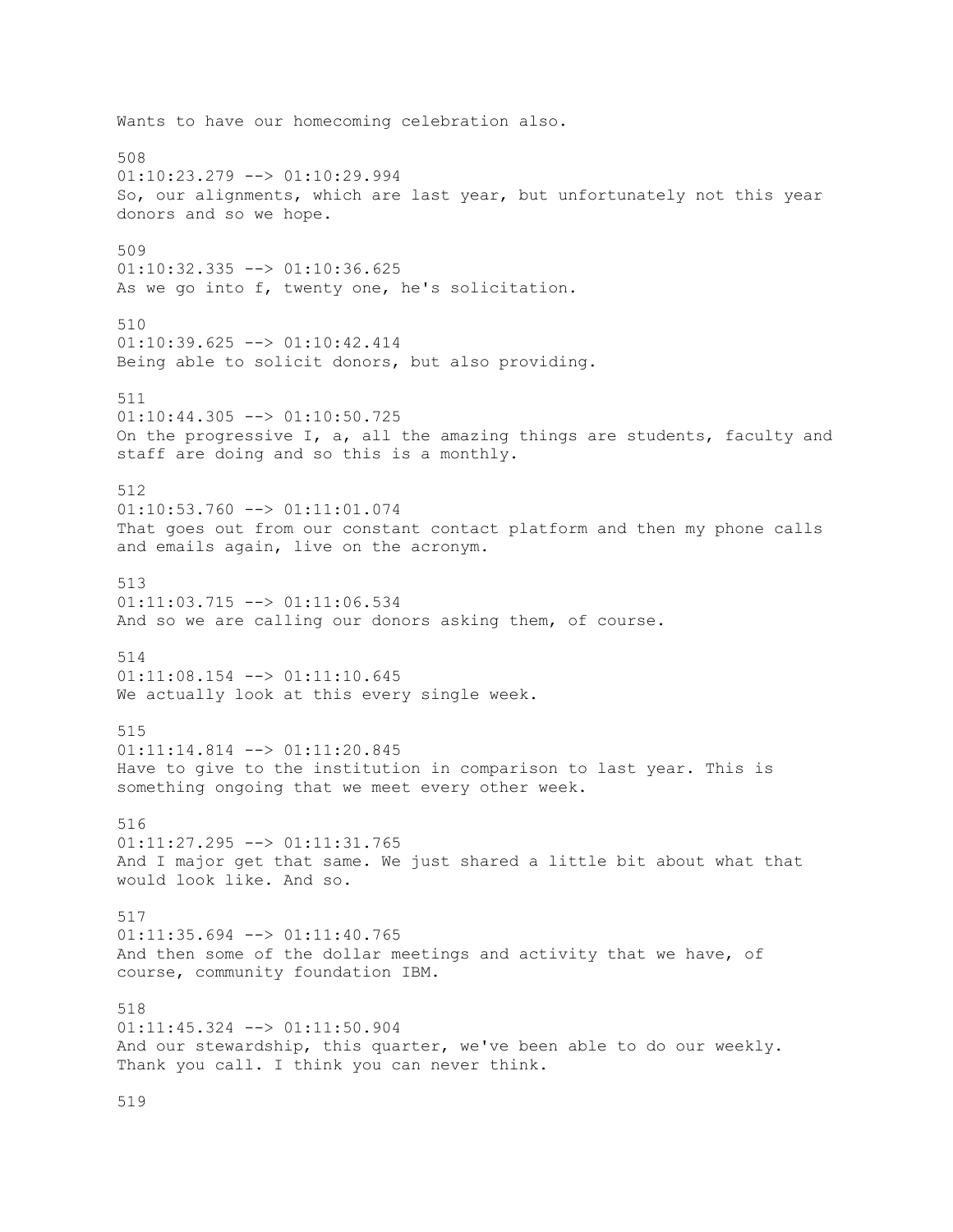01:11:53.845 --> 01:11:59.515 We have done that as part of our weekly routine is to call are known as weekly to say, thank you. 520 01:12:02.274 --> 01:12:07.824 And then looking at against sorship opportunities for our donors, a ten thousand dollars or more, and and giving them a small. 521 01:12:09.390 --> 01:12:14.515 From our office in from the institution next I understand. 522 01:12:18.414 --> 01:12:18.564 And. 523 01:12:21.295 --> 01:12:27.505 Sharing some of what we're planning to do, of course, the virtual homecoming, which is October twenty, third and twenty fourth. 524 01:12:28.770 --> 01:12:36.414 What those events the detail on our last slide the Trojan tenant attended this is a recognition program where we recognize. 525 01:12:39.925 --> 01:12:47.664 Within the last ten years, and so really providing an opportunity to recognize them for their contributions within their major. 526  $01:12:50.604$   $\leftarrow$   $>$   $01:12:53.814$ Of their connection and support of the institution and then. 527  $01:12:58.345$  -->  $01:13:04.074$ Every single year, and so we'll be working with our class coordinators to send out solicitations to their classmates. 528 01:13:06.744 --> 01:13:11.814 The annual fine continuing with our annual Roger stadium, sell out, which. 529 01:13:16.015 --> 01:13:24.024 A lot of phone calls, however, in quarter two, we'll be looking at giving Tuesday, which is a national day of giving for nonprofits on this day is on. 530 01:13:26.460 --> 01:13:30.414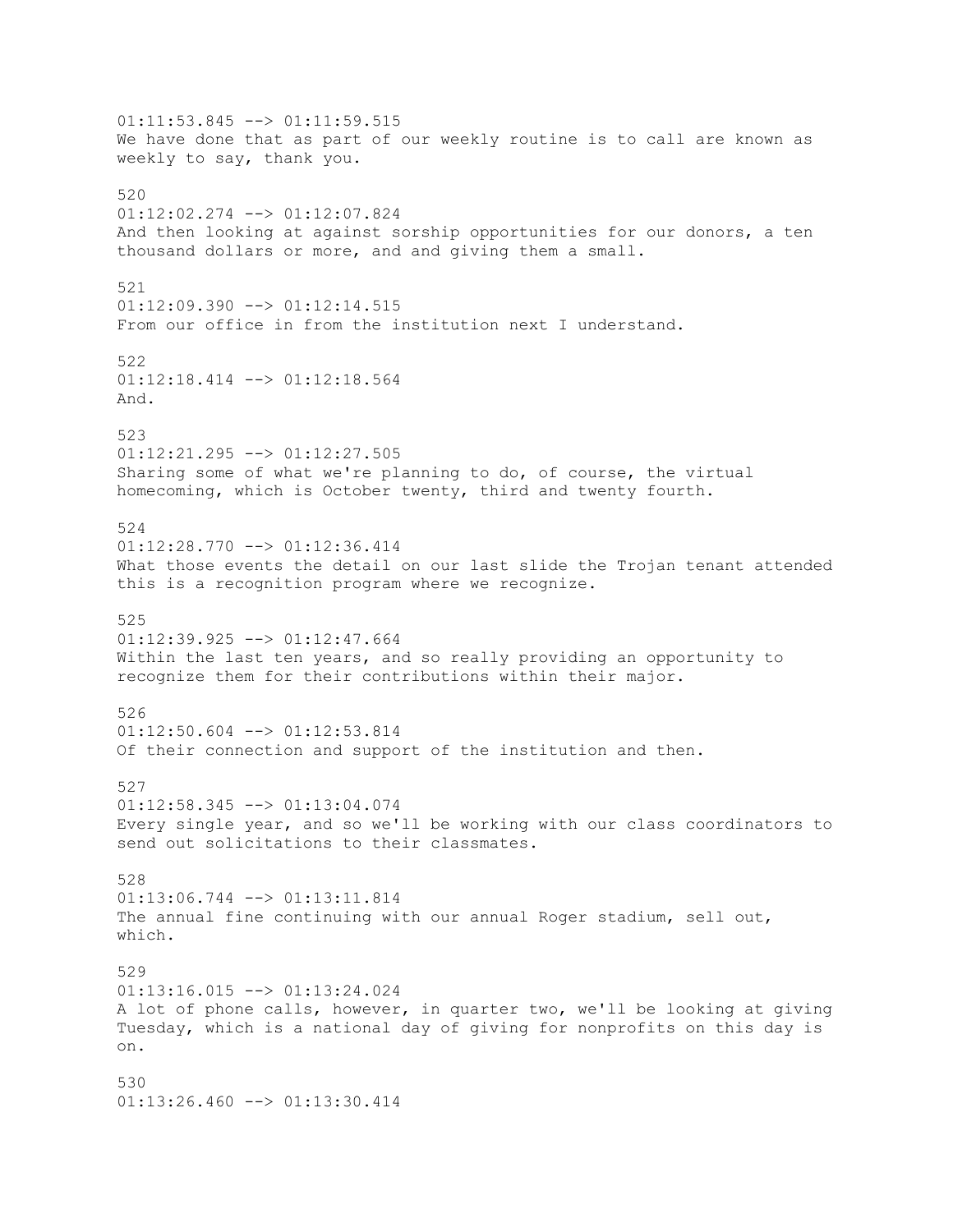As we had in the previous year, how major gifts. 531 01:13:34.914 --> 01:13:39.265 You've done more than that, and so we'll continue network in that area and then we'll also have. 532 01:13:41.310 --> 01:13:46.854 Which we hope to be able to have made to a virtual visit, but the president will have. 533 01:13:52.104 --> 01:14:00.925 And so we look forward to welcoming him in either in a virtual space, or here at the institution and then stewardship continuing our, thank you called. I'm looking at our. 534 01:14:02.154 --> 01:14:07.854 And then, of course, the annual report, and I think it's one. 535  $01:14:10.435$  -->  $01:14:15.835$ Again, talking about our homecoming events and virtual alumni homecoming, we've received a lot of individuals. 536 01:14:18.895 --> 01:14:23.215 So really just have fellowship with each other, even in a virtual space, and no way. 537  $01:14:26.635$   $\longrightarrow$   $01:14:31.404$ However, we did want to provide this opportunity and really providing. 538  $01:14:32.520$  -->  $01:14:36.265$ For twenty, thirty minutes twenty four will be hosting. 539 01:14:38.034 --> 01:14:47.755 So, if you enjoy that, please look, we hope you join it our virtual five K and as well as our half time. So when Day party, which will highlight. 540  $01:14:48.720$  -->  $01:14:52.465$ Will be a part of in person oncoming so the, the marching band. 541 01:14:54.024 --> 01:14:57.654 As well, as the football team, and so really highlighting those program.

542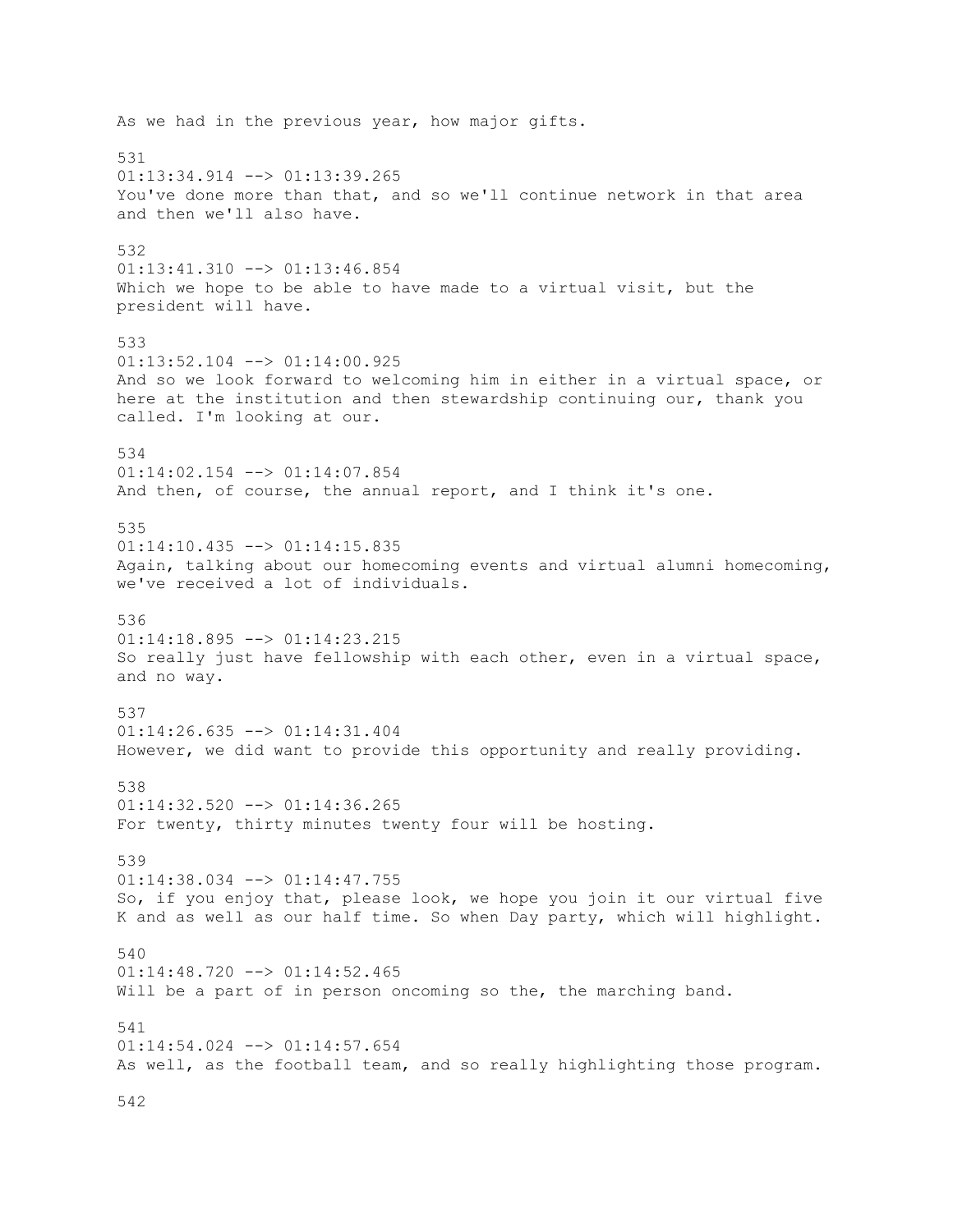$01:15:01.255$  -->  $01:15:07.944$ We were hoping to sell off the stadium and raise funds to support solution assistance. And I believe that is. 543  $01:15:10.375$  -->  $01:15:21.295$ I will open the floor for any questions. Do you have any questions? That's quite an impressive report. Thank you for sharing and all that. You have to know what. 544  $01:15:23.789$  -->  $01:15:30.895$ Conditions is the tough environment and with staff members explore, but hopefully that will change. 545 01:15:31.920 --> 01:15:40.314 What would you just give us an overview of where you are with staffing right now? Doing now that the budget will provide some opportunity? But I think. 546 01:15:41.250 --> 01:15:53.935 For the sake of context, I think that the board needs to I understand who is doing all this working relatively small staff that you had a great job. Thank you. So. 547  $01:15:56.939$  -->  $01:16:00.175$ Then team members within the office of institutional advancement. 548  $01:16:03.354$  -->  $01:16:09.055$ Half of the team represents our advancement services department and so they really manage that get processing system. 549  $01:16:09.569$  -->  $01:16:22.015$ So, receiving gifts by mail in online systems, tracking that as well as our prospect strategy and so those, those weekly and BI, weekly meetings that we have, they really are part of that outside of. 550 01:16:25.885 --> 01:16:29.364 As well, and the myself who takes part of both. 551  $01:16:32.460$  -->  $01:16:36.175$ Training and volunteers for alumni as well and. 552  $01:16:40.465$  -->  $01:16:50.904$ And establishing the relationships with donors partners and funders for the institution and the number of vacancy is you have yeah. So currently.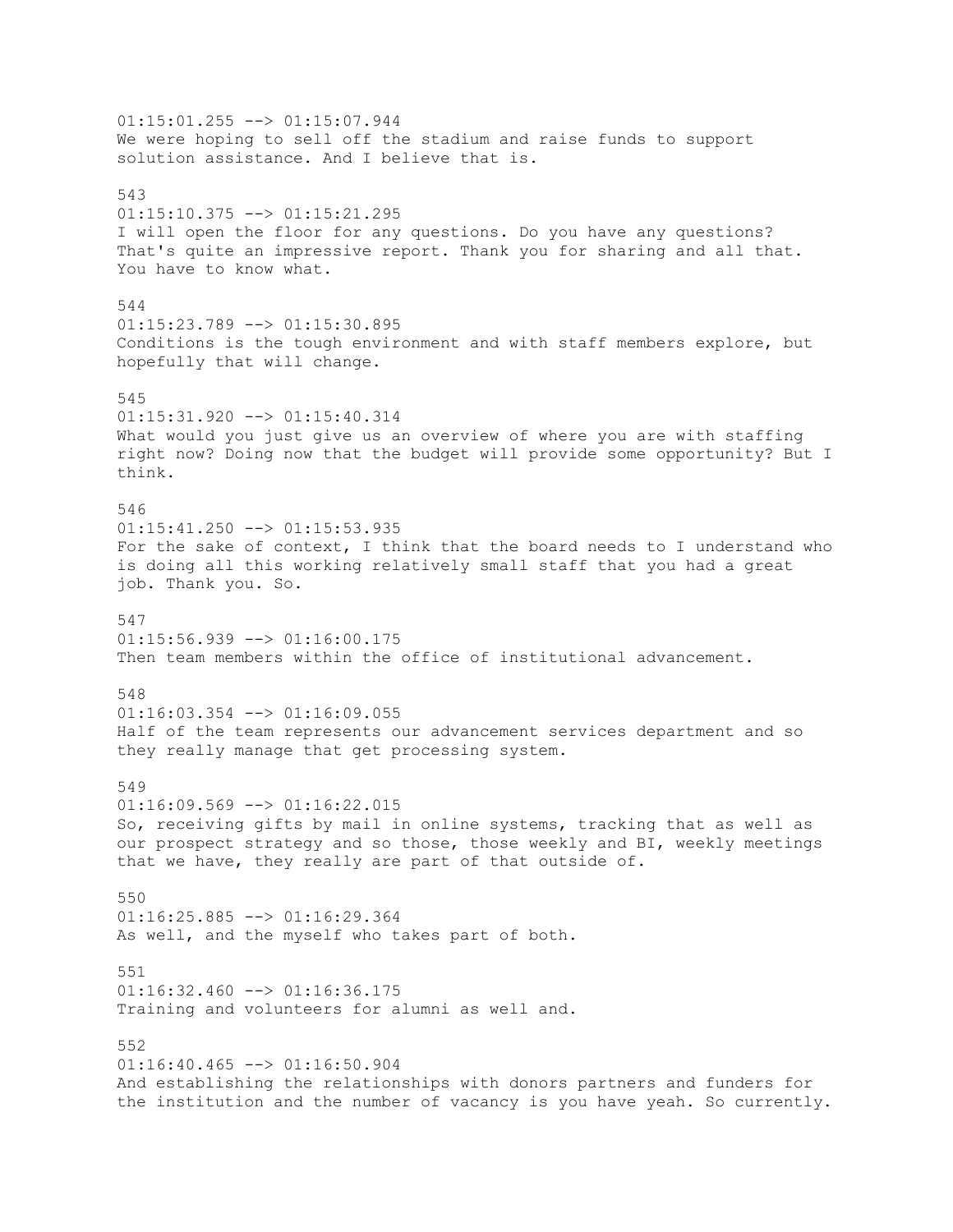553 01:16:53.970 --> 01:17:04.135 There that includes the, the vice president of institutional advancement. Great. So you get us in. 554 01:17:07.079 --> 01:17:10.074 Stated earlier we know that is. 555 01:17:10.649 --> 01:17:14.784 Not that bill is supportive. We have to also be prudent. 556  $01:17:16.350$  -->  $01:17:22.255$ I just wanted everyone to understand the context in which you're operating and evolve. 557  $01:17:23.640$  -->  $01:17:32.395$ Do an innovation that you're employing in some of the ways that you're attempting to to continue to. 558 01:17:33.715 --> 01:17:38.064 The any questions or any other comments from anyone for the board. 559 01:17:39.774 --> 01:17:44.034 A quick comment yes, I think we can keep. 560  $01:17:49.050$  -->  $01:17:49.560$ Okay. 561  $01:17:57.505$  -->  $01:18:00.895$ I am newer, so apologies that this question. 562 01:18:02.159 --> 01:18:08.244 Is repeat I notice that the amount of donors went up, but the dollar amount went down. 563 01:18:08.364 --> 01:18:17.425 And so I was curious, there's an opportunity to also establish, like, the donation goal when we try to start people at a higher number, as we think about the. 564 01:18:22.109 --> 01:18:29.215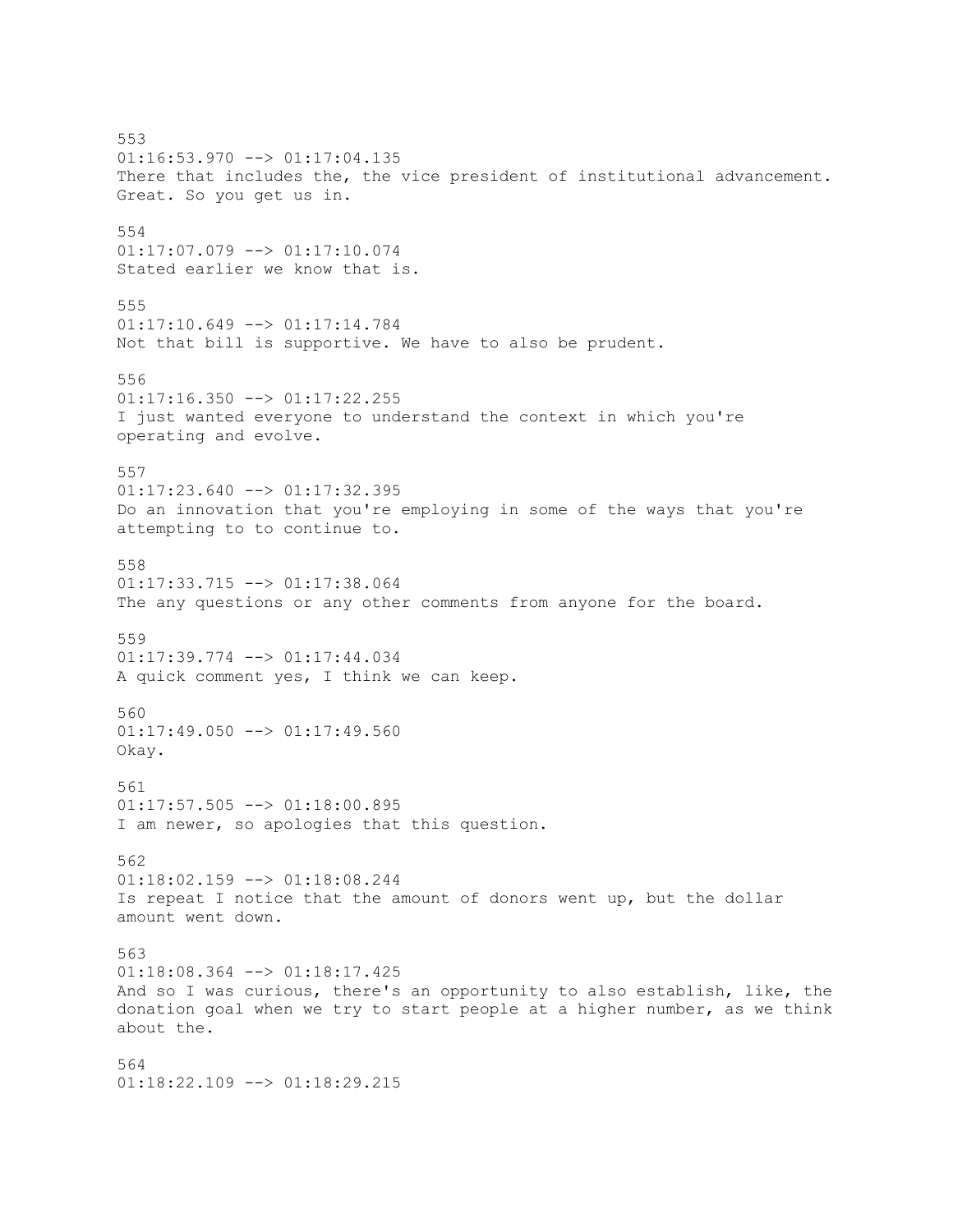Yeah, that's a great question Thank you for that. So, part of what we do is kinda focused on the donors and the dollars, but also the move management. 565 01:18:31.284 --> 01:18:36.685 While a donor, maybe at a certain level, our goal is to move them up incrementally to increase. 566 01:18:39.659 --> 01:18:43.015 Strategies and increase in both dollars and donors. 567 01:18:47.010 --> 01:18:50.484 Thank you you're welcome any other question. 568 01:18:56.069 --> 01:19:00.055 If not relations work that you. 569 01:19:01.829 --> 01:19:13.795 The patient with us no problem. Thank you. Alright. Is that okay, this concludes the formal reports and recommendations. 570  $01:19:15.270$   $\leftarrow$   $>$   $01:19:23.845$ Do we have any other business to come before us additional comments or? I know Beverly is. 571 01:19:25.920 --> 01:19:29.604 Tomorrow we do have a little time, I don't know if you wanted to make any comments. 572  $01:19:36.354$  -->  $01:19:41.635$ I have one question. Yeah, it's not the group or common. I guess we do. 573  $01:19:44.604$  -->  $01:19:49.375$ I guess there's a question I think I asked every year about the board. I know there's no. 574  $01:19:54.685$   $\leftarrow$   $>$   $01:20:01.225$ At all, but I'm a big advocate and I'm sure those of you who write grants quite often. 575  $01:20:05.609$  -->  $01:20:15.805$ The patient from your board so I'd like to ask one. Do we have one hundred percent participation from our board? Okay as you.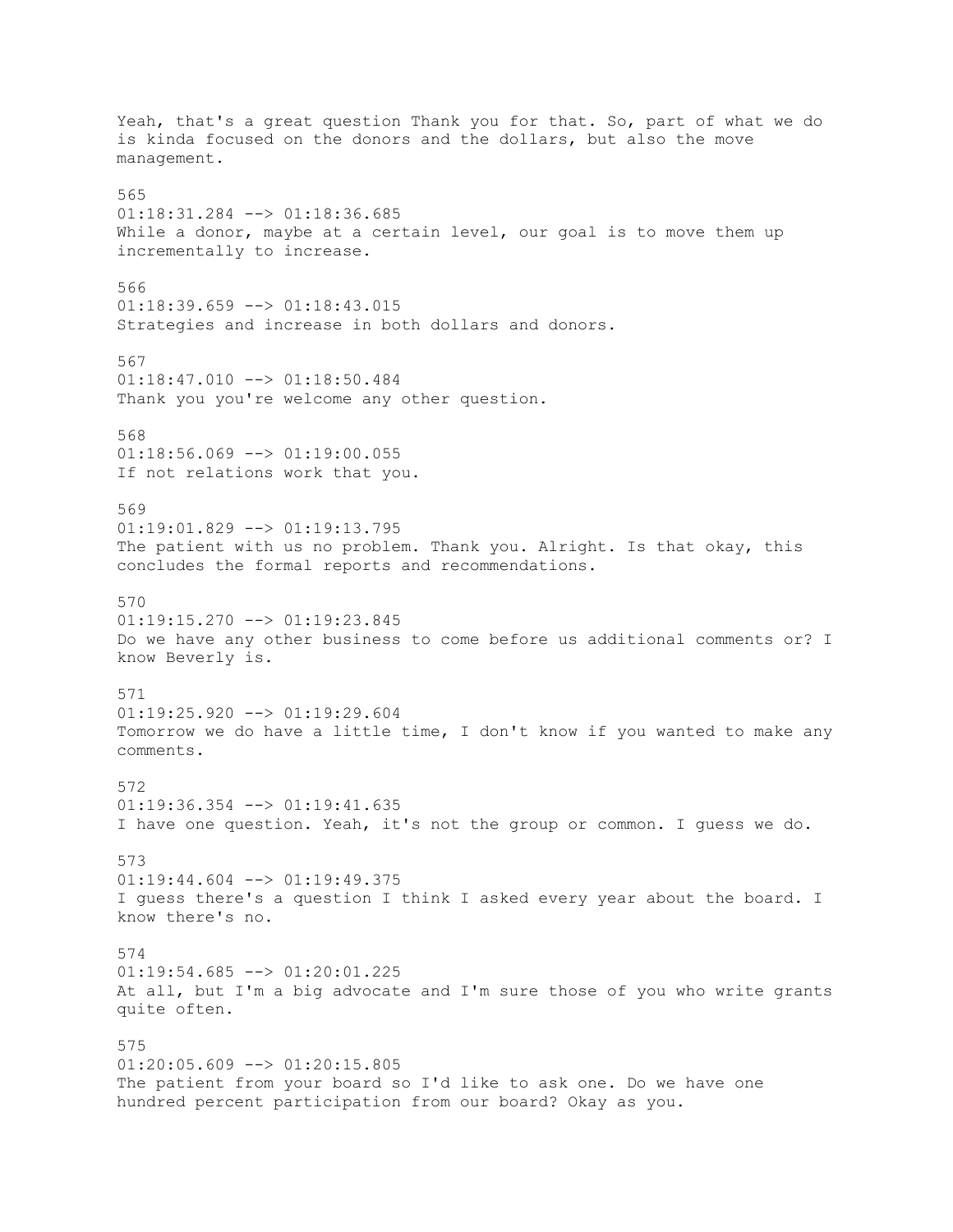576 01:20:17.220 --> 01:20:28.675 To me to answer that question, I know that our goal is to have a hundred percent participation, but I think as a public institution, we need to be very careful. 577 01:20:31.494 --> 01:20:35.845 Push that and promote that and ensure that, but we do. 578  $01:20:37.135$   $\longrightarrow$   $01:20:40.194$ As you in the past, we give you a status report because. 579 01:20:42.060 --> 01:20:51.055 So many boards, you don't know, and one fiscal year and and another begins and you think that you've made a donation and that was last year, even though it's this year in your mind. 580 01:20:52.375 --> 01:20:59.515 That is something that's very, very important. I'm like, you bring it up because it's it is very important. Is funders. 581 01:21:01.859 --> 01:21:06.625 Begging for money and funding money, having one of the things that we look at is always. 582 01:21:09.510 --> 01:21:12.774 And if, you know, it's not just absolutely. 583 01:21:15.210 --> 01:21:25.944 Patient because it absolutely does it believe in your mission why should anyone else absolutely. Thank you for bringing it up and we'll make sure that we continue to report that number out. 584 01:21:26.515 --> 01:21:28.375 Oh, on a regular basis. 585 01:21:32.369 --> 01:21:43.045 It could be a both and is that participation from the board member individually or also the board members company there can be most of the time we say, give and over get. 586 01:21:44.635 --> 01:21:57.625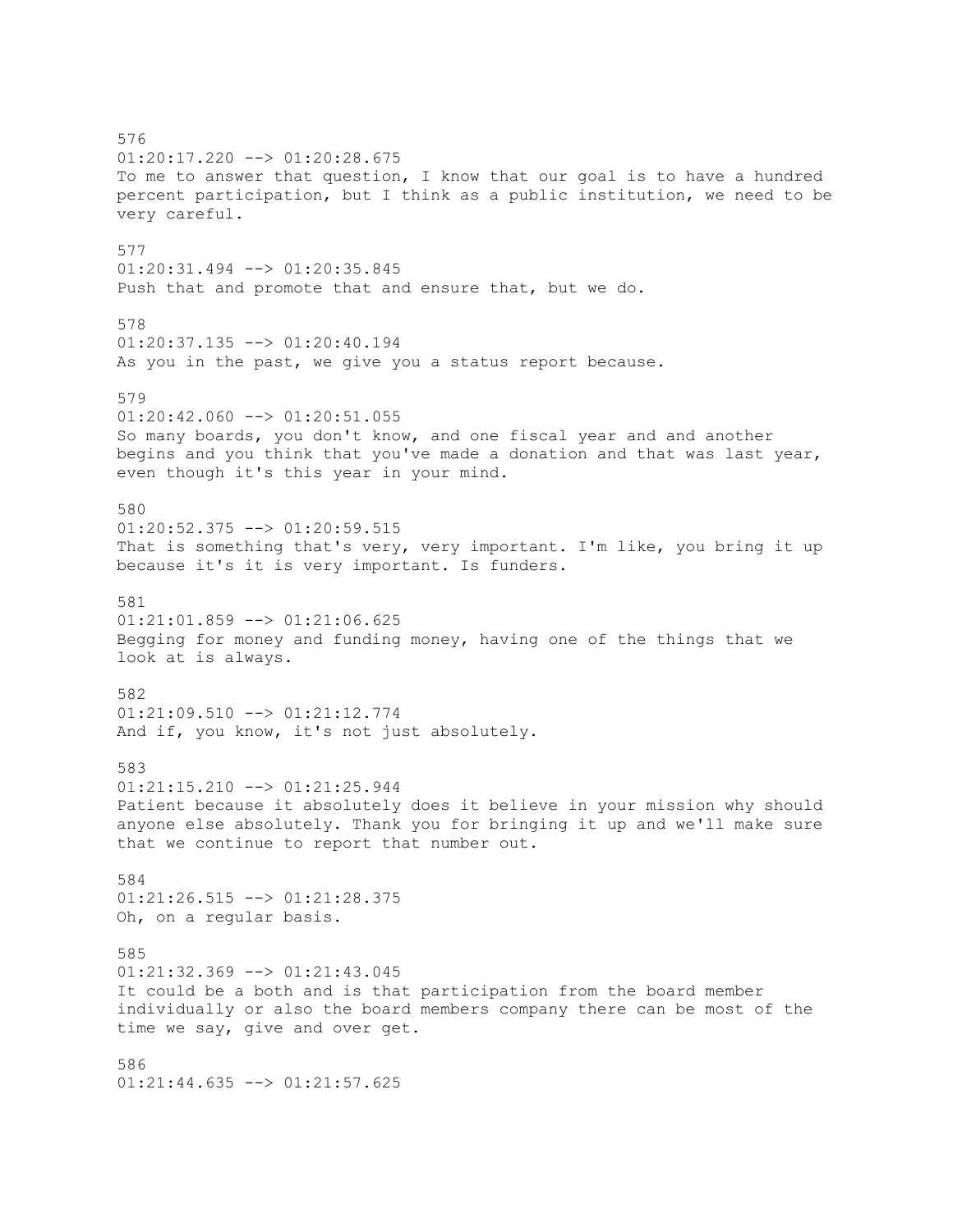So, got it, it says some of us out. So, if it were only what you give, I mean, I think that would be for a number of boys, and many of us serve one. We wouldn't be able to get. 587  $01:21:58.739$  -->  $01:22:02.635$ But, yes is give and or get. Yes that's typically. 588 01:22:03.475 --> 01:22:13.135 Yeah, the statement to the statement that they present to, you will show both your personal donations and what you assisted in getting. Exactly. Thank you for that clear. 589  $01:22:15.145$   $\leftarrow$   $01:22:23.935$ A visitor Richardson, this is really interesting. Thanks work. Now what you mean? Sorry for being a little late to the meeting. Greetings to all of you. 590  $01:22:25.465$   $\longrightarrow$   $01:22:30.595$ It's a pleasure for me to continue to represent the Virginia State University foundation as visit original. 591  $01:22:34.229$  -->  $01:22:39.984$ I just wanted to take this opportunity to specifically think this is here is. 592  $01:22:41.130$  -->  $01:22:44.364$ That institutional advancement is doing in this time where they. 593  $01:22:45.595$  -->  $01:22:48.564$ As was mentioned working with a very. 594 01:22:50.274 --> 01:23:01.614 She has been a great partner for us at the foundation. Look forward to telling you some of the things that we're working on. Also like to acknowledge the work that I believe. 595 01:23:03.414 --> 01:23:06.295 President dula as well as a visitor Richard. 596  $01:23:07.074$  -->  $01:23:16.824$ And making sure that the foundation is a partner, both with university and with this committee again, thank you for the acknowledgement. Thank you.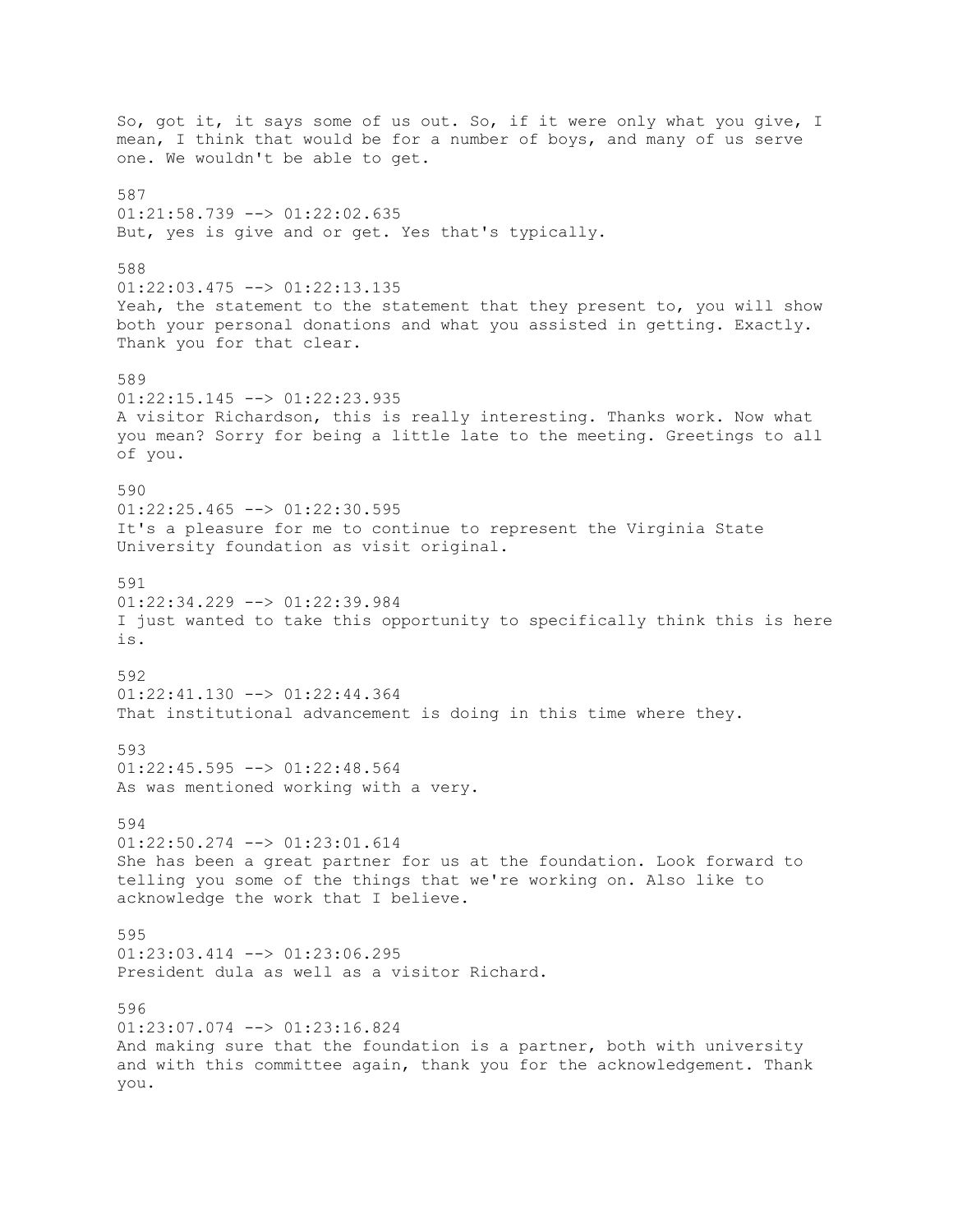597  $01:23:20.484$  -->  $01:23:31.135$ And for thinking outside the traditional box, and some of the things that you're doing, and some of the things that you mentioned tomorrow, we appreciate the support of the of the foundation board members. 598 01:23:32.310 --> 01:23:39.805 Us a leader that fine. Okay. Any other comments. 599  $01:23:42.569$  -->  $01:23:55.135$ I'm sorry, I'm being very talkative today. I have talks. Go ahead. Especially since Beverley is on on on the call and nail with the foundation. I know we have.  $600$ 01:23:56.609 --> 01:24:00.505 I say we do, I don't know if we do or not. This is the question. Do we have a. 601 01:24:02.364 --> 01:24:09.805 Endowments that potentially need to be looked at, in light of the fact that we need unrestricted. 602  $01:24:11.875$   $\leftarrow$   $>$   $01:24:16.885$ Do we have a lot of those? Is there a process in place to go back to those? Don't. 603 01:24:18.029 --> 01:24:27.265 Connect with them to see if they will unrestricted or some kind of way release funds so that they can come over to the unrestricted side. Yes. So okay. 604  $01:24:28.470$  -->  $01:24:38.755$ A major project to go through and ax donors to soft in some of the requirements that were very restricted. And so we got we've got a lot of great. 605  $01:24:40.194$  -->  $01:24:49.045$ And just recently, I spoke to doctor Turner about going back and looking at that again, given the current circumstances that we're in on that process. 606 01:24:51.204 --> 01:24:54.475 To start soon and we'll start with some areas.

607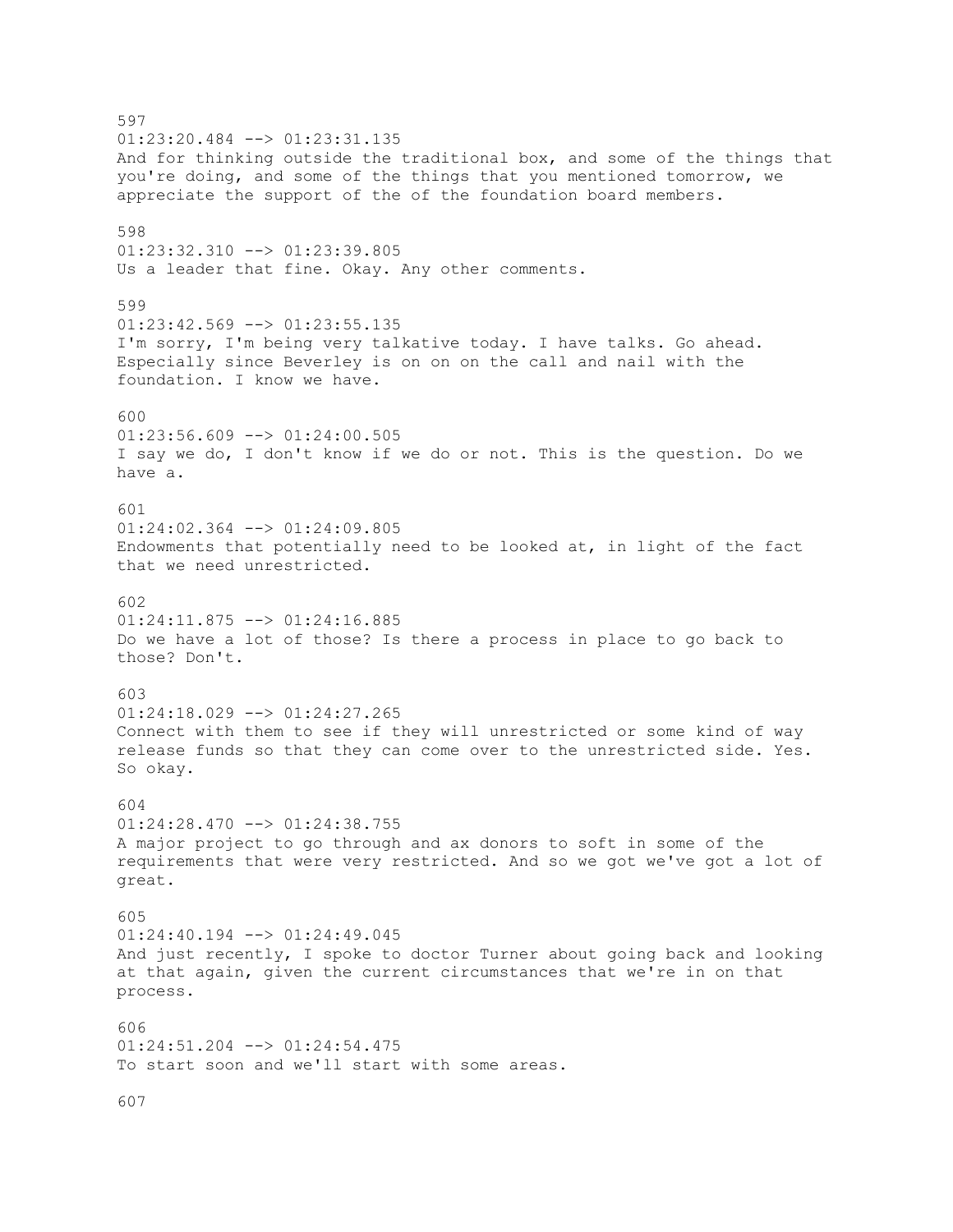$01:24:57.449$  -->  $01:25:04.015$ Because of the restrictions and sort of work our way down. So thank you for that question. Great question. 608  $01:25:06.354$  -->  $01:25:10.675$ And typically, you know, we always want to have a little. 609 01:25:11.430 --> 01:25:15.295 Possible, but we also recognize the fact that it's the donors money. 610 01:25:16.380 --> 01:25:25.885 When it's our turn to give we want to have some input in it. So, the, this session is to make sure that when we create restricted funds that we. 611  $01:25:26.635$  -->  $01:25:37.435$ Are flexible and provide some flexibility because we don't want to make it so that within a certain period of time, we've made that view. 612 01:25:38.694 --> 01:25:47.484 And make use of those funds, or it may not be the best use of it, but unrestricted is always the preferred, but yeah, that way. 613 01:25:49.770 --> 01:25:55.524 As flexible as possible anyone else. 614  $01:25:57.744$  -->  $01:26:01.135$ Well, do you wanna give me the award for chair and the short is meeting. 615  $01:26:06.595$  -->  $01:26:10.555$ I would just like to thank you and by way. 616 01:26:12.119 --> 01:26:15.234 And for having a very. 617 01:26:17.399 --> 01:26:21.805 A, very so a meeting we did very well. 618  $01:26:22.500$  -->  $01:26:26.034$ We didn't have very many interruptions. We didn't have, you know, technical.